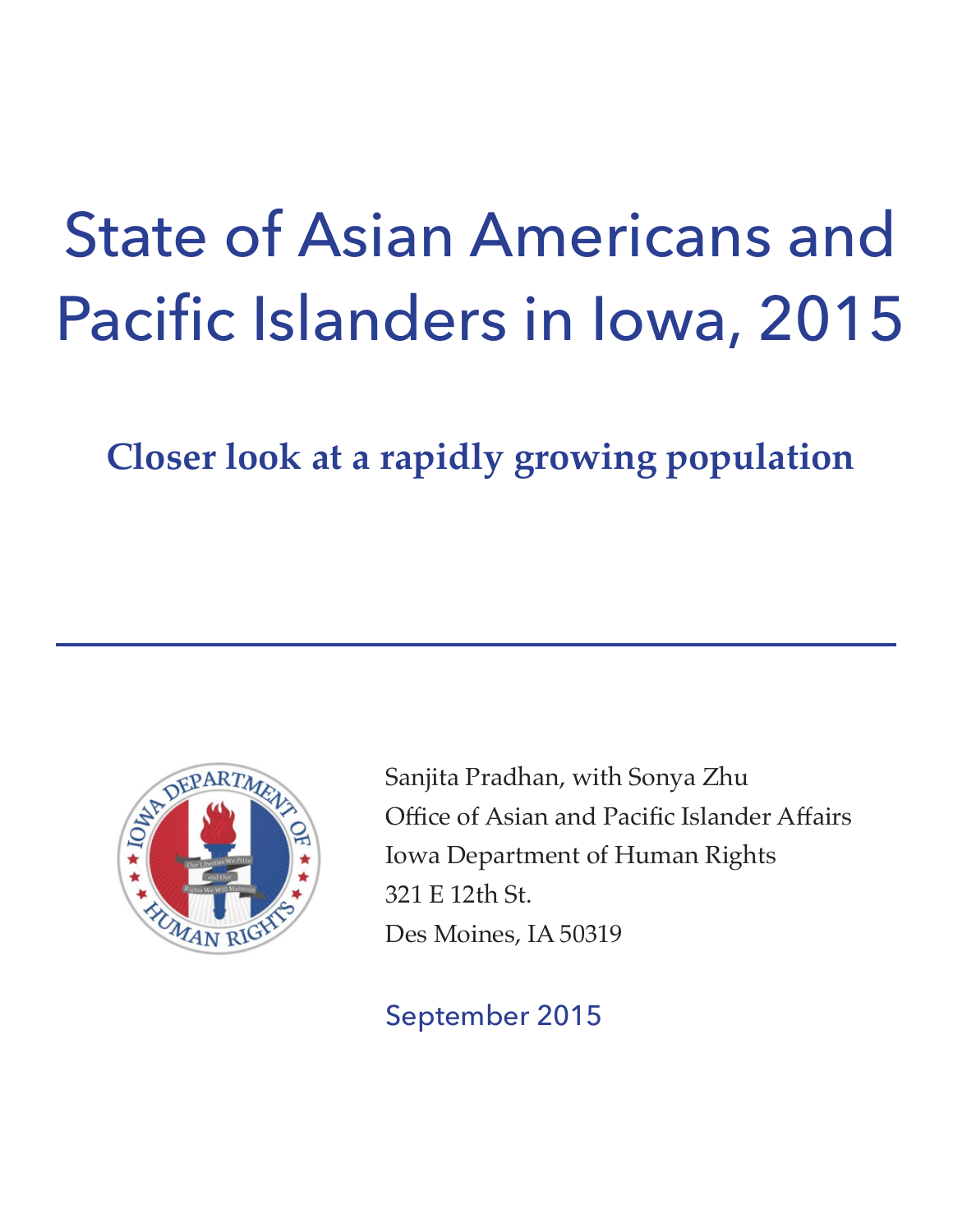# **CONTENTS**

| $\mathbf{1}$   | <b>Executive Summary</b>                                          |
|----------------|-------------------------------------------------------------------|
| $\mathfrak{Z}$ | History of Refugee and Immigration Settlement in Iowa             |
| 5              | Demographics                                                      |
| 7              | Education                                                         |
| 11             | Health and Health Care                                            |
| 14             | Income and Poverty                                                |
| 16             | Workforce Participation and Economic Activity                     |
| 18             | Language Diversity and English Proficiency                        |
| 20             | Civic Participation                                               |
| 21             | <b>Future Directions</b>                                          |
| 22             | Endnotes                                                          |
| 29             | Appendix A: Iowa Office of Asian and Pacific Islander Affairs     |
| 32             | Appendix B: Iowa Commission of Asian and Pacific Islander Affairs |
| 33             | Acknowledgements                                                  |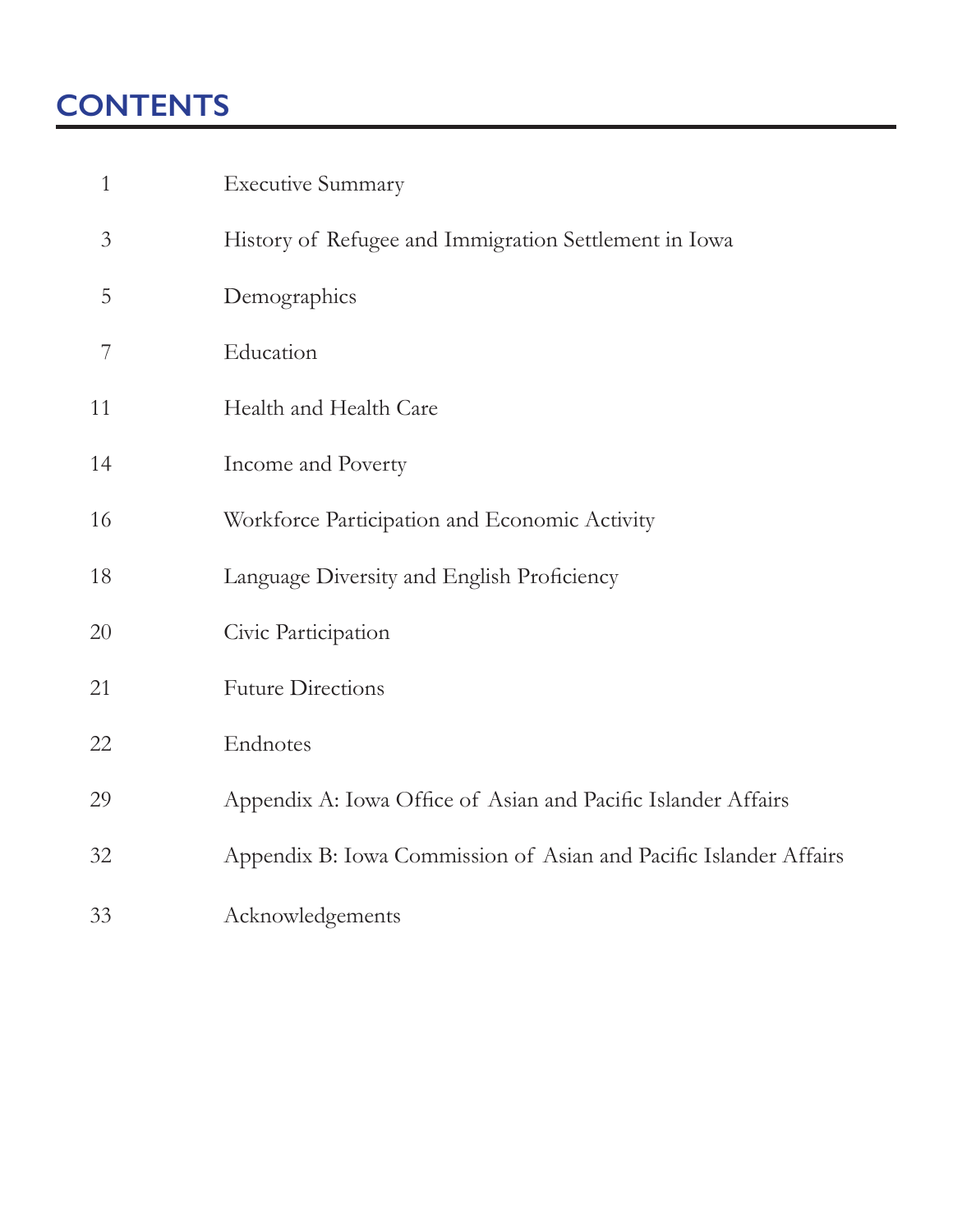# <span id="page-2-0"></span>**Executive Summary**

Asian Americans and Pacific Islanders, or AAPIs, are a growing, diversifying, and driving force in the Hawkeye State. According to 2013 data from the U.S. Census Bureau, approximately 65,000 Iowa residents identified as being Asian alone, comprising 2.1 percent of Iowa's population and marking a 72.8 percent increase from 2000. Likewise, the population of Native Hawaiian and Other Pacific Islanders (NHPI) has also grown. In 2013 over 3,000 Iowa residents identified as being NHPI alone, making up 0.1 percent of the state population and signifying a 172.8 percent increase from 2000.<sup>1,2</sup> In total, there are more than 68,000 Iowa residents identifying as Asian and NHPI. According to a projection made by Woods & Poole Economics, Inc., Iowa's combined AAPI population in 2040 will grow to 106,000.<sup>3</sup>

These fast-growing state trends reflect larger national trends. In 2012, the Asian population rose by 2.9 percent (530,000), making it the fastest-growing racial or ethnic group in the United States. This rate exceeded that of the Latino population (2.2 percent). NHPIs constituted the third fastest-growing group, with almost a 2.2 percent growth rate.<sup>4</sup>

This report takes a closer look at the AAPI population in Iowa. On the surface, it appears that AAPIs are doing well in the state across a variety of areas. For instance, there is much to rejoice about in the statistics showing that in 2013, 47 percent of Asians in Iowa held occupations in management, business, science, and the arts.<sup>5</sup> However, a new community within the Asian population—including recent immigrants and refugees—is overwhelmingly employed in entry-level manufacturing and production jobs, and has much less job mobility and fewer opportunities. The top barriers to career advancement are limited English speaking ability and lack of time and resources to attend school.

On a similar note, AAPIs in Iowa may be seen as succeeding financially when looking at statistics on median household income. From 2009 to 2013, Asians alone had a median income of \$59,560, compared to Iowans as a whole at \$51,843.<sup>6</sup> However, Asians also had a poverty rate of 15.2 percent, which was higher than the overall 12.4 percent poverty rate for Iowans.7 NHPIs alone had a high median household income at \$63,456, yet there is a large margin of error for this statistic (due to the small NHPI population size), and NHPIs had a relatively high poverty rate at 21.0 percent.<sup>8,9</sup>

With the implementation of the Affordable Care Act (ACA), access to health care for AAPIs has increased and improved dramatically. However, meaningful access to linguistically and culturally appropriate care is a high need. The issue of ineligibility for both state and federal health care programs for Compact of Free Association (COFA) migrants is of significant concern, not very well known to many service providers and lawmakers, and one that the ACA does not address. There are approximately 2,000 Marshallese and Micronesians living in Iowa who have no means of getting health care if they have severe health conditions and are unable to purchase insurance through the marketplace.<sup>10</sup>Moreover, the lack of organized groups—especially in NHPI communities—makes working with these populations more challenging and difficult.

The popular perception that AAPIs are academically and economically successful minorities sometimes puts the issues of disadvantaged AAPIs in the shadows. In particular, Asians in Iowa who face language barriers are the most underrepresented and unable to advocate for themselves. Oftentimes they are in the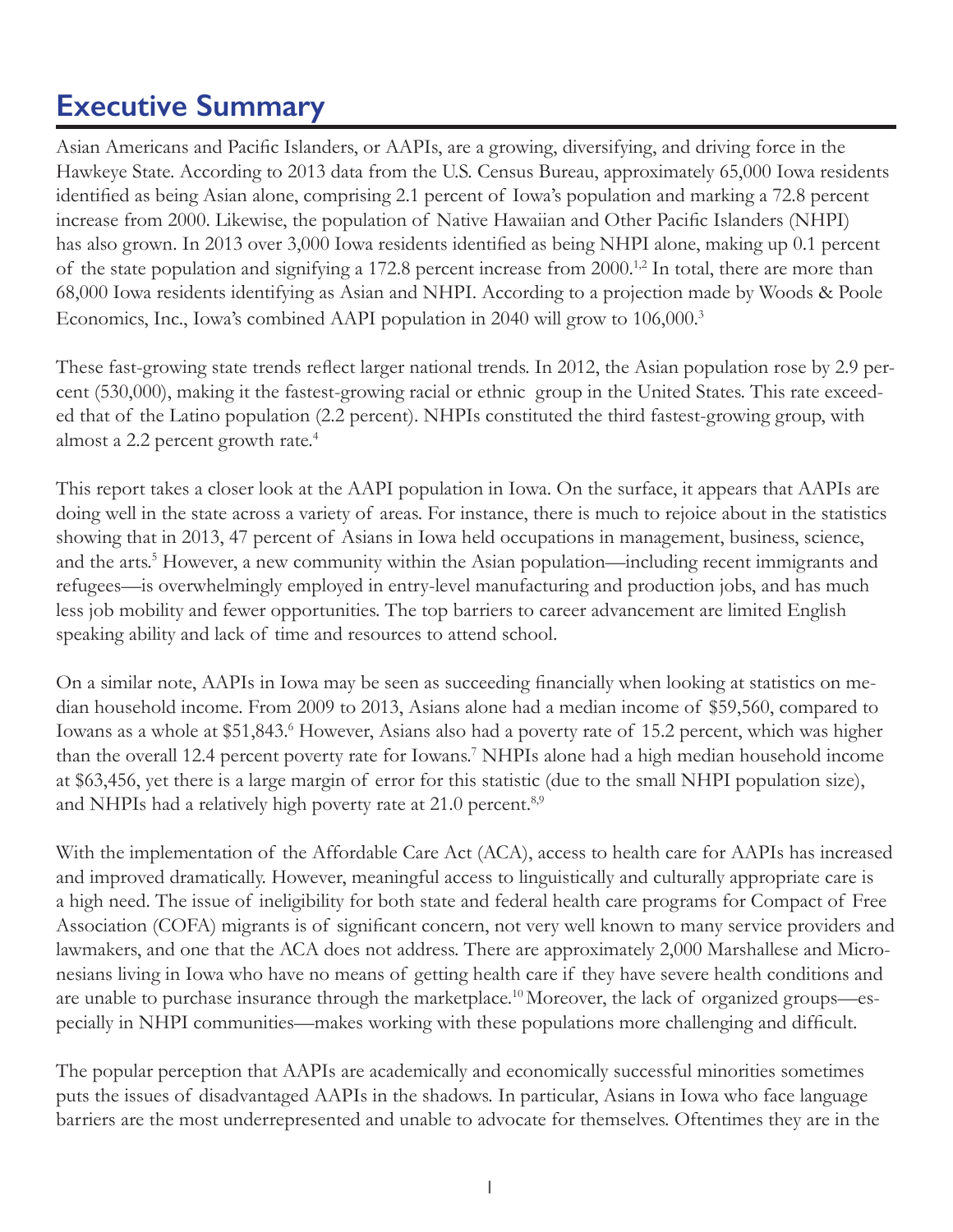# **Executive Summary**

process of figuring out their lives, balancing jobs, and learning about the new communities in which they have settled. Younger AAPIs who are students may likewise face language barriers, as a number of them are English Language Learners (ELL) in school. Though the K-12 population of ELL students identifying as AAPI is small, about 43.4 percent of Pacific Islander and 34.6 percent of Asian students within their own race identified as ELL during the 2014-2015 school year.<sup>11</sup> There is great diversity in the languages spoken by AAPIs across the state, and it is essential that policies and programs are able to recognize and serve the needs of AAPIs on the issue of language access, which can profoundly impact many aspects of life for people of all ages.

This report brings much needed attention to the state of affairs for AAPIs in Iowa, covering key topics such as education, health care, economic activity, language access, and civic participation. Given that there are significant gaps in data about AAPIs in Iowa and across the country, it is necessary to interpret the data and outcomes with caution; further data collection, disaggregation, and analysis on the AAPI population is a necessary next step. Nevertheless, this is the first comprehensive report in over a decade to detail Iowa's AAPI population, providing voice to often overlooked and misunderstood issues and urging community members, researchers, and policymakers to confront the pressing challenges facing AAPIs and their fellow Iowans.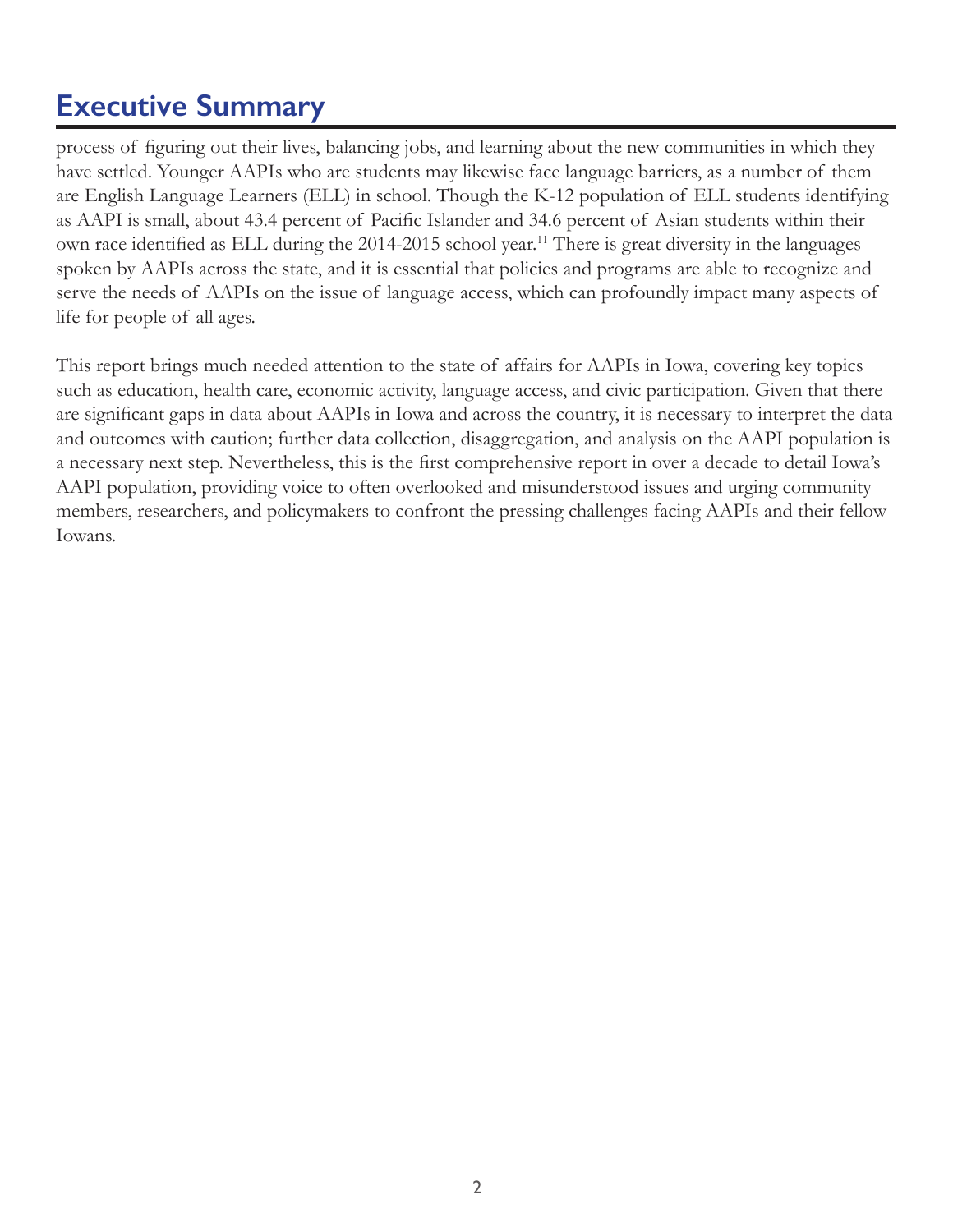# <span id="page-4-0"></span>**History of Refugee and Immigration Settlement in Iowa**

Asian Americans and Pacific Islanders have a long history in the United States. One of the earliest groups of Asian immigrants to settle in the U.S. were Filipino sailors in the mid-1700s, who arrived in Mexico as part of the Manila-Acapulco Galleon Trade and moved to what is now Louisiana.<sup>12</sup>During the 1840s, Chinese sailors and merchants arrived in New York, and even greater waves of Chinese workers settled in California to join the Gold Rush and later to work on the Transcontinental Railroad. The late 1800s saw the arrival of other Asian immigrant groups, yet they were prevented from taking root due to a growing set of restrictive immigration laws and racial violence targeting Asians. It was only until after passage of the 1965 Immigration and Nationality Act—which eliminated national origin quotas for entering immigrants—that the country's Asian American population began to grow significantly. Since then, the Asian American population has experienced rapid rates of growth that continue to today.

According to the Iowa Department of Human Services, the Fall of Saigon in April 1975 during the Vietnam War signified the beginning of Iowa's engagement with Asian immigrants.<sup>13</sup> What follows is the story of how Iowa became a new home for Asian refugees, and continues to be so today.

As American troops withdrew from Vietnam after the Fall of Saigon, the neighboring country of Laos became more volatile. Less than two weeks later, 1,228 Tai Dam crossed from Laos into Thailand. Thereafter, a request for asylum for the Tai Dam was sent to Canada, France, and the U.S. Prior to this event, many of the Tai Dam had fled to Laos in the 1950s after the communist government gained control in North Vietnam. Those unable to escape were separated from their families, lost their possessions, and dispersed throughout the country in re-education camps.

A former U.S. government employee by the name of Arthur Crisfield, who had previously worked with the Tai Dam, wrote thirty U.S. governors in hopes of addressing the refugee crisis in Southeast Asia. In response to Crisfield's letter and a personal request from President Gerald Ford, Iowa Governor Robert Ray established the Governor's Task Force for Indochinese Resettlement in July 1975. Heading the task force was Colleen Shearer, director of Iowa's Employment Security Commission (IESC, currently known as Iowa Workforce Development). The task force emphasized focusing resources on employment services to support the refugees.

In September later that year, Governor Ray signed a two-year contract with the U.S. Department of State, and 1,200 Tai Dam were granted refugee status for resettlement in Iowa. Funds and resources for the Tai Dam were collected through conducting a media campaign and canvassing employers for job opportunities. On November 17, 1975, the first three planes of the Tai Dam—a group of new Iowans—arrived in Des Moines.

The task force was expanded to serve all refugees in Iowa in the summer of 1976. However, by June 1977, the program was due to phase out as the two-year contract expired. Not long after, a Congressional inquiry was established to investigate the horrific events in Cambodia. The task force was reorganized in September 1977 and renamed the Iowa Refugee Service Center (IRSC). Later that year, as a result of Pol Pot's "Purification Campaign," tens of thousands of Cambodian refugees escaped to Thailand to flee the hunger, disease, and mass killings. President Carter signed "The Indochinese Refugee Assistance Program Appropriation Bill" in March 1978 to extend the program from October 1, 1977 to September 30, 1981.

In January 1979, CBS aired a documentary entitled *The Boat People*, which revealed the struggles of refugees in overcrowded camps in Malaysia. The documentary deeply affected Governor Ray, who wrote to President Carter pledging for Iowa to receive 1,500 more refugees. While public opinion was not always supportive of the refugee program—with 51 percent of respondents in a September 1979 Des Moines Register poll being against resettling refugees in Iowa—Governor Ray remained steadfast in his commitment.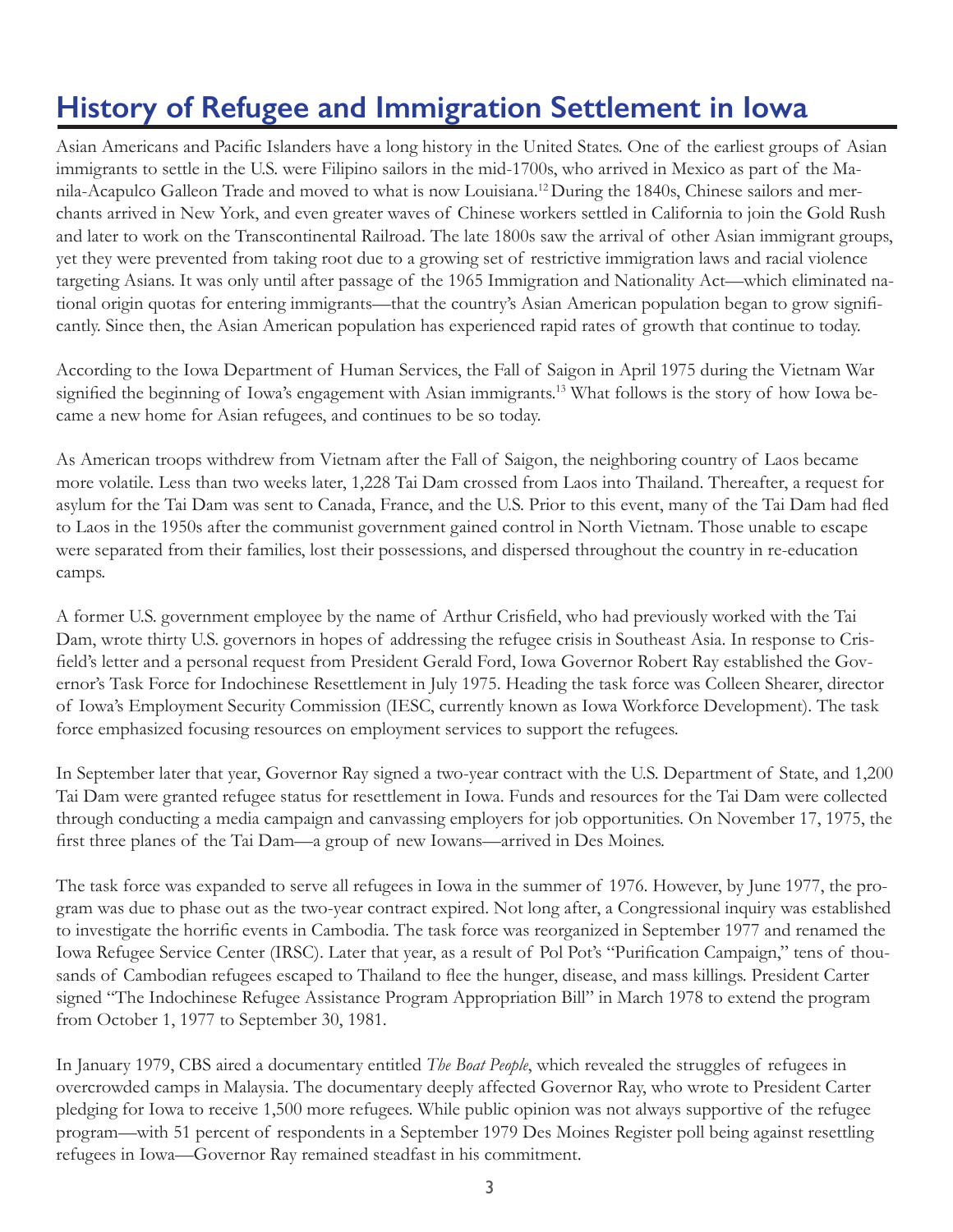# **History of Refugee and Immigration Settlement in Iowa**

In April 1979, the Iowa Joint Voluntary Agencies (IJVA) was created to facilitate interagency information sharing on refugee resettlement and to organize services and projects. The IJVA still operates today.

To support relief efforts in Cambodia, Governor Ray introduced the campaign Iowa SHARES (Iowa Sends Help to Aid Refugees and End Starvation) in November 1979. Running from Thanksgiving to Christmas that year, the campaign raised over \$540,000, in which donations went towards the purchase of food, medicine, and other relief goods. The funds were also used to build orphanages and to support UNICEF relief programs on the Thai-Cambodian border.

In August 1988, the Bureau of Refugee Programs resettled a small number of Amerasians and their families, who were sent to live in Des Moines, Sioux City, and Davenport.

In more recent history, 2006 marked the beginning of the Bureau's resettlement of Burmese refugees, and in 2007 they became the largest group of refugees being resettled. In 2008, the first few Bhutanese refugees arrived to Iowa from camps in Nepal.

The large influx of refugees from Bhutan and Burma in the last five years has added significantly to the Asian population in Iowa. While any Census data has yet to capture the actual numbers of these new Asian groups, community members estimate that there are approximately 3,000 Bhutanese and 7,000 Burmese in the state. The addition of these new groups has brought newer and bigger challenges to the community. An overwhelming 60 to 70 percent of these community members are Limited English Proficient (LEP) and face multiple barriers to successful integration in language, education, transportation, and child care.<sup>14</sup>

In addition to the influx of these new Asian groups, the diversity of ethnicities and languages has tremendously increased, making it more challenging for service providers to ensure access to linguistically and culturally appropriate services. For example, Des Moines Public Schools reports that a record number of 6,100 English Language Learners (including AAPI students) were enrolled in the 2014-2015 school year. This is about 20 percent of their total enrollment, speaking as many as 100 languages.<sup>15</sup>

As refugees and immigrants continue to make Iowa their new home, it is imperative that they have meaningful access to rights and services relevant to their well-being and development.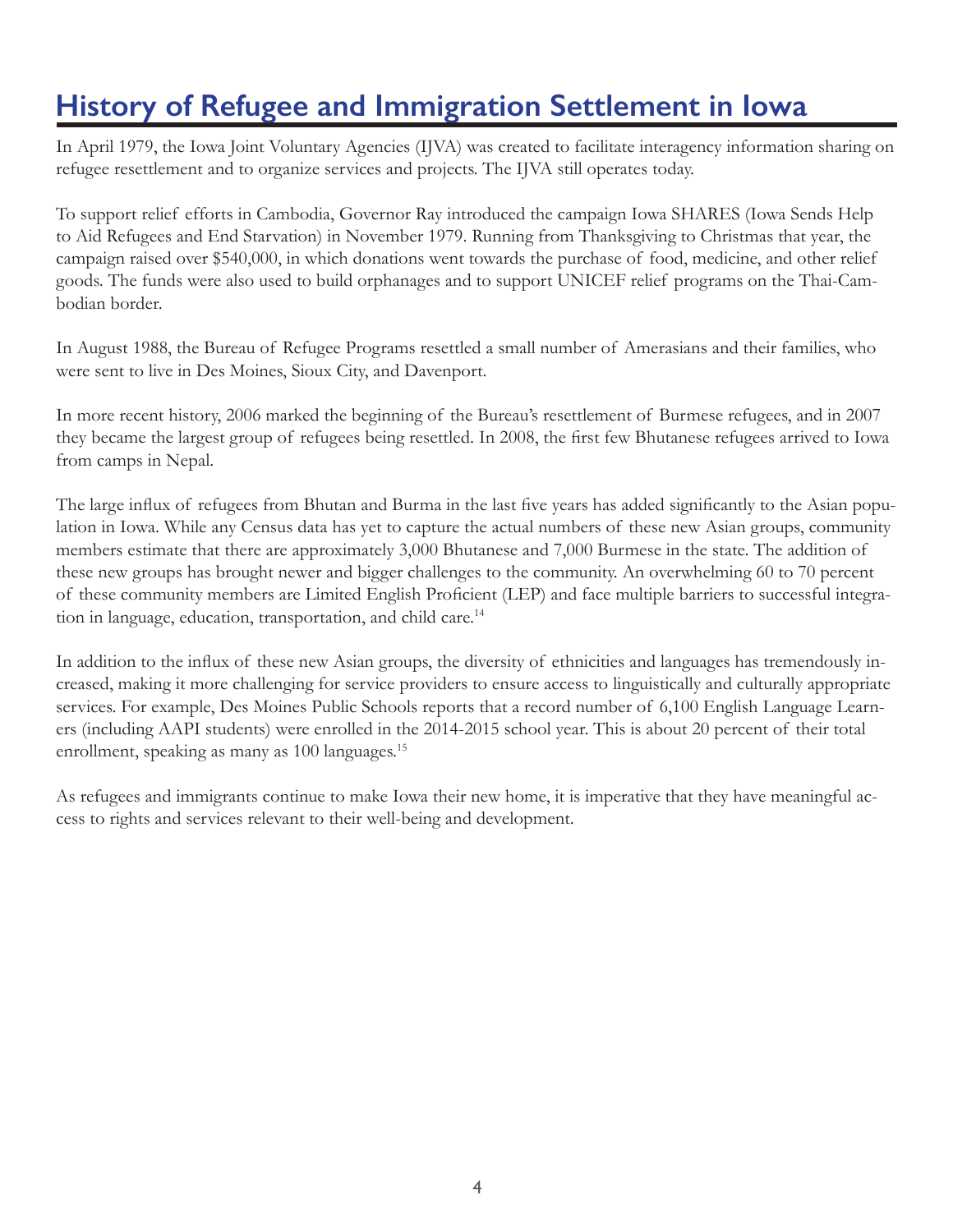# <span id="page-6-0"></span>**Demographics**

The Asian American and Pacific Islander (AAPI) population is a demographically rich community. There are over 30 countries, upwards of 100 spoken languages, and a wide range of immigration histories, religions, socioeconomic statuses, educational backgrounds, and cultures represented in the AAPI community.<sup>16</sup> Both the Asian and Native Hawaiian and Pacific Islander (NHPI) populations have seen tremendous growth in recent times. From 2000 to 2010, the nationwide growth rate for Asians was about 46 percent, and for NHPIs approximately 40 percent (Table  $1.1$ ).<sup>17</sup>

| Race                                       | <b>2013 Population</b> | Growth (2000-2010) | Growth (2010-2013) |
|--------------------------------------------|------------------------|--------------------|--------------------|
| White                                      | 252,672,340            | 7%                 | 2%                 |
| Hispanic or Latino                         | 54,205,670             | 43%                | 4%                 |
| <b>Black</b>                               | 45,070,740             | 15%                | 4%                 |
| Asian                                      | 19,397,080             | 46%                | 10%                |
| American Indian and Alaksan Native         | 6,447,437              | 27%                | 5%                 |
| Native Hawaiian and Other Pacific Islander | 1,432,890              | 40%                | 7%                 |

*Note: Data per group include those who identified with that category either exclusively or combination with other race category. Hispanic can be of any race.*

AAPIs are populous in several states. More than half of the Asian American population (56 percent) lives in California, Washington, Texas, New Jersey, and Hawaii. Two-thirds of the NHPI population (67 percent) lives in Hawaii, California, Washington, Texas, and Utah.<sup>19</sup>

However, AAPIs have quickly been growing in new regions during the past decade. In the state of Iowa, the Asian alone-or-in-combination population experienced a 49.6 percent increase from 2000 to 2010.<sup>20</sup> More recently, from 2000 to 2013, Iowa's Asian alone population saw a 72.8 percent increase, and the NHPI alone population saw a 172.8 percent increase.<sup>21</sup>

In 2013, Asians alone comprised about 2.1 percent of Iowa's population, or about 65,000 people; NHPIs alone comprised approximately 0.1 percent of the state population, or just over 3,000 people (Table 1.2).<sup>22</sup> The combined AAPI population in Iowa is projected to grow to 75,000 by 2020 and to 106,000 by 2040.<sup>23</sup>

|  |  | Table 1.2 Iowa Population By Race and Ethnicity, 2013 <sup>24</sup> |
|--|--|---------------------------------------------------------------------|
|--|--|---------------------------------------------------------------------|

| Race                                       | <b>Percent of Population</b> | <b>Estimated</b> |  |
|--------------------------------------------|------------------------------|------------------|--|
| White                                      | 91.4%                        | 2,824,640        |  |
| <b>Black or African American</b>           | 3.3%                         | 101,984          |  |
| American Indian and Alaksa Native          | 0.2%                         | 6,181            |  |
| Asian                                      | 2.1%                         | 64,899           |  |
| Native Hawaiian and Other Pacific Islander | 0.1%                         | 3,090            |  |
| Some other race                            | 1.2%                         | 37,085           |  |
| Two or more races                          | 1.7%                         | 52,537           |  |
| Hispanic or Latino (any race)              | 5.4%                         | 166,882          |  |
| White alone, not Hispanic or Latino        | 87.5%                        | 2,704,114        |  |
| <b>Total Population</b>                    |                              | 3,090,416        |  |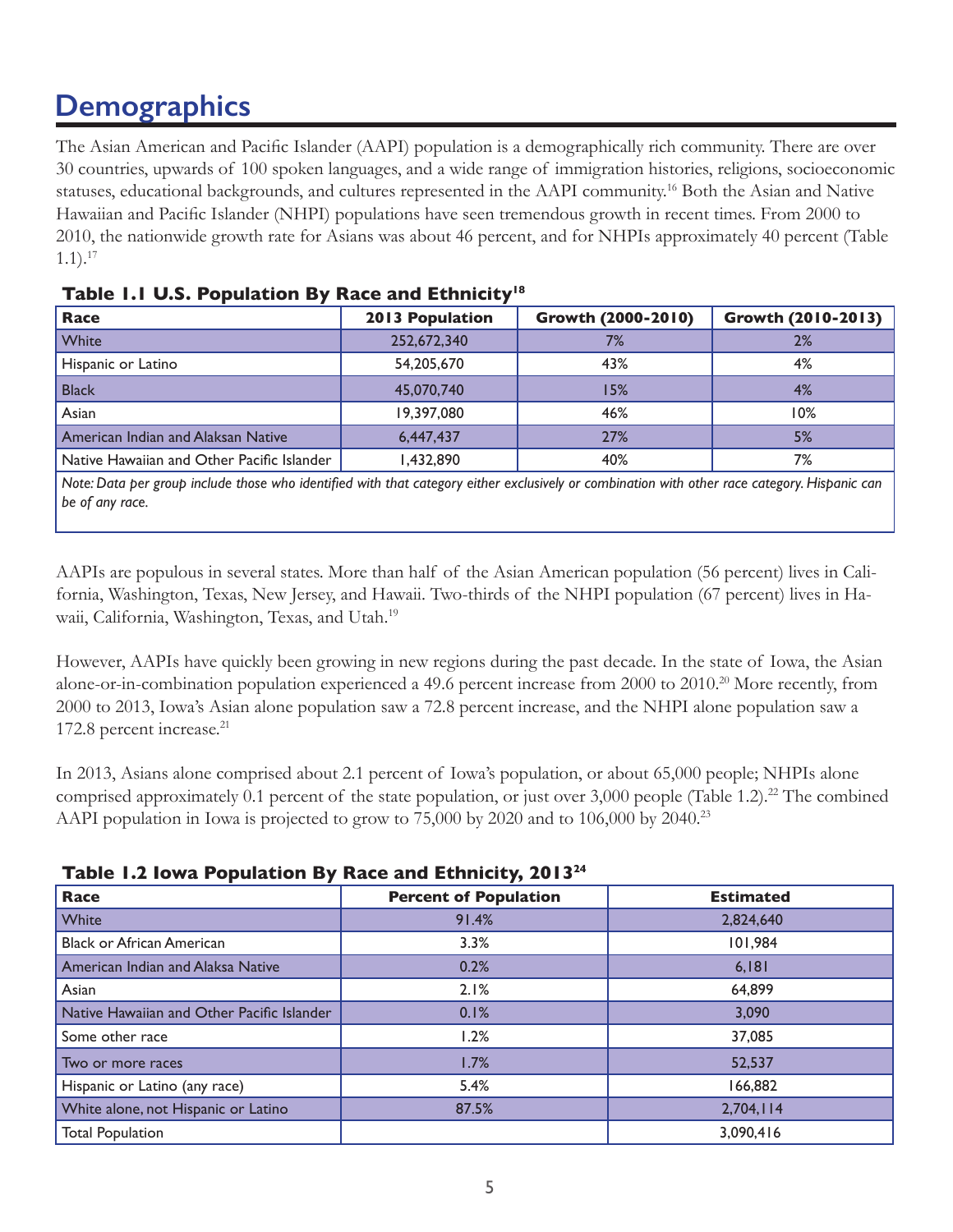# **Demographics**

#### 0 3,000 6,000 9,000 12,000 15,000 Bangladeshi Taiwanese Pakistani Malaysian Hmong Nepalese Two or more Asian Cambodian Other Asian, not specified Thai Japanese Burmese Filipino Laotian Korean Vietnamese Chinese, except Taiwanese Asian Indian

### **Figure 1.3 Iowa Asian Alone Population by Selected Groups, 201325**

#### **Figure 1.4 and 1.5 Top Counties of Residence Asian Americans and Pacific Islanders, 2009-201326,27**

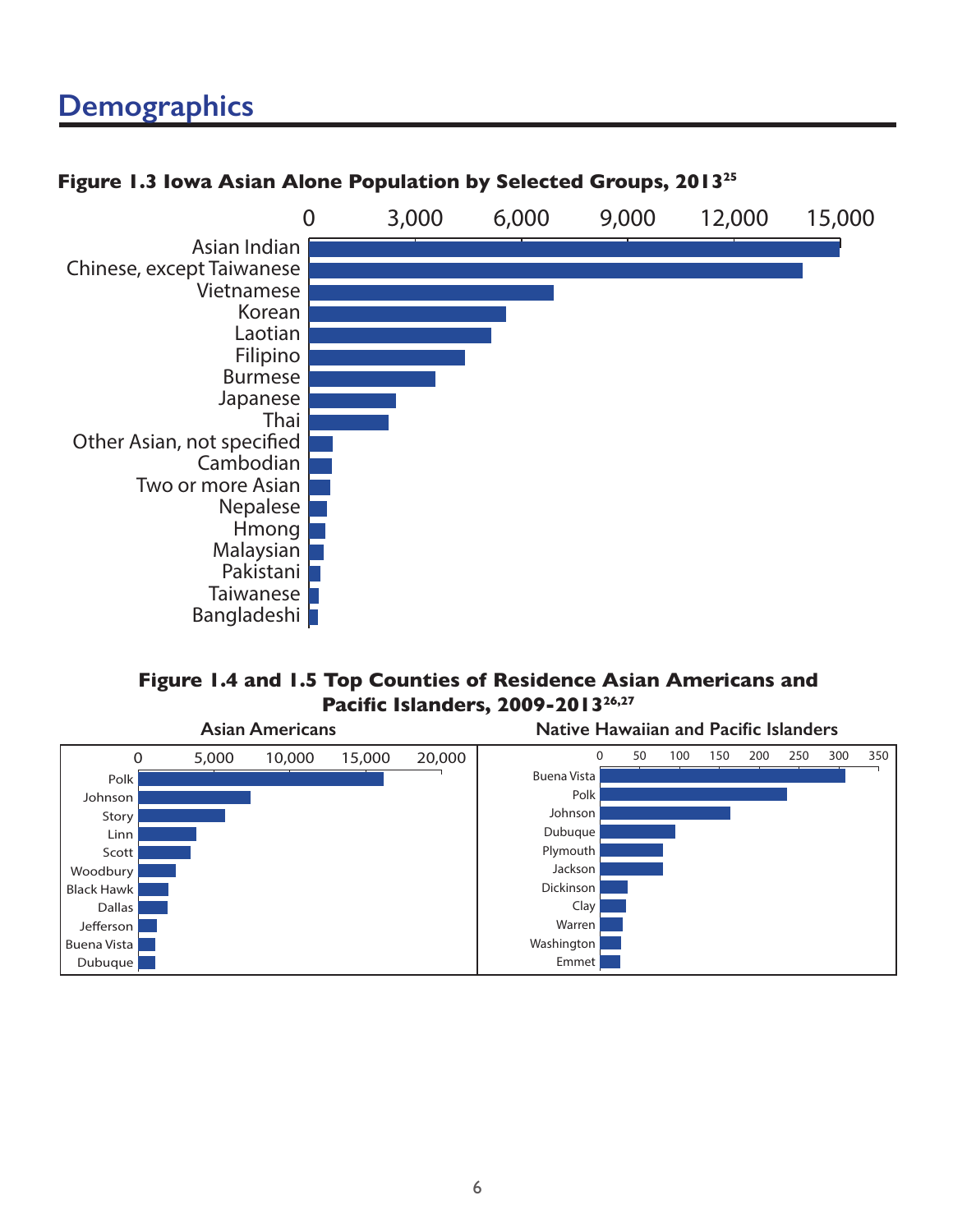### <span id="page-8-0"></span>**School Enrollment**

Nationwide projections for school enrollment show increases at both the grade school and undergraduate levels for AAPIs. In the U.S., K-12 enrollment for AAPIs is projected to grow 31 percent from 2009 to 2019. Likewise in higher education, AAPIs are expected to see an enrollment increase of 30 percent between 2009 and 2019.<sup>28</sup>

According to data from the Iowa Department of Education, Iowa's K-12 AAPI enrollment in public and private schools has seen a 62 percent increase between the 1999-2000 and 2013-2014 school years.<sup>29</sup> During the 2014-2015 school year, about 11,773 Asian American students and 983 Pacific Islander students enrolled in Iowa's PreK-12 public schools.<sup>30</sup> Thus when combined, AAPIs make up approximately 2.5 percent of the state's total PreK-12 public school enrollment.

Table 2.1 illustrates the breakdown of educational enrollment status for AAPI students in Iowa from 2011 to 2013.

| <b>Enrollment Status</b>   | <b>Asian Alone</b> | <b>NHPI Alone</b> | <b>Total AAPI</b> |  |
|----------------------------|--------------------|-------------------|-------------------|--|
| Enrolled in school         | 22,432             | 543               | 22,975            |  |
| Nursery school, preschool  | 1,932              | 52                | 1,984             |  |
| Grade I-8                  | 6.229              | 227               | 6,456             |  |
| Grade 9-12                 | 2,985              | 81                | 3,066             |  |
| College or graduate school | 11,286             | 183               | 11,469            |  |
| Not enrolled in school     | 34,409             | 1,108             | 35,517            |  |
| Total                      | 56,841             | 1,651             | 58,492            |  |

**Table 2.1 AAPI PreK-12 School Enrollment, Age 3 and Over, 2011-201331**

### **The Model Minority Myth and Educational Barriers**

The "model minority myth" perpetuates the notion that the AAPI population is a high-achieving, academically and economically successful minority group. Due to this persistent stereotype, AAPIs are also believed to not face barriers in education and are not in need of support. However, the myth over-generalizes the success of a select few to the entire AAPI population, thus silencing the needs and struggles of various AAPI subgroups.

The model minority myth arose from post-1965 immigration policies, whereby immigrants from Asia with high education levels were allowed to enter, study, and work in the U.S. Even in their countries of origin, these immigrants had above average levels of education. As a result of this selective immigration, later arriving groups with a diversity of backgrounds were identified together with the first "model minorities." The perception of AAPIs as constituting a successful monolithic group persists today, and shapes the outlook of education issues for the AAPI community.

In spite of the model minority myth, there are a number of issues affecting AAPI students in Iowa, such as:

- Limited culturally relevant curriculum in K-12 education. Curriculum that recognizes and utilizes the cultural backgrounds of students, while upholding standards of academic success, can empower students academically, socially, and emotionally.<sup>32</sup>
- Learning English as a second language, especially for first-generation, immigrant AAPI students.
- Limited resources about college access and career development designed for students from diverse backgrounds.
- College affordability and adjustment, especially for first-generation and low-income college students.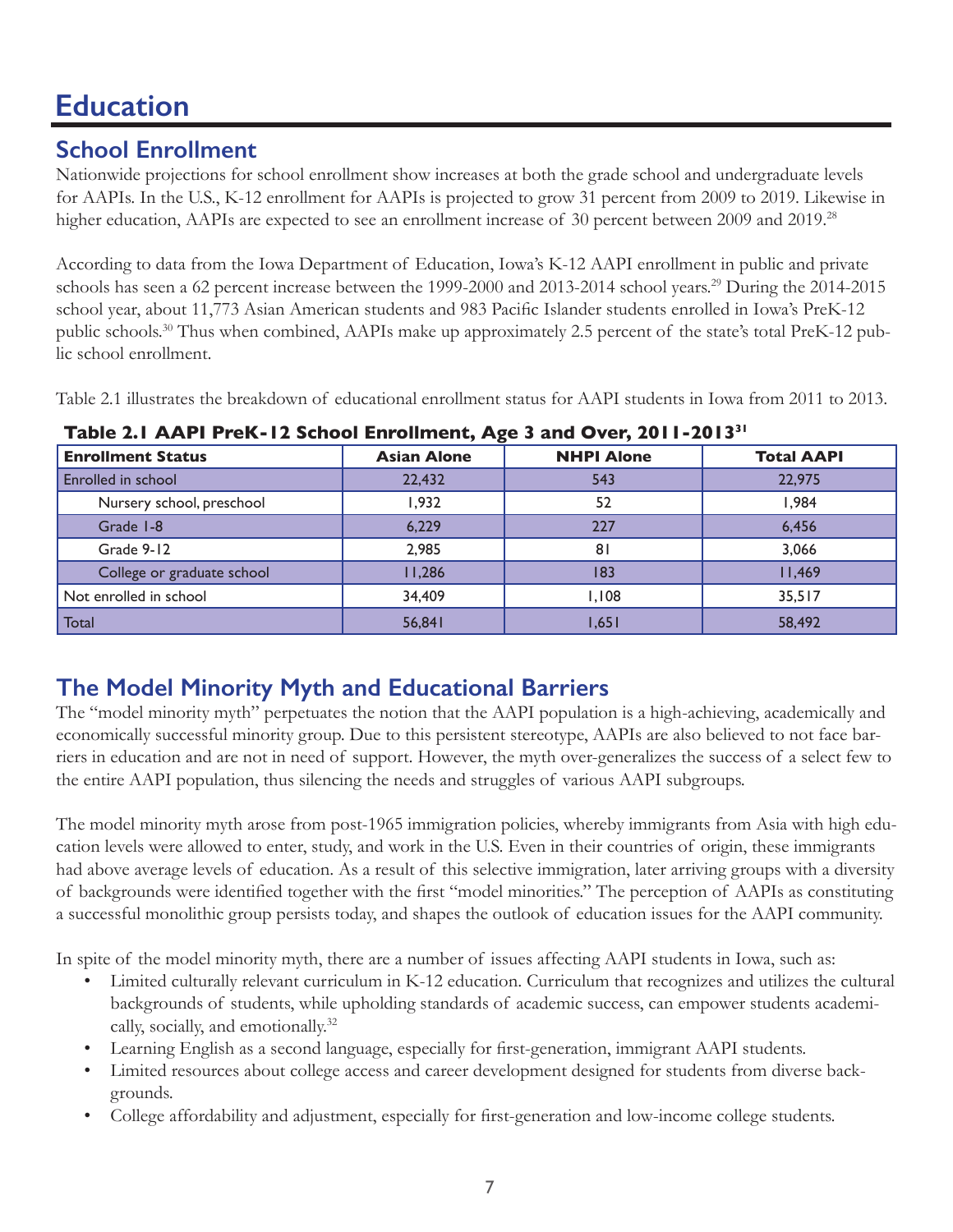### **Language Education**

For AAPI students who are English Language Learners (ELL), school presents a unique set of challenges. Table 2.2 highlights the diversity of Iowa's K-12 ELL student population in public schools, and demonstrates the need for greater awareness of and resources for ELL students and their families.

During the 2014-2015 school year there were approximately 26,988 ELL students enrolled in Iowa's public schools, or approximately 5.65 percent of the total K-12 population (Table 2.2). The majority of ELL students were Hispanic, followed by students who were Asian and African American. Although the numbers of Pacific Islander and Asian students were small among the total ELL population, about 43.4 percent and 34.6 percent of them, respectively, were ELL students within their own race in the 2014-2015 school year.<sup>33</sup>

| -<br>-                                                                                                                                                                                                                                             |                   |            |                     |                            |           |  |
|----------------------------------------------------------------------------------------------------------------------------------------------------------------------------------------------------------------------------------------------------|-------------------|------------|---------------------|----------------------------|-----------|--|
| Race                                                                                                                                                                                                                                               | <b>Enrollment</b> | <b>ELL</b> | <b>ELL% (Total)</b> | <b>ELL % (Within Race)</b> | ELL%(ELL) |  |
| White                                                                                                                                                                                                                                              | 373,370           | 1.898      | 0.40%               | 0.51%                      | 7.03%     |  |
| African American                                                                                                                                                                                                                                   | 26,275            | 2.718      | 0.57%               | 10.34%                     | 10.07%    |  |
| Native American                                                                                                                                                                                                                                    | 1,896             | 75         | 0.02%               | 3.96%                      | 0.28%     |  |
| Asian                                                                                                                                                                                                                                              | 11,080            | 3,834      | 0.80%               | 34.60%                     | 14.21%    |  |
| <b>Pacific Islander</b>                                                                                                                                                                                                                            | 927               | 402        | 0.08%               | 43.37%                     | 1.49%     |  |
| Multiracial                                                                                                                                                                                                                                        | 16, 143           | 14 I       | 0.03%               | 0.87%                      | 0.52%     |  |
| <b>Hispanic</b>                                                                                                                                                                                                                                    | 47.731            | 17,920     | 3.75%               | 37.54%                     | 66.40%    |  |
| 26,988<br>Total<br>477,422<br>5.65%                                                                                                                                                                                                                |                   |            |                     |                            |           |  |
| ELL % (Total) is percent of ELL students in each race over Total K-12 Enrollment<br>ELL % (Within race) is percent of ELL students within their respective races<br>ELL % (ELL) is percent of ELL students in each race over all K-12 ELL students |                   |            |                     |                            |           |  |

**Table 2.2 K-12 Public School English Language Learner Enrollment in Iowa, 2014-201534**

Across school districts in Iowa, the numbers of students with Limited English Proficiency (LEP) vary. The majority of districts have small LEP student populations, yet there are 43 districts with at least 5 percent LEP enrollment (Figure 2.1). Specifically, those with 5 percent or greater LEP student enrollment in PreK-12 are listed in Table 2.3. Several districts have over 30 percent of students identifying as LEP, including Postville (31.5 percent), Marshalltown (35.9 percent), Storm Lake (41.5 percent), and Denison (51.6 percent).<sup>35</sup>

### **Figure 2.1 Summary of LEP Enrollment in Iowa School Districts<sup>36</sup>**

| $<\!\!5\!\%$ | <b>303 Districts</b> |
|--------------|----------------------|
| $5 - 10\%$   | <b>22 Districts</b>  |
| $>10\%$      | 21 Districts         |

*(PreK-12, 2013-2014)*

*Note: The terms ELL and LEP may be used interchangeably in the context of schools and districts; however, they have different original defini*tions. ELL may imply the process of learning English, whereas LEP is typically used by the federal government to denote persons who are eligible *for bilingual services.*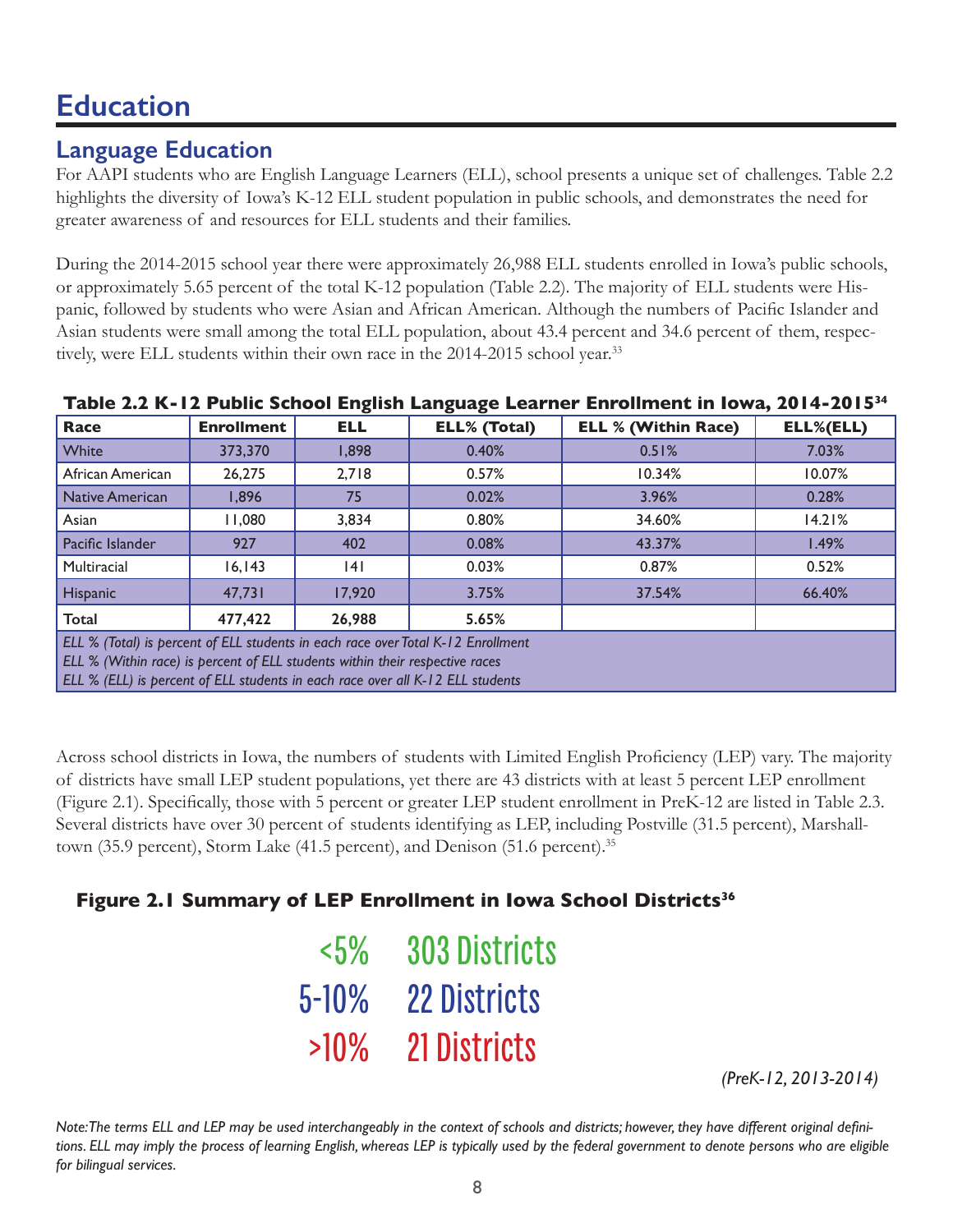Several initiatives are available to strengthen the educational attainment of ELL students, including:

- 1. Collecting more comprehensive data on the educational needs and experiences of ELL students.
- 2. Recruiting, hiring, and training more bilingual teachers.
- 3. Establishing comprehensive ELL programs that encompass areas such as guidance counseling, mentoring, parental involvement, mental health, and finance.

| <b>Districts with &gt;10% LEP Enrollment</b> | % LEP | <b>Districts with 5-10% LEP Enrollment</b> | % LEP |
|----------------------------------------------|-------|--------------------------------------------|-------|
| Denison                                      | 51.6  | Eagle Grove                                | 9.7   |
| <b>Storm Lake</b>                            | 41.5  | Dows                                       | 9.3   |
| Marshalltown                                 | 35.9  | Boyden-Hull                                | 9.2   |
| Postville                                    | 31.5  | Waterloo                                   | 8.6   |
| Columbus                                     | 27.3  | <b>West Des Moines</b>                     | 8.5   |
| <b>West Sioux</b>                            | 20.5  | Belmond-Klemme                             | 8.2   |
| Perry                                        | 19.4  | <b>Muscatine</b>                           | 8.1   |
| <b>West Liberty</b>                          | 19.0  | Chariton                                   | 7.9   |
| Sioux City                                   | 18.4  | <b>Webster City</b>                        | 7.7   |
| Des Moines Independent                       | 17.3  | Clarion-Goldfield                          | 7.1   |
| Hampton-Dumont                               | 16.2  | <b>Council Bluffs</b>                      | 7.1   |
| <b>Rock Valley</b>                           | 15.3  | Newell-Fonda                               | 7.1   |
| <b>Sioux Center</b>                          | 13.7  | <b>West Hancock</b>                        | 7.1   |
| <b>Wapsie Valley</b>                         | 13.0  | Iowa City                                  | 7.0   |
| South Tama County                            | 12.8  | Sheldon                                    | 7.0   |
| Jesup                                        | 12.2  | Alta                                       | 6.7   |
| Clarke                                       | 12.0  | Sibley-Ocheyedan                           | 6.2   |
| Lenox                                        | 11.9  | Brooklyn-Guernsey-Malcom                   | 6.1   |
| <b>CAL</b>                                   | 11.0  | MOC-Floyd Valley                           | 5.9   |
| Urbandale                                    | 10.4  | Ar-We-Va                                   | 5.6   |
| Ottumwa                                      | 10.2  | <b>Estherville Lincoln</b>                 | 5.4   |
|                                              |       | Ames                                       | 5.0   |

#### **Table 2.3 Iowa School Districts with** ≥ **5% LEP Enrollment, PreK-12, 2013-201437**

### **Postsecondary Education**

In Iowa, about 52.1 percent of AAPIs age 25 and over had a Bachelor's degree or higher in 2013—the highest rate of any racial or ethnic group in the state. The corresponding rate for all Iowans in this age group was approximately 27.4 percent.38

Figure 2.2 shows that some variability exists for educational attainment within Iowa's AAPI population. For example, about 49 percent of Asians alone have attained a Bachelor's degree or higher,<sup>39</sup> but only about 14 percent of NHPIs alone have the same education level. Most NHPIs are high school graduates or have some college education.<sup>40</sup>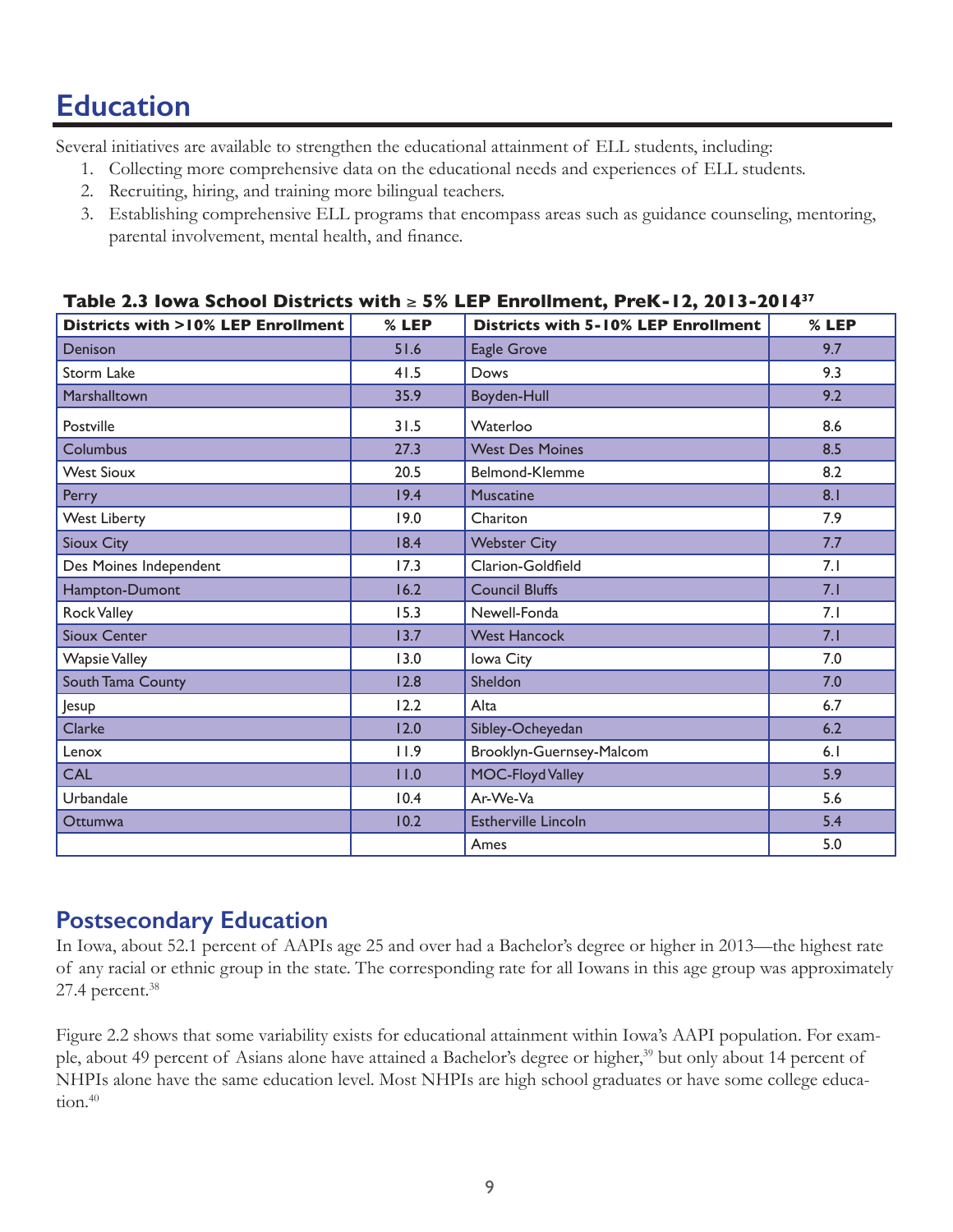This notable difference in educational attainment between Asians and NHPIs in Iowa is also seen at the national level. According to the National Commission on AAPI Research in Education, there is considerable variability in rates of college enrollment, persistence, and degree attainment amongst AAPIs.<sup>41</sup> Moreover, a breakdown of educational attainment by factors such as ethnicity, socioeconomic status, and immigration history may reveal further disparities in educational attainment.

### **Figure 2.2 AAPI Educational Attainment in Iowa, Age 25 and Over, 2009-2013<sup>42</sup>**



For AAPI students who are enrolled in college, a range of factors may lead to students not completing their degrees, such as socioeconomic status, parents' education, language, immigration status, family support and guidance, institutional climate, and the model minority stereotype.<sup>43</sup> Particularly in Iowa, where AAPI students are a minority on college and university campuses, the abovementioned factors may have profound impacts on their ability to succeed in higher education.

To increase both college access and attainment for AAPIs, postsecondary institutions can focus efforts on community outreach to students and their families. These may include:

- Offering college awareness resources in non-English languages.
- Conducting scholarship and financial aid workshops in community spaces in partnership with community leaders and members.
- Establishing diversity student visit days for prospective and admitted students.
- Investing in culturally and racially-relevant resources on campus (e.g., AAPI student organizations and centers), offering courses and research opportunities focused on the AAPI population, and recruiting professors and staff who are committed to supporting AAPI students and other racial-ethnic minorities.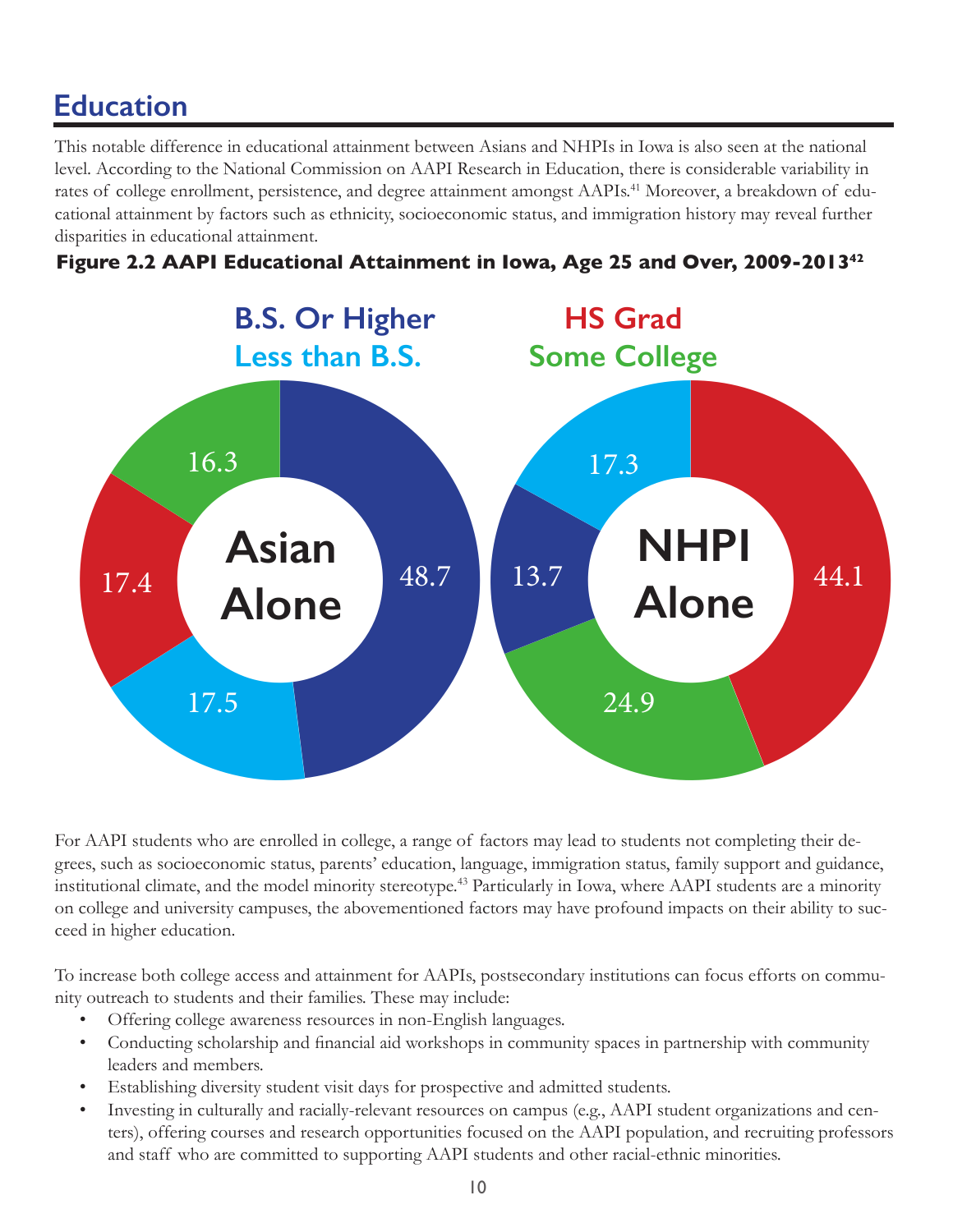# <span id="page-12-0"></span>**Health and Health Care**

On the issue of health and health care, AAPIs may face particular challenges in navigating the health care system, accessing linguistically and culturally appropriate services, and managing certain diseases and illnesses more prevalent in the AAPI population.

### **Disease Prevalence**

At an estimated 87.3 years of age, Asian Americans have the highest life expectancy of any racial or ethnic group in the country. On the other hand, NHPIs have significantly lower life expectancy rates than Asian Americans and non-Hispanic whites.<sup>44</sup>

According to data from the Centers for Disease Control, when compared to non-Hispanic whites, AAPIs as a whole face increased risk of developing certain medical conditions, including:

- *• Hepatitis B:* AAPIs are 4.5 times more likely to develop chronic Hepatitis B.
- *• Diabetes:* Asian Americans are 10 percent more likely to be diabetic.
- *• Obesity:* NHPIs are 35 percent more likely to be obese.
- *• Liver cancer:* AAPIs are 80 percent more likely to die from liver cancer.
- *Stomach cancer:* AAPIs are twice as likely to die from stomach cancer.<sup>45</sup>

Currently there is a lack of systematic data collection on disease prevalence rates for AAPIs in Iowa. Further efforts to understand disease rates, risks, and outcomes for AAPIs are needed.

### **Mental Health and Disability**

According to the National Alliance on Mental Illness (NAMI), overall prevalence rates of diagnosable mental illnesses among AAPIs are comparable to whites. However, AAPIs have the lowest rates of utilization of mental health services compared to other ethnic populations in the U.S. A national study found that Asian Americans were 25 percent as likely as whites to seek mental health services, and half as likely as African Americans and Latinos.<sup>46</sup>

Common factors affecting the mental health of AAPIs include immigration, acculturation, assimilation, war, and poverty.47 The NAMI finds that:

- AAPIs report higher rates of depressive symptoms than whites.
- Southeast Asian refugees are at particular risk for post-traumatic stress disorder (PTSD) associated with trauma experienced before and after immigration to the U.S.
- Among certain groups of Asian Americans, suicide rates are higher than the national average.<sup>48</sup>

Similar to the national AAPI population, Iowa's AAPI population is far from homogeneous. It is crucial that mental health services and resources in the state practice culturally appropriate approaches when assessing, diagnosing, and treating mental health issues for AAPIs, especially those who have recently immigrated and may experience barriers to integration.

Because mental health and disability statistics such as prevalence rate, services utilization rate, and discharge rate often do not specify race and ethnicity in Iowa, it is difficult to pinpoint areas of need. Further research on the state of mental health issues affecting Iowa's AAPI population is necessary and important for addressing the potential gaps in mental health care.

The limited body of knowledge on mental health issues also extends to disability issues in Iowa. In 2011, over 26,000 Iowans identifying as Asian had some kind of disability, accounting for about 7.8 percent of the state's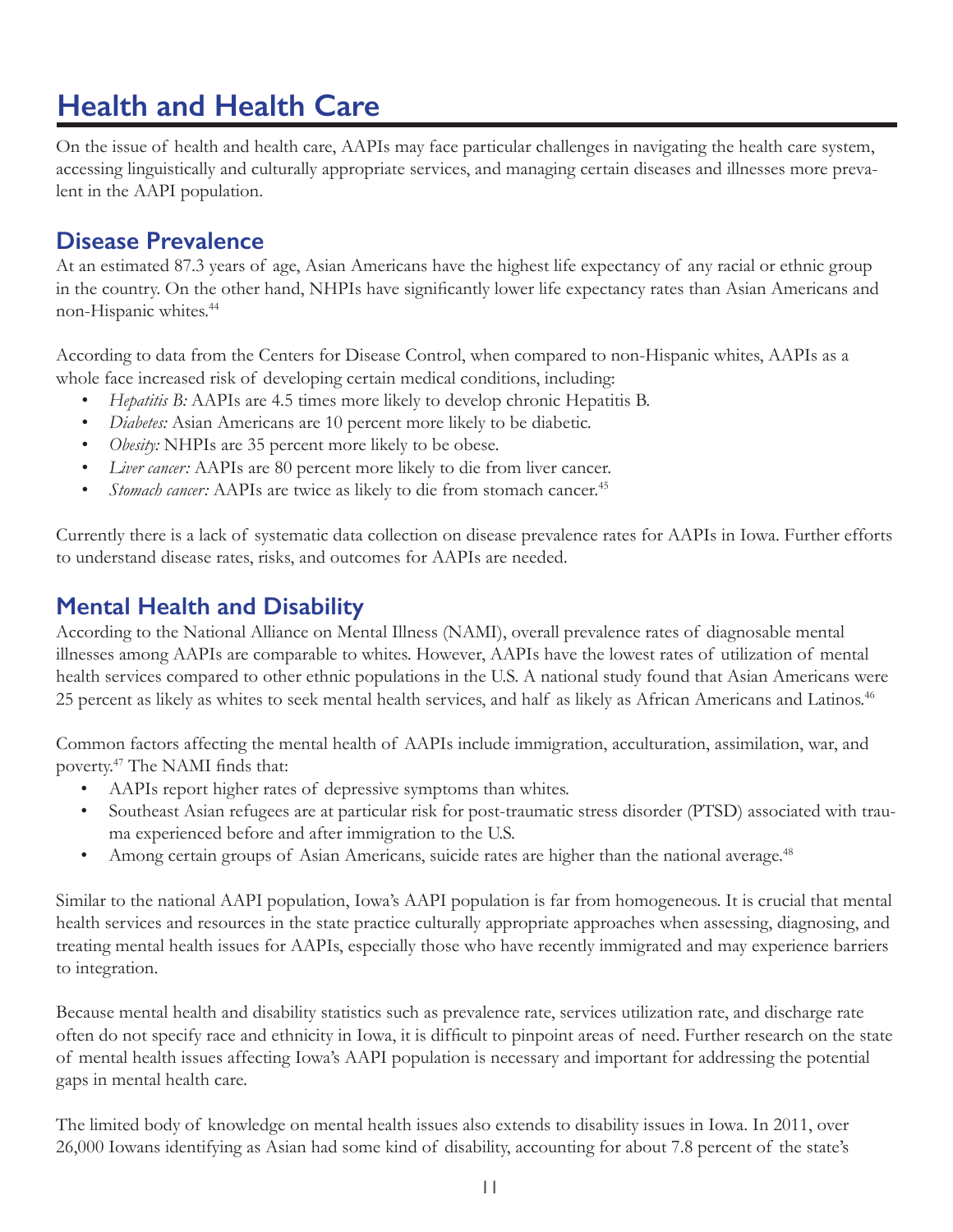# **Health and Health Care**

population of individuals with disabilities.<sup>49</sup> Greater data collection on the experiences of AAPIs with disabilities in Iowa is needed.

Alongside the gaps in data, it is also essential for health care providers and AAPI communities to address the silence and social stigma surrounding mental health and disability. The shame associated with having a mental health issue can render professional care as a last resort, such that it is more common for AAPIs to manage their psychological problems or mental disorders by relying on their families or community members, such as elders and religious or spiritual leaders.<sup>50</sup>

Achieving culturally appropriate mental health and disability care in Iowa is an area that must be further explored, prioritized, and implemented. For AAPIs, factors such as ethnicity, language, immigration history, religion, exposure to war trauma, acculturation, family income, and educational attainment are all characteristics that deserve careful attention when addressing mental health and disability issues.

### **Health Insurance**

The rates of health insurance coverage for AAPIs in Iowa are comparable to the nationwide AAPI rate, the latter of which in 2012 was approximately 85 percent of Asian Americans and 82 percent of NHPIs with health insurance.<sup>51</sup> As Table 3.1 shows, in Iowa an estimated 88 percent of Asians alone have health insurance coverage and about 12 percent are uninsured; an estimated 73 percent of NHPIs alone have health insurance coverage and about 27 percent are uninsured (Table 3.1).<sup>52</sup> Overall, 87.7 percent of AAPIs in the state are covered, which is slightly below the rate for all Iowans at 91.4 percent from 2009 to 2013.<sup>53</sup>

#### **Table 3.1 Overall Health Insurance Coverage in Iowa, 2009-2013<sup>54</sup>**

|                                | <b>Asian Alone</b> | <b>NHPI Alone</b> | <b>Total AAPI</b> |
|--------------------------------|--------------------|-------------------|-------------------|
| With health insurance coverage | 88.1%              | 73.4%             | 87.7%             |
| No health insurance coverage   | 1.9%               | 26.6%             | 2.3%              |

#### **Table 3.2 Health Insurance Coverage Status by Age in Iowa, 2009-2013<sup>55</sup>**

| Age                            | <b>Asian Alone</b> | <b>NHPI Alone</b> | <b>Total AAPI</b> |
|--------------------------------|--------------------|-------------------|-------------------|
| Under 18 years:                | 13,807             | 334               | 14, 141           |
| With health insurance coverage | 12,886             | 334               | 13,220            |
| No health insurance coverage   | 921                | $\Omega$          | 921               |
| 18 to 64 years:                | 39,114             | 94 I              | 40,055            |
| With health insurance coverage | 33,605             | 617               | 34,222            |
| No health insurance coverage   | 5,509              | 324               | 5,833             |
| 65 years and over:             | 2,781              | 110               | 2,891             |
| With health insurance coverage | 2,563              | 66                | 2,629             |
| No health insurance coverage   | 218                | 44                | 262               |
| Total                          | 55,702             | 1,385             | 57,087            |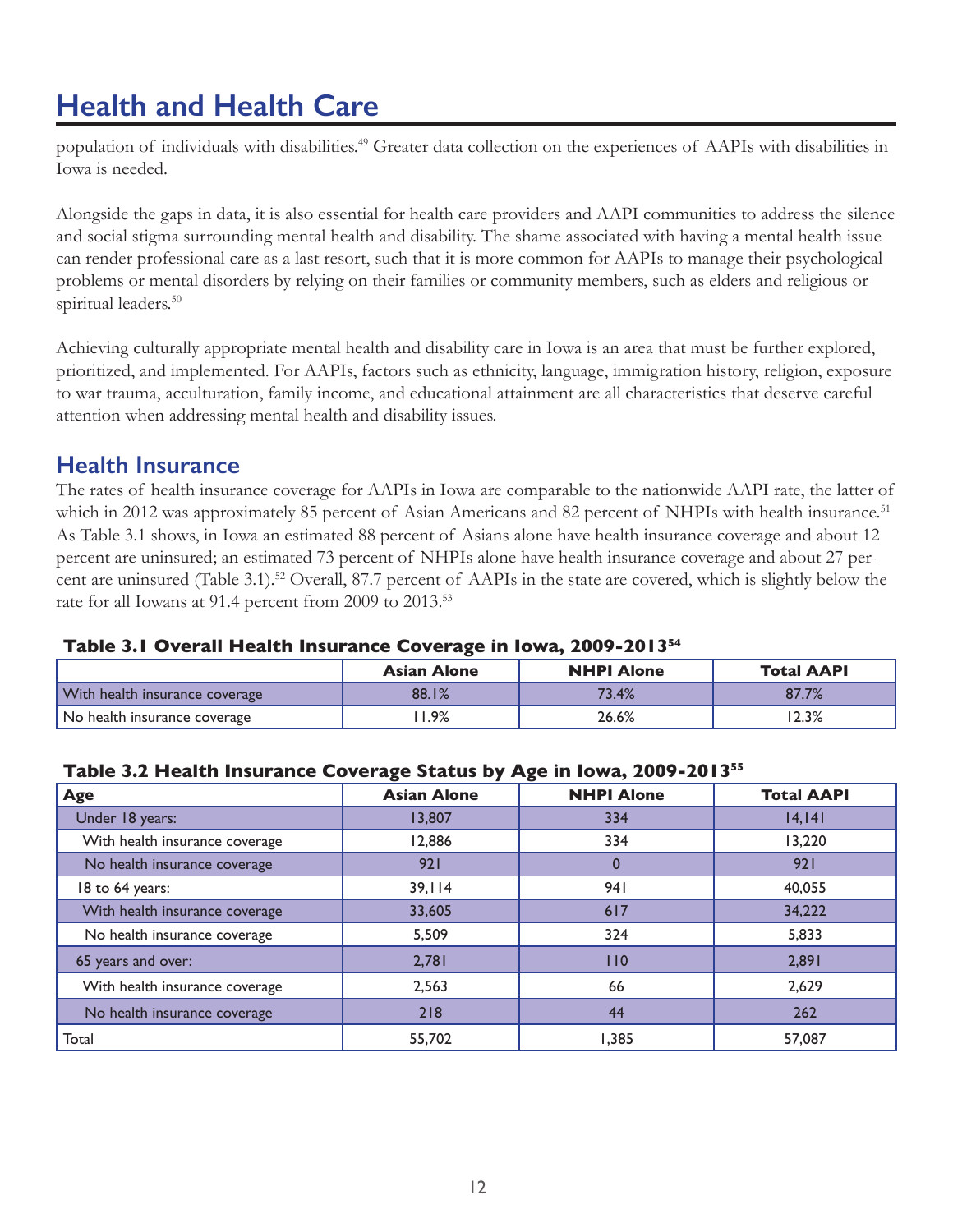# **Health and Health Care**

Finally, Table 3.2 and Figure 3.1 display the rates of coverage by age, highlighting the disparities between Asian and NHPI adults in Iowa. Notably, approximately 86 percent of Asians ages 18-64 are covered, while about 66 percent of NHPIs in this age group are covered. The disparity widens for the elderly: about 92 percent of Asians 65 and over have health insurance, but only 60 percent of NHPIs in this age group have health insurance.<sup>56</sup>



### **Cultural Health**

The growing AAPI population in Iowa calls for further strengthening of health care access and delivery in the state. In particular, a sustained, systematic effort aiming to improve linguistically and culturally appropriate services is needed. Language barriers are related to increased emergency room visits, more lab tests, decreased follow-up from health care providers, less patient health literacy, and less overall satisfaction with health services.<sup>58</sup> Thus, it is vital that hospitals and other health care providers are able to ensure that they have sufficient language resources in their facilities (especially in emergency rooms). Resources may encompass translated materials in non-English languages, on-site bilingual staff, and training for health care professionals to work with interpreters.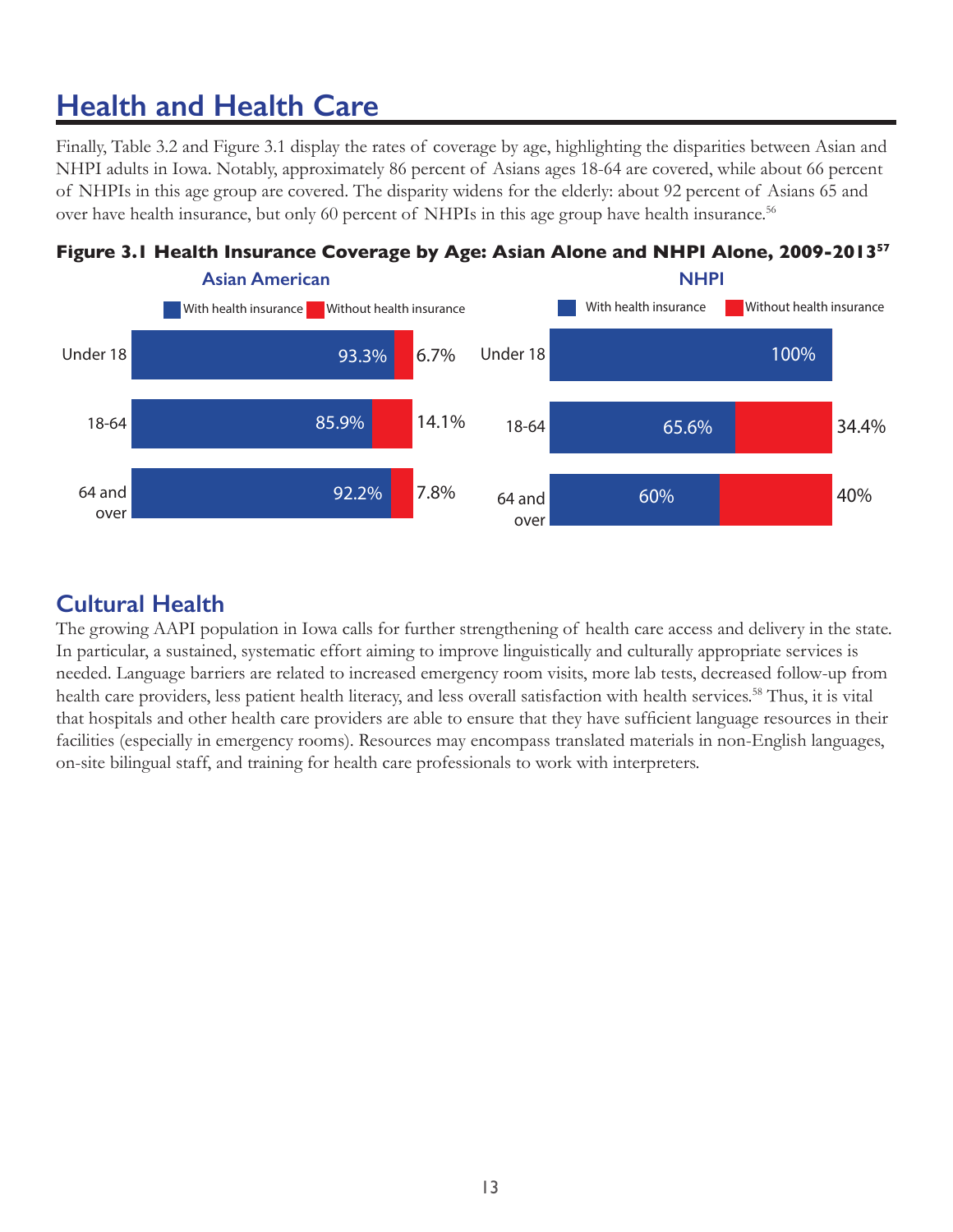# <span id="page-15-0"></span>**Income and Poverty**

### **Income**

According to the U.S. Census Bureau, from 2009 to 2013 the estimated median household income for all Iowans was \$51,843. This is below the \$59,560 median income of households who reported their race as Asian, and below the \$63,456 median income of households who reported their race as NHPI (Table 4.1). However, taking the large margin of error for NHPIs into account, the estimated \$59,560 median household income for Asians alone is the highest out of all racial groups.<sup>59</sup>

#### **Table 4.1 Median Household Income by Race and Hispanic Origin in Iowa, 2009-2013<sup>60</sup>**

| <b>Race</b>                                                                                                | <b>Estimate</b> |  |
|------------------------------------------------------------------------------------------------------------|-----------------|--|
| White alone                                                                                                | \$52,883        |  |
| Black or African American alone                                                                            | \$27,060        |  |
| American Indian and Alaska Native alone                                                                    | \$30,765        |  |
| Asian alone                                                                                                | \$59,560        |  |
| Native Hawaiian and Other Pacific Islander alone                                                           | \$63,456        |  |
| Hispanic or Latino origin                                                                                  | \$39,512        |  |
| White alone not Hispanic or Latino                                                                         | \$53,178        |  |
| Total population                                                                                           | \$51,843        |  |
| Note: Large margin of error for NHPI, +/- 26,817. For comparison, Asian alone margin of error is +/-2,729. |                 |  |

#### **Table 4.2 Household Income Distribution by Race and Hispanic Origin in Iowa, 2009-2013<sup>61</sup>**

|                                         | <b>White alone</b><br>not Hispanic | <b>Black or Afri-</b><br>can American | <b>American In-</b><br>dian & Alaska | <b>Asian</b> | <b>NHPI</b> | <b>Hispanic or</b> |
|-----------------------------------------|------------------------------------|---------------------------------------|--------------------------------------|--------------|-------------|--------------------|
| <b>Household Income</b>                 | or Latino                          | alone                                 | <b>Native alone</b>                  | alone        | alone       | Latino origin      |
| Less than $$10,000$                     | 5.61%                              | 18.86%                                | 15.46%                               | 10.58%       | 10.51%      | 8.28%              |
| \$10,000 to \$14,999                    | 5.17%                              | 11.02%                                | 6.81%                                | 3.87%        | 2.37%       | 5.34%              |
| \$15,000 to \$19,999                    | 5.19%                              | 8.62%                                 | 8.99%                                | 4.29%        | 8.81%       | 6.29%              |
| \$20,000 to \$24,999                    | 5.33%                              | 7.42%                                 | 10.43%                               | 5.03%        | 0.00%       | 8.51%              |
| \$25,000 to \$29,999                    | 5.33%                              | 8.04%                                 | 7.21%                                | 3.81%        | 0.00%       | 8.06%              |
| \$30,000 to \$34,999                    | 5.48%                              | 7.05%                                 | 5.25%                                | 3.76%        | 0.34%       | 7.63%              |
| \$35,000 to \$39,999                    | 5.12%                              | 5.40%                                 | 8.71%                                | 3.50%        | 9.83%       | 6.49%              |
| \$40,000 to \$44,999                    | 5.19%                              | 4.35%                                 | 4.17%                                | 5.10%        | 4.41%       | 5.35%              |
| \$45,000 to \$49,999                    | 4.53%                              | 4.04%                                 | 7.21%                                | 3.38%        | 1.69%       | 5.49%              |
| \$50,000 to \$59,999                    | 8.97%                              | 5.75%                                 | 3.99%                                | 7.05%        | 9.83%       | 9.88%              |
| \$60,000 to \$74,999                    | 11.33%                             | 6.37%                                 | 5.31%                                | 14.35%       | 11.19%      | 9.89%              |
| \$75,000 to \$99,999                    | 13.88%                             | 6.44%                                 | 6.63%                                | 14.25%       | 20.68%      | 9.27%              |
| \$100,000 to \$124,999                  | 8.21%                              | 3.72%                                 | 5.80%                                | 7.81%        | 18.31%      | 4.79%              |
| \$125,000 to \$149,999                  | 4.27%                              | 0.92%                                 | 0.37%                                | 4.74%        | 0.00%       | 2.11%              |
| \$150,000 to \$199,999                  | 3.55%                              | 0.95%                                 | 1.10%                                | 3.86%        | 2.03%       | 1.05%              |
| \$200,000 or more                       | 2.84%                              | 1.06%                                 | 2.55%                                | 4.64%        | 0.00%       | 1.57%              |
| \$200,000 or more                       | 2.84%                              | 1.06%                                 | 2.55%                                | 4.64%        | 0.00%       | 1.57%              |
| Note: Large margin of errors for NHPIs. |                                    |                                       |                                      |              |             |                    |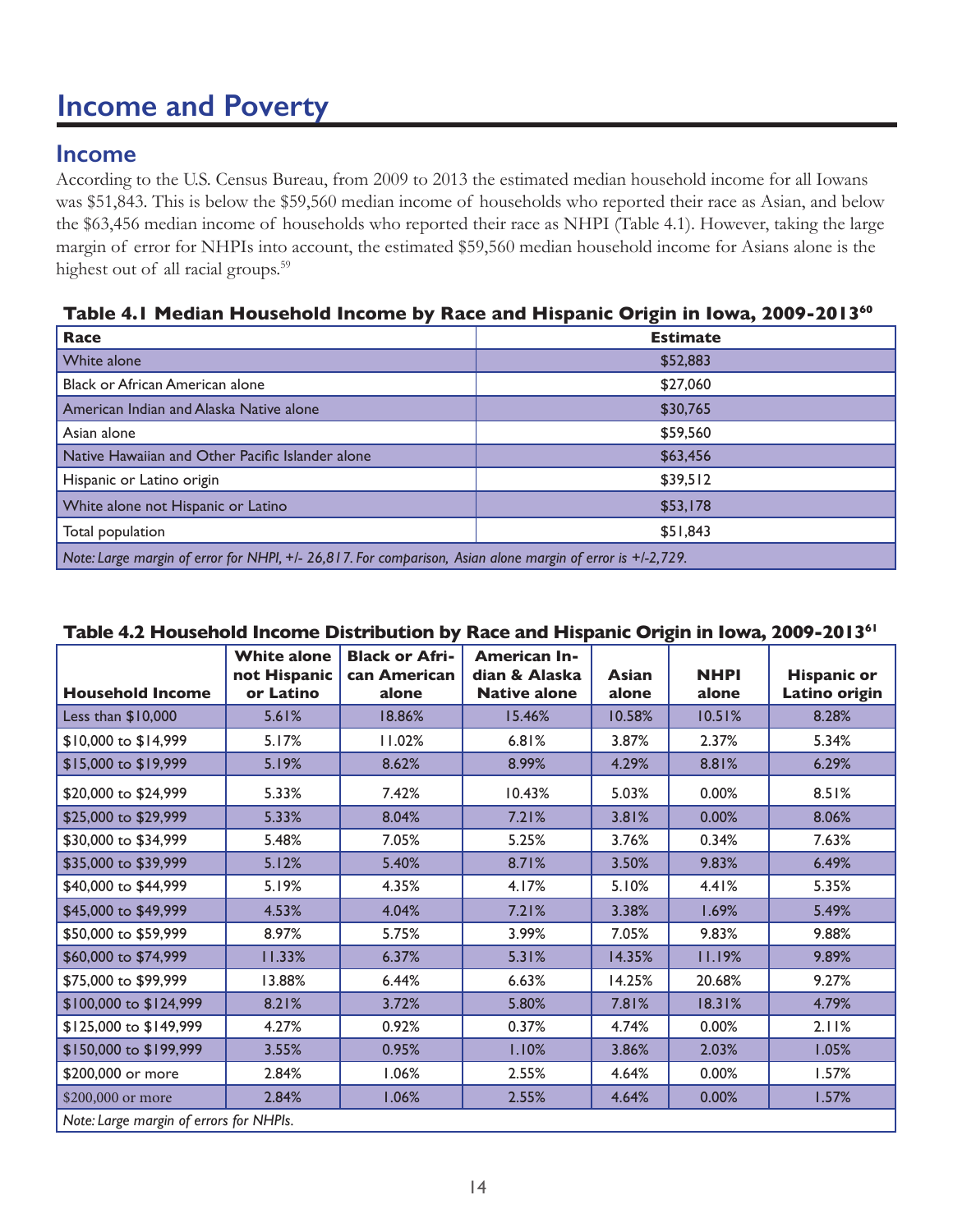# **Income and Poverty**

However, similar to how the "model minority myth" shapes the perceived well-being of AAPIs in education and health, the stereotype also purports that AAPIs are financially successful and upwardly mobile. A closer look at the economic profile of AAPIs in Iowa highlights the range of socioeconomic statuses in the AAPI community. Table 4.2 shows that the income of Asians alone is spread out. Of note, almost 11 percent of the Asian alone population earns less than \$10,000 in household income on average, and about 14 percent each fall in ranges of \$60,000 to \$74,000, and \$75,000 to \$99,999, respectively. Again, the high proportion of NHPIs in the upper echelons of household income are due to the group's much smaller sample size, compared to other racial groups.<sup>62</sup>

### **Poverty**

From 2009 to 2013, approximately over 300,000 individuals of all ages in Iowa lived below the poverty line, or about 12.4 percent of the state population. In comparison, both Iowa's Asian alone and NHPI alone populations had higher estimated poverty rates, at 15.2 percent and 21.0 percent, respectively (Figure 4.1).<sup>63</sup>



### **Figure 4.1 Percent Below Poverty Level by Race and Hispanic Origin in Iowa, 2009-2013<sup>64</sup>**

While the disparities in sample size and margin of error are apparent, they highlight the need to attain a deeper picture of economic activities and outcomes for AAPIs in Iowa. Further data collection and disaggregation—particularly by the categories of immigration status, ethnicity, education level, and English language proficiency—are of high priority.

*Note: Large margin of error for NHPI, +/-12.5%. For comparison, Asian alone margin of error is +/-1.8%.*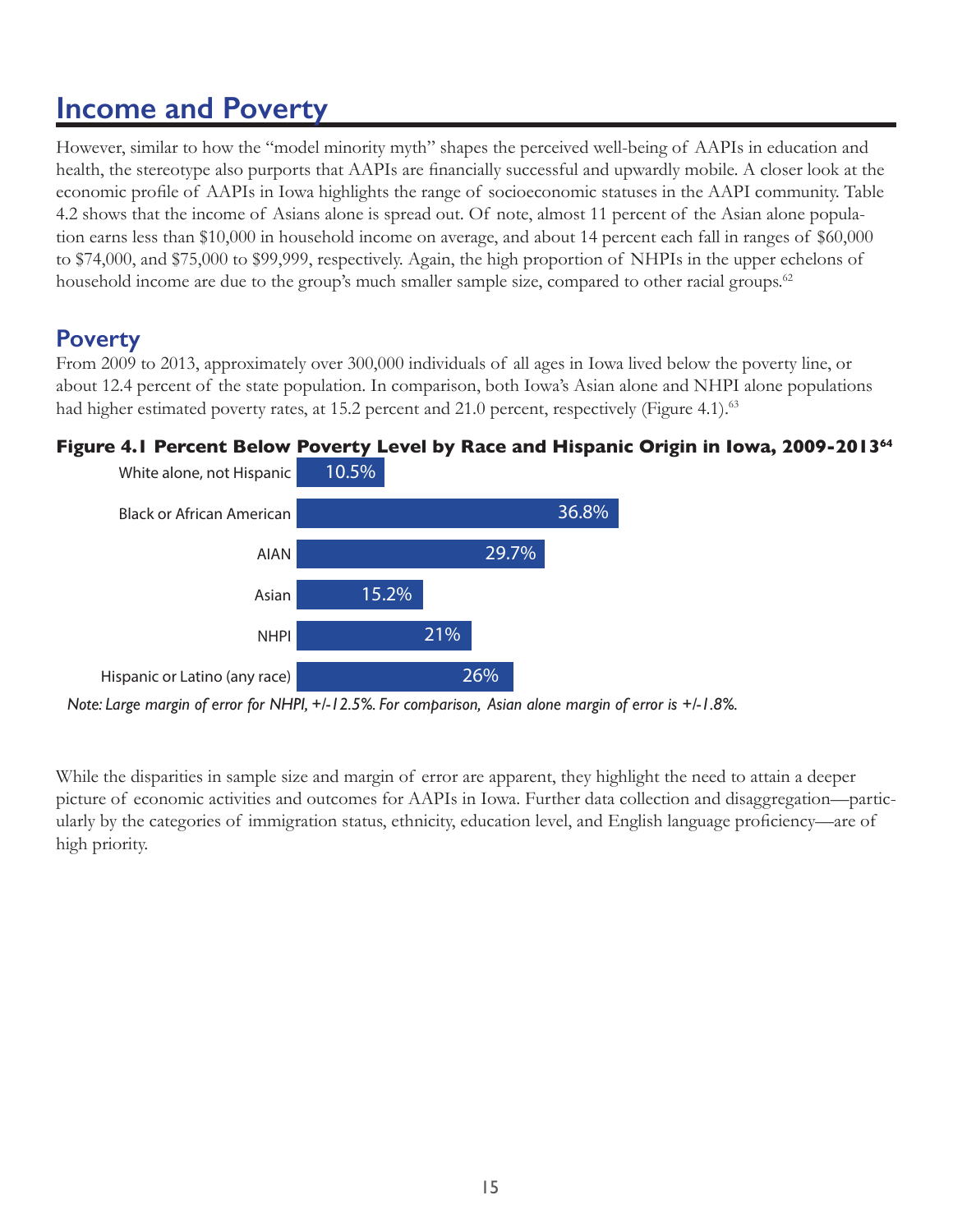# <span id="page-17-0"></span>**Workforce Participation and Economic Activity**

According to a recent report from the Center for American Progress and AAPI Data, Asian Americans are the fastest growing segment of the U.S. labor force. The Asian American labor force grew nearly 20 percent from 2010 to 2013, which was higher than the labor force growth of any other group (Figure 5.1).<sup>65</sup>



#### **Figure 5.1 Change In U.S. Labor Force, 2010-201366**

In Iowa, the labor force participation rate was at approximately 66.8 percent for Asians alone from 2011 to 2013, which was comparable to that of whites alone (67.7 percent) and African Americans alone (63.8 percent) in the state. Both Asians and whites had lower unemployment rates than African Americans and other races: Asians had a 6.2 percent unemployment rate and whites had a 5.0 percent, whereas African Americans had an 15.3 percent unemployment rate.<sup>67</sup> Further employment data concerning refugees, other new Asian immigrants, and NHPIs are needed to obtain a fuller picture of how AAPIs participate in Iowa's workforce.

### **Immigrant Contributions to Iowa's Economy**

According to the Immigration Policy Center, Asians and Latinos are the "New Americans" who are making significant economic contributions to the U.S. workforce, tax base, and business community. They account for one out of every eight people and one out of every six workers in the U.S.<sup>68</sup>

Immigrants are increasing the overall rates of workforce participation, thereby building Iowa's economic foundation and capacities. According to the Iowa Policy Project, 83.2 percent of the total immigrant population is of prime working age (between ages 18 and 64), compared to 60.5 percent of native-born Iowans. In 2014, immigrants generated 4.5 percent of the state's economic output and accounted for 1 in 20 Iowa workers.<sup>69</sup>

| Total number of firms in lowa                          | 259,931 |  |  |
|--------------------------------------------------------|---------|--|--|
| <b>Black-owned firms</b>                               | 0.8%    |  |  |
| American Indian- and Alaska Native-owned firms         | 0.2%    |  |  |
| Asian-owned firms                                      | 1.1%    |  |  |
| Native Hawaiian and Other Pacific Islander-owned firms | 0.1%    |  |  |
| <b>Hispanic-owned firms</b>                            | 0.9%    |  |  |

#### **Table 5.2 Firms Owned In Iowa by Race, 200770**

The Immigration Policy Center has also found that nationally, Asians and Latinos (both foreign-born and native-born) wield \$1.9 trillion in consumer purchasing power, and the businesses they own have had sales of \$857 billion and employed 4.7 million workers.<sup>71</sup> In Iowa, Asians and Latinos each own 1.1 percent and 0.9 percent of firms, respectively (Table 5.2).<sup>72</sup>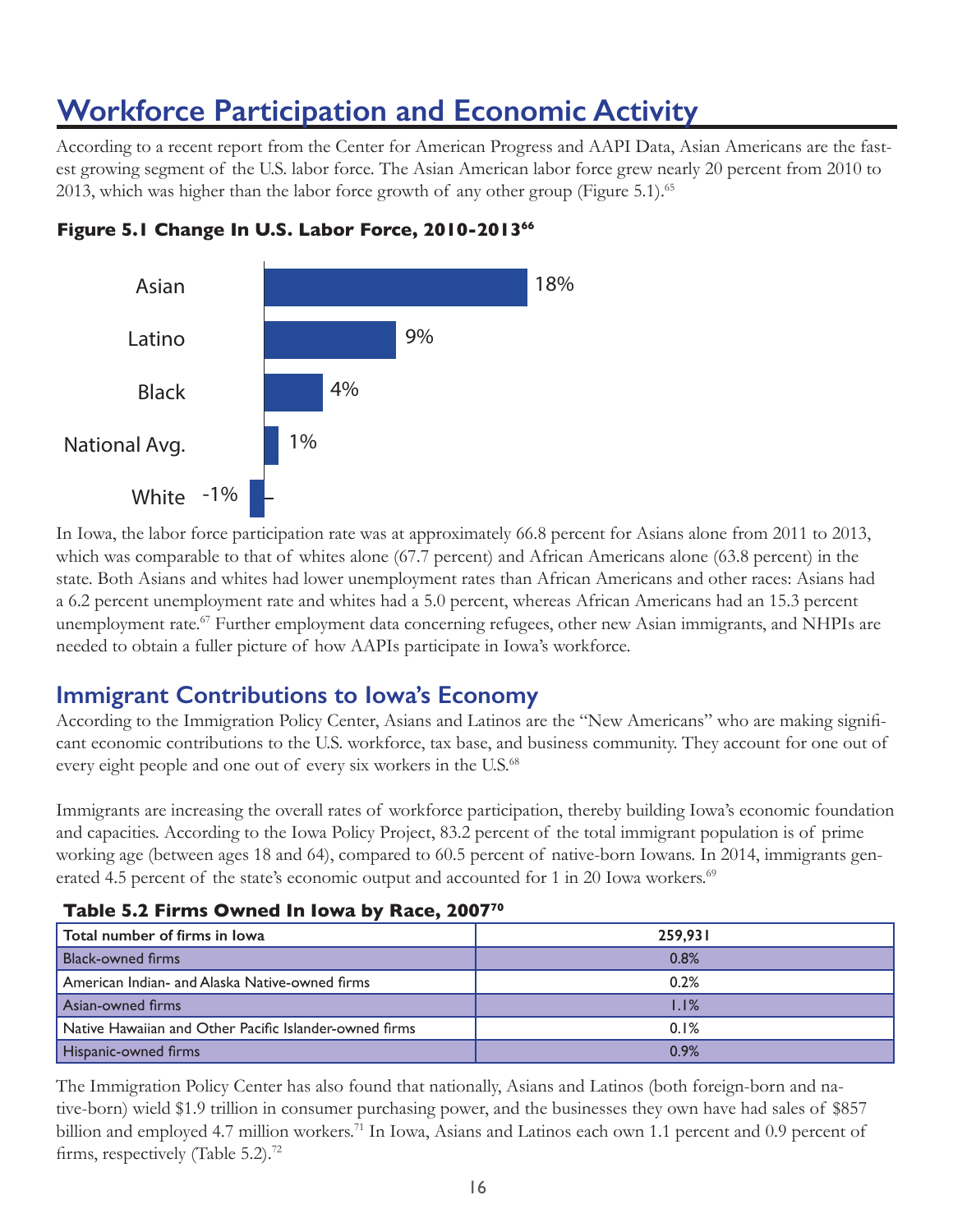# **Workforce Participation and Economic Activity**

### **Occupations**

As Table 5.3 indicates, Asians in Iowa are more likely to work in computer, engineering, and science occupations, as well as in management and business. However, they are considerably less likely to be employed in areas such as the law, design, media, firefighting, law enforcement, construction, and transportation.<sup>73</sup> Occupational data on NHPIs in Iowa is not available and is another area needing data collection.

#### **Table 5.3 Occupational Diversity of Asian Americans in Iowa74**

| Occupation                                                                   | Number of<br><b>Workers</b> | Share of Asian Am<br>Workforce |
|------------------------------------------------------------------------------|-----------------------------|--------------------------------|
| <b>Total:</b>                                                                | 31,764                      | 100.0%                         |
| Management, business, science, and arts occupations                          | 14,940                      | 47.0%                          |
| Management, business, and financial occupations:                             | 2,674                       | 8.4%                           |
| Management occupations                                                       | 1,682                       | 5.3%                           |
| Business and financial operations occupations                                | 992                         | 3.1%                           |
| Computer, engineering, and science occupations:                              | 5,853                       | 18.4%                          |
| Computer and mathematical occupations                                        | 4,086                       | 12.9%                          |
| Architecture and engineering occupations                                     | 676                         | 2.1%                           |
| Life, physical, and social science occupations                               | 1,091                       | 3.4%                           |
| Education, legal, community service, arts, and media occupations:            | 3,705                       | 11.7%                          |
| Community and social service occupations                                     | 449                         | 1.4%                           |
| Legal occupations                                                            | 136                         | 0.4%                           |
| Education, training, and library occupations                                 | 2,869                       | 9.0%                           |
| Arts, design, entertainment, sports, and media occupations                   | 251                         | 0.8%                           |
| Health care practitioners and technical occupations:                         | 2,708                       | 8.5%                           |
| Health diagnosing and treating practitioners and other technical occupations | 2,525                       | 7.9%                           |
| Health technologists and technicians                                         | 183                         | 0.6%                           |
| Service occupations                                                          | 7,079                       | 22.3%                          |
| Health care support occupations                                              | 905                         | 2.8%                           |
| Firefighting and prevention, and other protective service workers            | 81                          | 0.3%                           |
| Law enforcement workers including supervisors                                | 165                         | 0.5%                           |
| Food preparation and serving related occupations                             | 3,270                       | 10.3%                          |
| Building and grounds cleaning and maintenance occupations                    | 1,200                       | 3.8%                           |
| Personal care and service occupations                                        | 1,458                       | 4.6%                           |
| Sales and office occupations                                                 | 3,376                       | 10.6%                          |
| Sales and related occupations                                                | 812                         | 2.6%                           |
| Office and administrative support occupations                                | 2,564                       | 8.1%                           |
| Natural resources, construction, and maintenance occupations                 | 502                         | 1.6%                           |
| Construction and extraction occupations                                      | 129                         | 0.4%                           |
| Installation, maintenance, and repair occupations                            | 275                         | 0.9%                           |
| Production, transportation, and material moving occupations                  | 5,867                       | 18.5%                          |
| Production occupations                                                       | 4,747                       | 14.9%                          |
| Transportation occupations                                                   | 108                         | 0.3%                           |
| Material moving occupations                                                  | 1,012                       | 3.2%                           |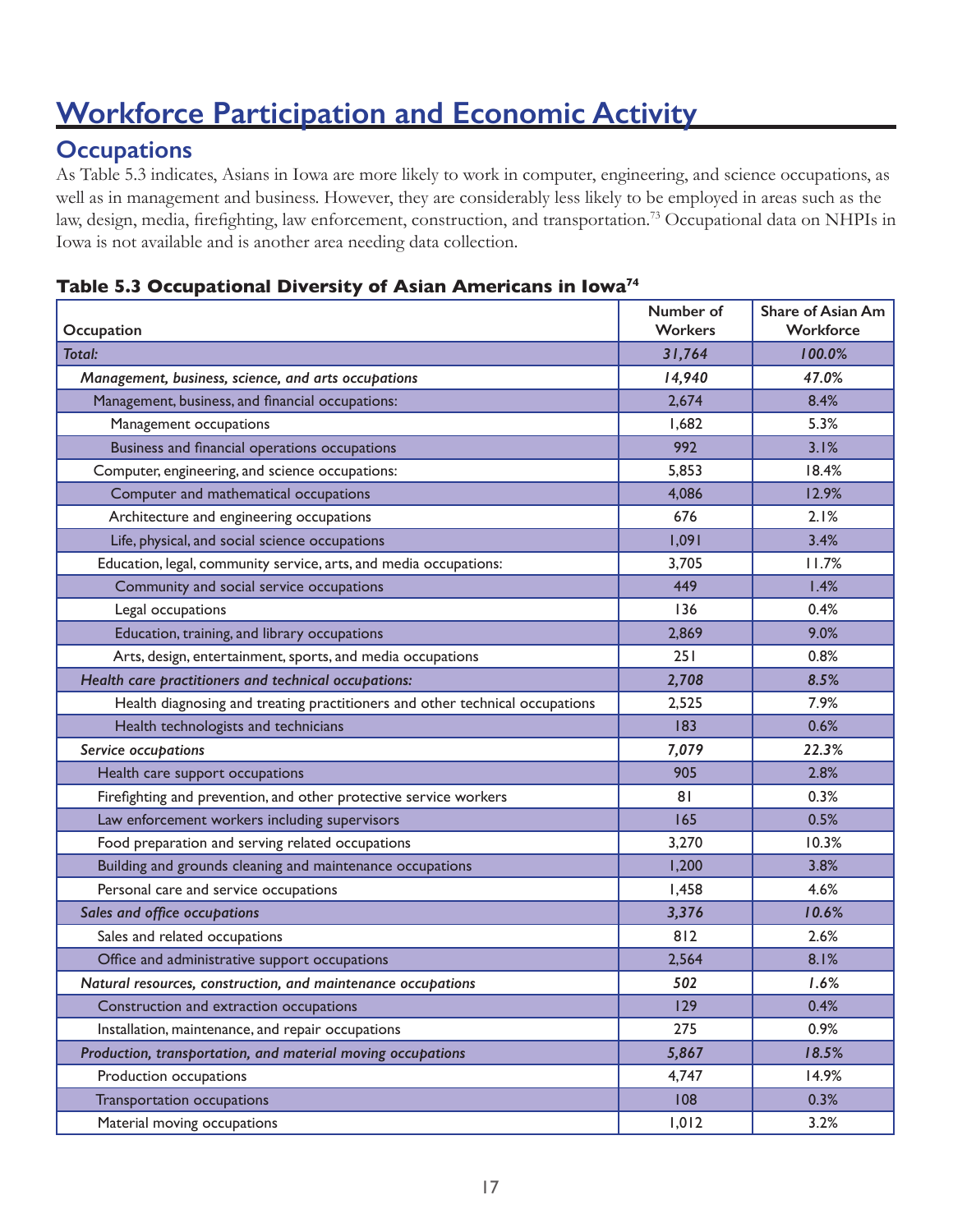# <span id="page-19-0"></span>**Language Diversity and English Proficiency**

AAPIs have significant diversity in national origin and ethnicity, which contributes greatly to the linguistic diversity of the AAPI population both across the U.S. and within Iowa. Nationwide, 77 percent of the Asian alone population and 43 percent of the NHPI population speak a language other than English at home.<sup>75</sup>

#### **Top Asian Languages Spoken at Home in the United States, 2009-2013<sup>76</sup>**

- 2.9 million Chinese
- 1.6 million Tagalog
- 1.4 million Vietnamese
- 1.1 million Korean
- 643,000 Hindi

A number of Asian and Pacific Island languages are spoken in Iowa (Figure 6.1). The most common Asian language spoken is Chinese, followed by Vietnamese, Laotian, and Korean.<sup>77</sup>

#### **Figure 6.1 Top Asian Languages Spoken at Home in Iowa, 2009-2013<sup>78</sup>**



*Note: Large margin of error for Hmong, +/-193.*

### **Limited English Proficiency (LEP)**

In addition to having a population with great language diversity, the problem of English proficiency is significant in the AAPI population. By definition, a Limited English Proficient (LEP) individual is someone whose primary language is not English and has limited ability to read, speak, write or understand English. The U.S. Census Bureau classifies any person ages 5 and above who reports speaking English less than "very well" as LEP. Those who only speak English or speak it "very well" are English proficient.

Over 20,000 AAPI residents in Iowa speak English less than "very well," accounting for about 0.72 percent of the total state population and 23.9 percent of the state's total LEP population. Asian and Pacific Island language speakers in Iowa have high percentages of LEP status. On the whole, almost half of people who speak an AAPI language are LEP, or speak English less than "very well," such that this group has the highest proportion of LEP individuals compared to other major language categories (Table 6.1).<sup>79</sup>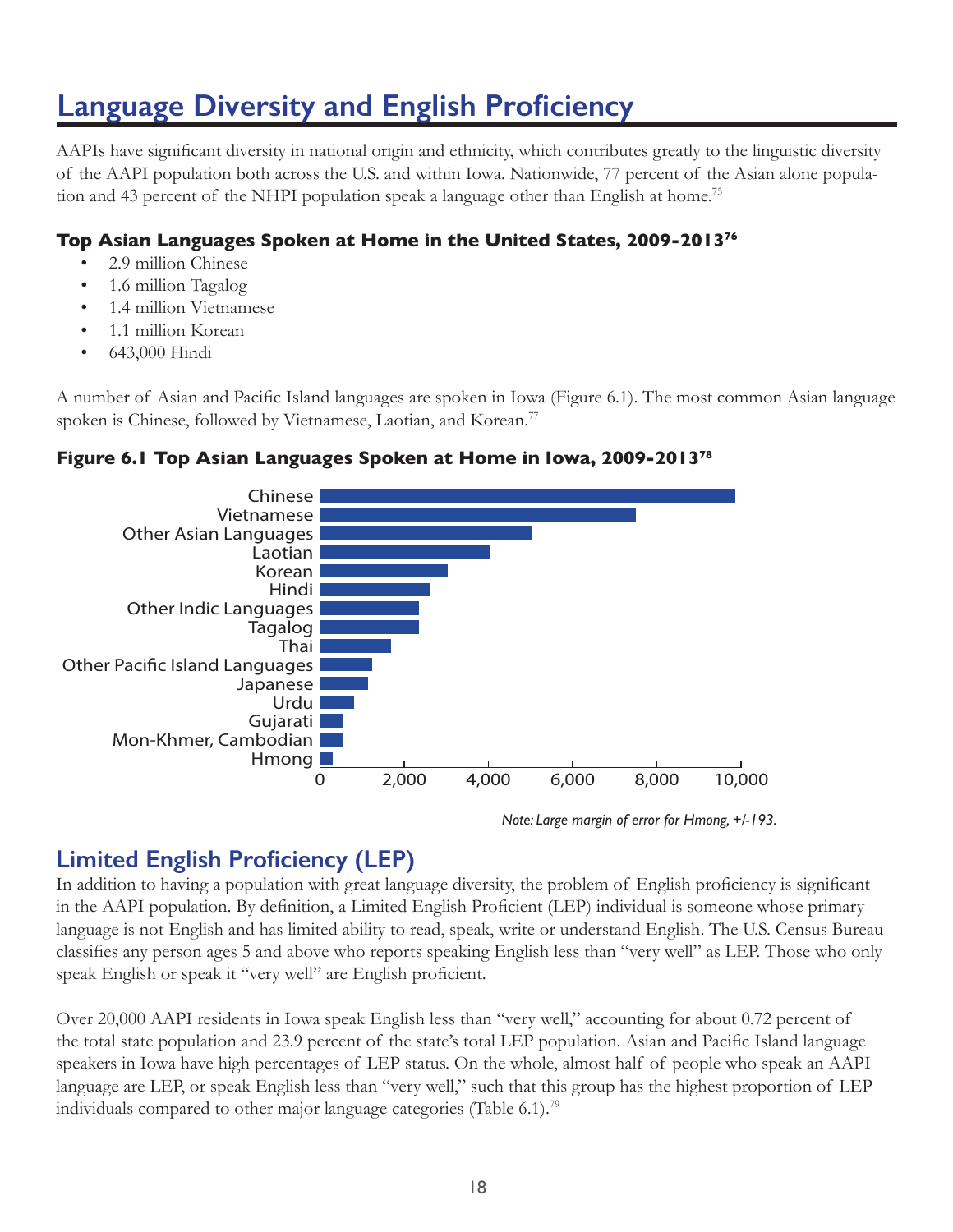# **Language Diversity and English Proficiency**

| Languages                          | Speak English "very well" | Speak English less than "very well" |  |
|------------------------------------|---------------------------|-------------------------------------|--|
| Spanish or Spanish Creole          | 55.8%                     | 44.2%                               |  |
| Other Indo-European languages      | 72.0%                     | 28.0%                               |  |
| Asian and Pacific Island languages | 52.2%                     | 47.8%                               |  |
| Other languages                    | 64.1%                     | 35.9%                               |  |

#### **Table 6.1 Limited English Proficiency in Iowa, 2009-2013<sup>80</sup>**

A further breakdown of this data shows that there is some variability of LEP status among AAPI language speakers in Iowa (Table 6.2). Within each AAPI language group, LEP status ranges from 20 to over 50 percent, indicating that English language learning and proficiency is an issue affecting AAPIs of all ethnicities and countries of origin.<sup>81</sup>

#### **Table 6.2 English Proficiency in Iowa by Select AAPI Languages, 2009-2013<sup>82</sup>**

| o<br>$\mathbf{z}$<br>$\mathbf{r}$   | o<br>o          |  |  |
|-------------------------------------|-----------------|--|--|
| Language                            | <b>Estimate</b> |  |  |
| Chinese:                            | 9,858           |  |  |
| Speak English less than "very well" | 5,119           |  |  |
| Vietnamese:                         | 7,499           |  |  |
| Speak English less than "very well" | 4,886           |  |  |
| Laotian:                            | 4,039           |  |  |
| Speak English less than "very well" | 1,963           |  |  |
| Korean:                             | 3,037           |  |  |
| Speak English less than "very well" | 1,904           |  |  |
| Hindi                               | 2,628           |  |  |
| Speak English less than "very well" | 924             |  |  |
| <b>Tagalog</b>                      | 2,348           |  |  |
| Speak English less than "very well" | 676             |  |  |
| Thai                                | 1,679           |  |  |
| Speak English less than "very well" | 831             |  |  |

It is important to note that LEP challenges do not necessarily arise across the board in all English language situations, but may come up in a specific context or situation (e.g., an individual may be LEP when confronting a medical problem in the doctor's office, yet is able to sufficiently converse in English in everyday circumstances). Individuals who are LEP often face significant barriers to accessing services and opportunities. For them, English proficiency is related to outcomes such as job earnings, occupational mobility, school performance, quality of health care received, and ability to participate in civic and political life.

LEP individuals are eligible to receive language assistance when utilizing services funded or provided by the federal government. State and local entities receiving federal government funding must comply with Title IV of the Civil Rights Act and provide language assistance such that users are able to have meaningful access to services.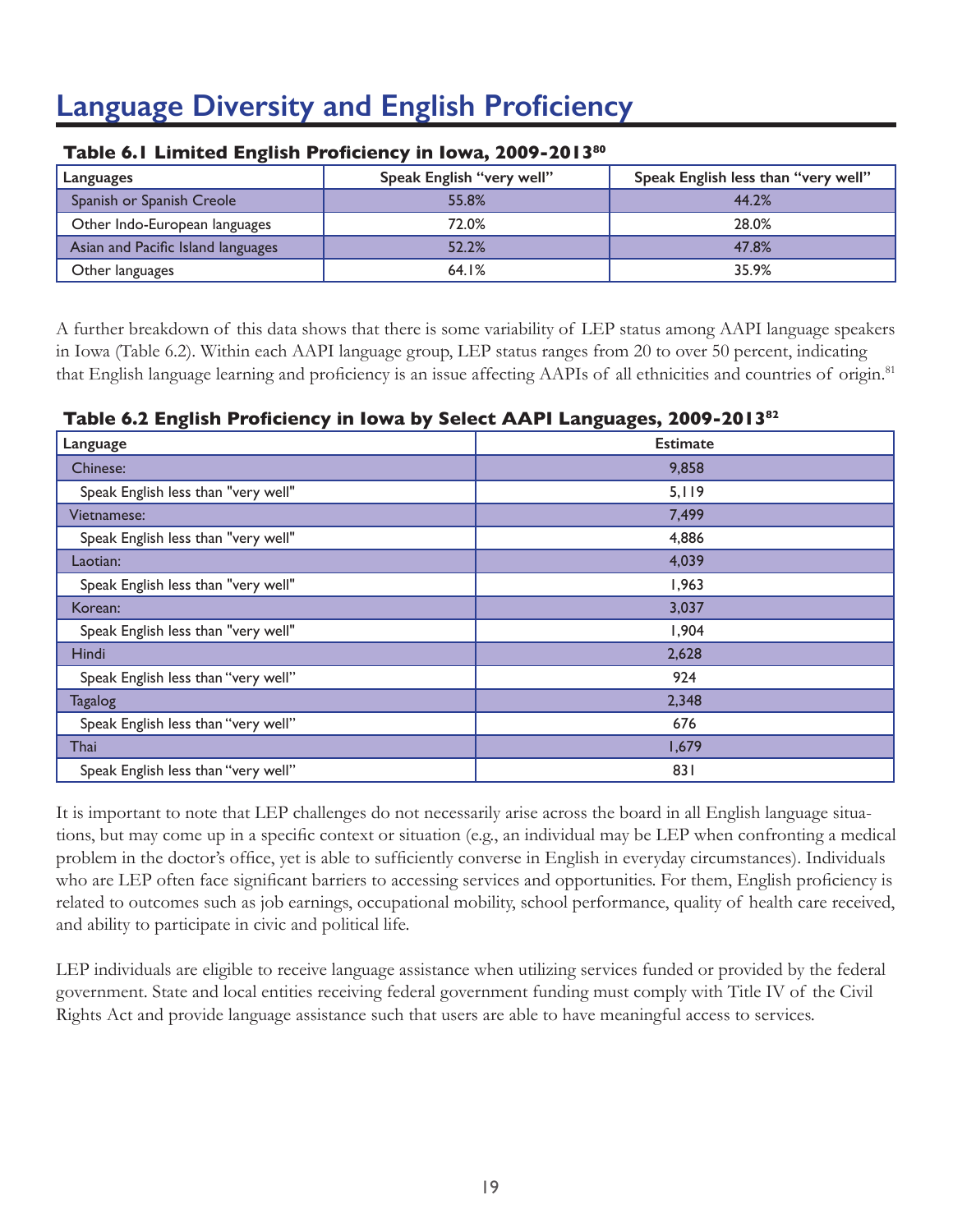# <span id="page-21-0"></span>**Civic Participation**

The AAPI electorate is growing rapidly. According to a report from the Center for American Progress and AAPI Data, the number of Asian American voters in the last decade has nearly doubled from more than 2 million voters in 2000 to 3.9 million voters in  $2012<sup>83</sup>$ 

The Immigration Policy Center predicts that about 1.8 million U.S. citizens who identify as Asian and Latino become eligible to vote in each two-year election cycle. Immigrants who become U.S citizens through naturalization will be significant contributors to the evolving electorate. It is also predicted that one-third of newly eligible voters nationwide will be young Latinos, young Asians, or recently naturalized immigrants.<sup>84</sup> According to the State Data Center of Iowa, 36.5 percent of Iowa's foreign-born population who became naturalized citizens in 2013 identified as Asian.85

Despite growing numbers of the Asian American electorate, significant gaps in citizenship and voter registration for Asian Americans continue to exist. This is in part due to many Asian American adults being foreign-born and having significantly lower citizenship rates than some other racial groups, such as whites and African Americans. On the other hand, the majority of adult NHPI residents are U.S. citizens.<sup>86</sup>

Based on the U.S. Census Bureau's Population Survey from November 2012, voter participation for Iowa's Asian population is low. Of the 21,000 Asian Americans registered to vote, 17,000 voted in the 2012 elections (Table 7.1).<sup>87</sup> Rates of voter participation are comparatively lower than other racial groups. Voting data for NHPIs in Iowa is unavailable due to the group's small size.

| <b>Race/Ethnicity</b>  | <b>Total Population</b> | <b>Citizen Population</b> | <b>Total Registered</b> | <b>Total Voted</b> |
|------------------------|-------------------------|---------------------------|-------------------------|--------------------|
| <b>White</b>           | 2,173,000               | 2,123,000                 | 1,673,000               | 1.482.000          |
| <b>Black</b>           | 54,000                  | 51,000                    | 35,000                  | 33,000             |
| Asian                  | 61,000                  | 35,000                    | 21,000                  | 17,000             |
| Hispanic (of any race) | 120,000                 | 71.000                    | 32,000                  | 30,000             |
| Total                  | 2,320,000               | 2,232,000                 | 1,745,000               | 1,548,000          |

#### **Table 7.1 Voter Participation in Iowa by Race, 201288**

One possible barrier to voter participation for AAPIs in Iowa may be related to language access. According to the nationally conducted 2012 AAPI Post-Election Survey, AAPIs who have difficulty communicating in English had lower turnout than among those who did not, and some cited language barriers as a precursor to not voting.<sup>89</sup> Local political organizations in Iowa should aim to provide election-related information in Asian languages. Some jurisdictions across the U.S. are required by the Voting Rights Act to provide language assistance to voters, such as translated election documents and bilingual election staff. While AAPI voters constitute a minority in Iowa, it is never too late for Iowa to consider how its own jurisdictions can ensure voting access and serve voters who have difficulty communicating in English.

Political party identification among AAPIs nationwide and in Iowa is not readily defined. According to estimates from the Iowa Democratic Party, AAPI Iowans vote for Democratic Party candidates 51.8 percent of the time.<sup>90</sup> However, the 2012 AAPI Post-Election Survey found that while the majority of AAPIs voted for Barack Obama as President, almost half of AAPI voters identified as independent or undecided with regard to their political party affiliation, suggesting that AAPIs may be swing voters.<sup>91</sup>

Unfortunately, by and large, there is limited data on AAPI voting patterns and civic participation, the extent of outreach from political parties, and the level of engagement from elected officials. What is known from a national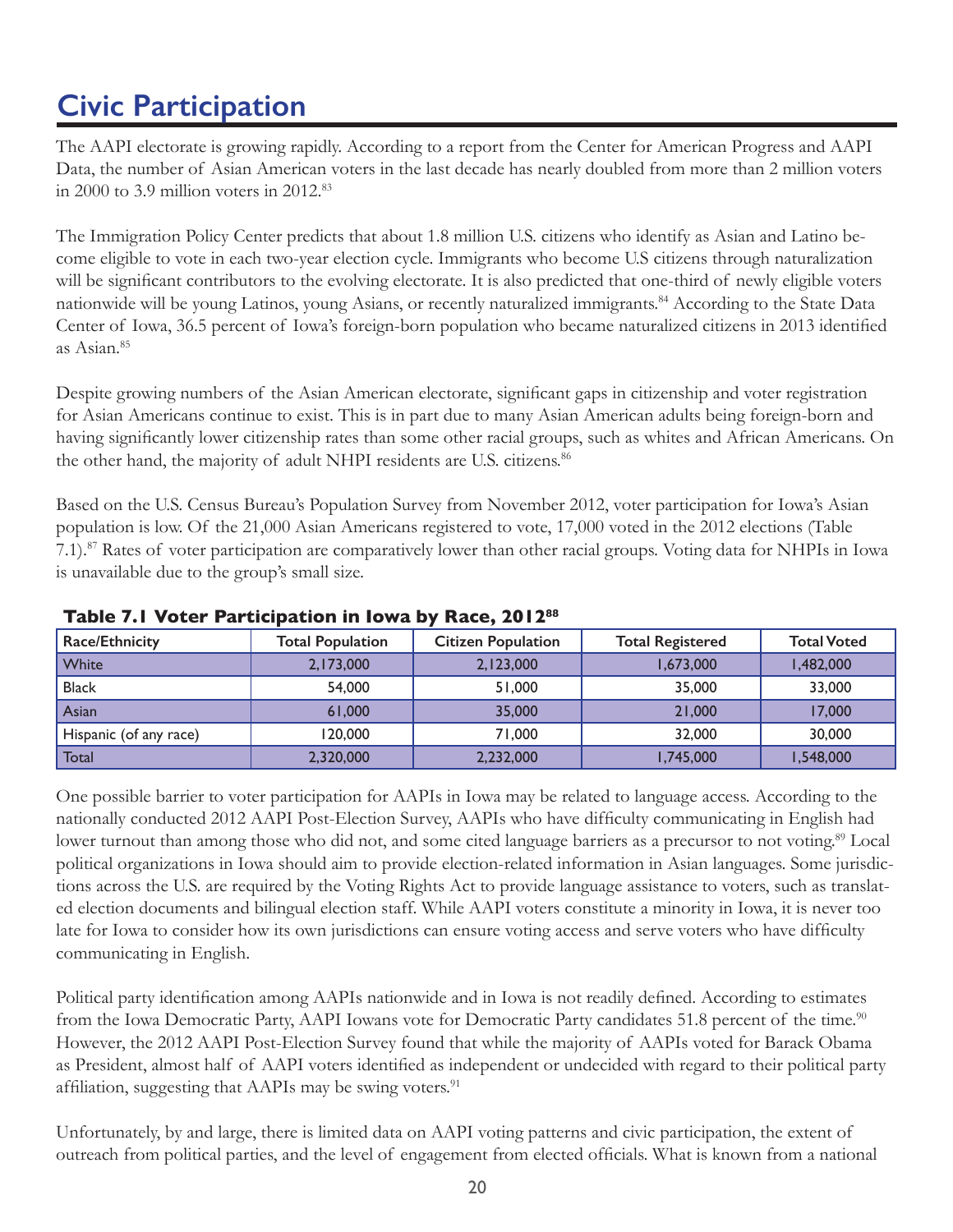# <span id="page-22-0"></span>**Civic Participation**

perspective is that political campaigns generally have limited contact with AAPI voters. Only 31 percent of Asian Americans and 26 percent of Pacific Islanders received contact from political parties and election-related organizations during the 2012 election season.<sup>92</sup> As Iowa's AAPI electorate continues to grow and diversify, it is in the best interests of political organizations in the state to tap into this group and its civic potential.

A growing number of AAPI's serve as elected officials nationally and locally. In the 110th Congress, ten U.S. Representatives were Asian American or NHPI, and one U.S. Senator was Asian American.<sup>93</sup> The low numbers of AAPI elected officials at the federal level is in part due to the fact that Asian immigrants were not eligible for naturalization until the 1940s. It was not until 1975 that the first Asian American came to serve as a member of Congress. Since then, there have been a total of six U.S. Senators and twenty-six U.S. Representatives from the AAPI community. In Iowa, AAPIs have been historically underrepresented in elected office and other government positions. It is with hope that efforts to increase AAPI civic engagement in Iowa will help pave the way for future AAPI leaders.

## **Future Directions**

Asian Americans and Pacific Islanders are already an important part of the Iowa story. This report has provided a meaningful snapshot of AAPIs in Iowa, on outcomes that range from education and occupation to health and poverty. The picture that emerges is one that shows success as well as challenges, and opportunities as well as barriers. This is particularly true when we disaggregate Asian Americans and Pacific Islanders by detailed origin. With AAPIs among the fastest growing populations in the state, progress in the collection of detailed origin data for a range of outcomes will remain critical, to ensure that every Iowan can realize equal opportunity, prosperity, and well-being.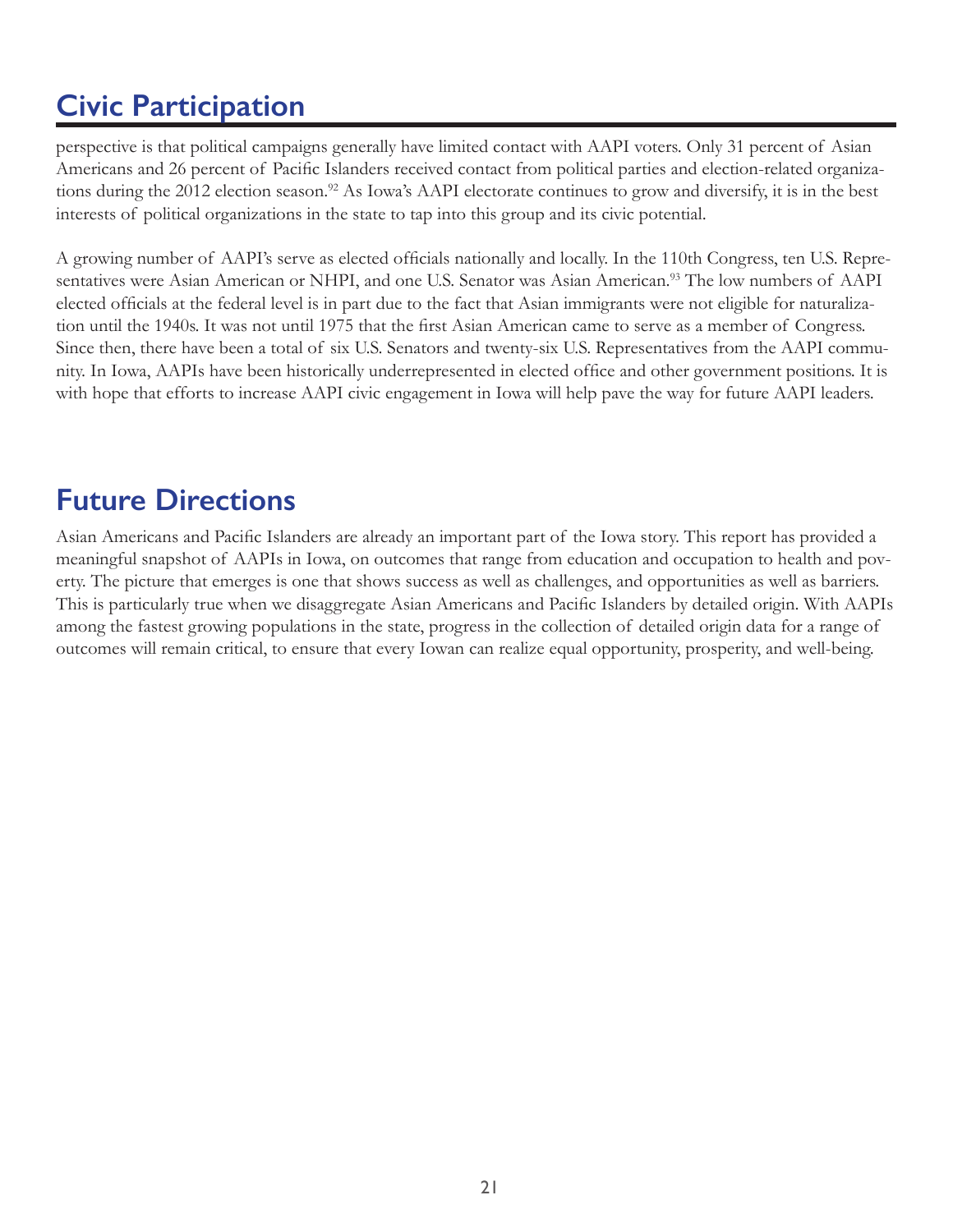### <span id="page-23-0"></span>**Executive Summary**

1. U.S. Census Bureau, 2013 1-Year American Community Survey, Table S0102: Population 60 Years And Over In The United States, available at [http://factfinder.census.gov/bkmk/table/1.0/en/ACS/13\\_1YR/](http://factfinder.census.gov/bkmk/table/1.0/en/ACS/13_1YR/S0102/0400000US19) [S0102/0400000US19.](http://factfinder.census.gov/bkmk/table/1.0/en/ACS/13_1YR/S0102/0400000US19)

2. State Data Center of Iowa and Office of Asian and Pacific Islander Affairs, "Asian/Pacific Americans in Iowa: 2015," available at <http://www.iowadatacenter.org/Publications/api2015.pdf>.

3. Woods & Poole Economics, Inc., "Asian American and Pacific Islander Non-Hispanic Population Projections" (unpublished data, Woods & Poole Economics, Inc., 2015).

4. U.S. Census Bureau, "Asians Fastest-Growing Race or Ethnic Group in 2012, Census Bureau Reports," available at <http://www.census.gov/newsroom/press-releases/2013/cb13-112.html>.

5. U.S. Census Bureau, 2013 1-Year American Community Survey, Table B24010D: Sex By Occupation For The Civilian Employed Population 16 Years And Over (Asian Alone) - Universe: Civilian employed Asian alone population 16 years and over, available at [http://factfinder.census.gov/bkmk/table/1.0/en/ACS/13\\_1YR/](http://factfinder.census.gov/bkmk/table/1.0/en/ACS/13_1YR/B24010D/0400000US19) [B24010D/0400000US19](http://factfinder.census.gov/bkmk/table/1.0/en/ACS/13_1YR/B24010D/0400000US19).

6. U.S. Census Bureau, 2009-2013 5-Year American Community Survey, Table B19013: Median Household Income in the Past 12 Months (in 2013 Inflation-Adjusted Dollars), available at [http://factfinder.census.gov/bkmk/](http://factfinder.census.gov/bkmk/table/1.0/en/ACS/13_5YR/B19013/0400000US19) [table/1.0/en/ACS/13\\_5YR/B19013/0400000US19,](http://factfinder.census.gov/bkmk/table/1.0/en/ACS/13_5YR/B19013/0400000US19) and Table B19013D: Median Household Income in the Past 12 Months (in 2013 Inflation-Adjusted Dollars), available at [http://factfinder.census.gov/bkmk/table/1.0/en/](http://factfinder.census.gov/bkmk/table/1.0/en/ACS/13_5YR/B19013D/0400000US19) [ACS/13\\_5YR/B19013D/0400000US19](http://factfinder.census.gov/bkmk/table/1.0/en/ACS/13_5YR/B19013D/0400000US19).

7. U.S. Census Bureau, 2009-2013 5-Year American Community Survey, Table S1701: Poverty Status In The Past 12 Months, available at [http://factfinder.census.gov/bkmk/table/1.0/en/ACS/13\\_5YR/S1701/0400000US19](http://factfinder.census.gov/bkmk/table/1.0/en/ACS/13_5YR/S1701/0400000US19).

8. U.S. Census Bureau, 2009-2013 5-Year American Community Survey, Table B19013E: Median Household Income in the Past 12 Months (in 2013 Inflation-Adjusted Dollars), available at [http://factfinder.census.gov/bkmk/](http://factfinder.census.gov/bkmk/table/1.0/en/ACS/13_5YR/B19013E/0400000US19) [table/1.0/en/ACS/13\\_5YR/B19013E/0400000US19](http://factfinder.census.gov/bkmk/table/1.0/en/ACS/13_5YR/B19013E/0400000US19)

9. U.S. Census Bureau, 2009-2013 5-Year American Community Survey, Table S1701: Poverty Status In The Past 12 Months, available at [http://factfinder.census.gov/bkmk/table/1.0/en/ACS/13\\_5YR/S1701/0400000US19](http://factfinder.census.gov/bkmk/table/1.0/en/ACS/13_5YR/S1701/0400000US19)

10. Sanjita Pradhan (Executive Officer of Office of Asian and Pacific Islander Affairs, Iowa Department of Human Rights), in discussion with the contributors, July 2015.

11. Iowa Department of Education, Student Report Information, Table English Language Learner Enrollment in Iowa's K-12 Public Schools, 2013-2014 and 2014-2015 (unpublished data, Iowa Department of Education, 2015).

### **History of Refugee & Immigration Settlement in Iowa**

12. Karthick Ramakrishnan and Farah Z. Ahmad, "State of Asian Americans and Pacific Islanders Series: A Multifaceted Portrait of a Growing Population," (Center for American Progress, Progress 2050, and AAPI Data, 2014), available at [https://cdn.americanprogress.org/wp-content/uploads/2014/09/AAPIReport-comp.pdf.](https://cdn.americanprogress.org/wp-content/uploads/2014/09/AAPIReport-comp.pdf)

13. Iowa Department of Human Services, "History of the Bureau" (Iowa Department of Human Services, 2015), available at [http://dhs.iowa.gov/refugee-services/history.](http://dhs.iowa.gov/refugee-services/history)

14. Sanjita Pradhan (Executive Officer of Office of Asian and Pacific Islander Affairs, Iowa Department of Human Rights), in discussion with the contributors, July 2015.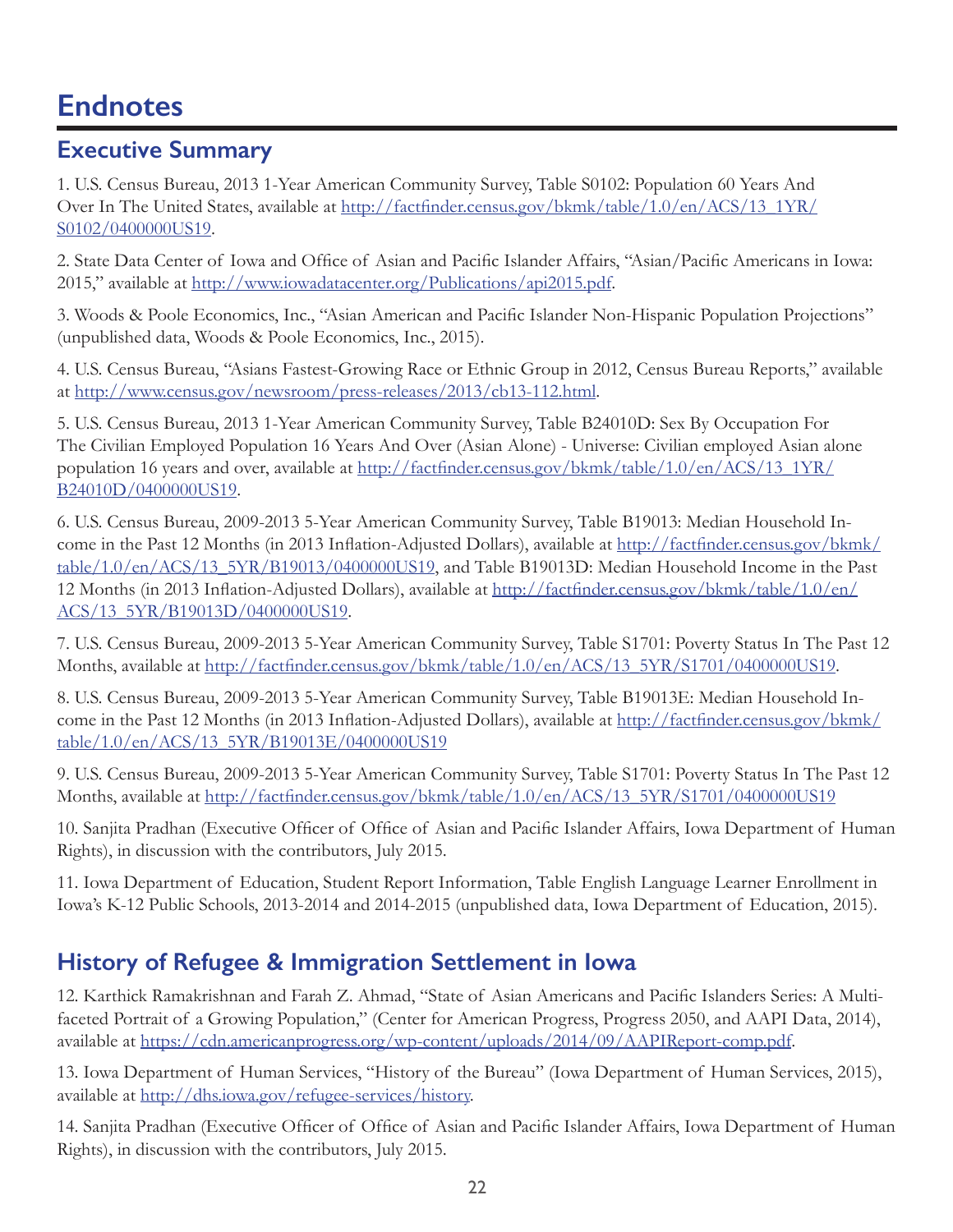15. Des Moines Public Schools, "English Language Learners," available at [http://www.dmschools.org/academics/](http://www.dmschools.org/academics/programs/english) [programs/english-](http://www.dmschools.org/academics/programs/english)language-learners/.

### **Demographics**

16. White House Initiative on Asian Americans and Pacific Islanders, "Critical Issues Facing Asian Americans and Pacific Islanders, available at [https://www.whitehouse.gov/administration/eop/aapi/data/critical-](https://www.whitehouse.gov/administration/eop/aapi/data/critical)issues.

17. Karthick Ramakrishnan and Farah Z. Ahmad, "State of Asian Americans and Pacific Islanders Series: A Multifaceted Portrait of a Growing Population," (Center for American Progress, Progress 2050, and AAPI Data, 2014), available at https://cdn.americanprogress.org/wp-content/uploads/2014/09/AAPIReport-comp.pdf

18. *Ibid.*

19. *Ibid.*

20. Elizabeth M. Hoeffel, Sonya Rastogi, Myoung Ouk Kim, and Hasan Shahid, "The Asian Population: 2010," (U.S. Census Bureau, 2012), available at <https://www.census.gov/prod/cen2010/briefs/c2010br-11.pdf>.

21. State Data Center of Iowa and Office of Asian and Pacific Islander Affairs, "Asian/Pacific Americans in Iowa: 2015," available at <http://www.iowadatacenter.org/Publications/api2015.pdf>.

22. U.S. Census Bureau, 2013 1-Year American Community Survey, Table S0102: Population 60 Years And Over In The United States, available at [http://factfinder.census.gov/bkmk/table/1.0/en/ACS/13\\_1YR/](http://factfinder.census.gov/bkmk/table/1.0/en/ACS/13_1YR/S0102/0400000US19) [S0102/0400000US19](http://factfinder.census.gov/bkmk/table/1.0/en/ACS/13_1YR/S0102/0400000US19).

23. Woods & Poole Economics, Inc., "Asian American and Pacific Islander Non-Hispanic Population Projections" (unpublished data, Woods & Poole Economics, Inc., 2015).

24. U.S. Census Bureau, 2013 1-Year American Community Survey, Table S0102: Population 60 Years And Over In The United States, available at [http://factfinder.census.gov/bkmk/table/1.0/en/ACS/13\\_1YR/](http://factfinder.census.gov/bkmk/table/1.0/en/ACS/13_1YR/S0102/0400000US19) [S0102/0400000US19](http://factfinder.census.gov/bkmk/table/1.0/en/ACS/13_1YR/S0102/0400000US19)

25. U.S. Census Bureau, 2013 1-Year American Community Survey, Table B02015: Asian Alone By Selected Groups - Universe: Total Asian alone population, available at [http://factfinder.census.gov/bkmk/table/1.0/en/](http://factfinder.census.gov/bkmk/table/1.0/en/ACS/13_1YR/B02015/0400000US19) [ACS/13\\_1YR/B02015/0400000US19](http://factfinder.census.gov/bkmk/table/1.0/en/ACS/13_1YR/B02015/0400000US19).

26. U.S. Census Bureau, 2009-2013 5-Year American Community Survey, Table B02001: Race – Universe: Total Population, available atv [http://factfinder.census.gov/bkmk/table/1.0/en/ACS/13\\_5YR/B02001/0400000US19](http://factfinder.census.gov/bkmk/table/1.0/en/ACS/13_5YR/B02001/0400000US19)|0400 000US19.05000.

27. *Ibid*.

### **Education**

28. National Commission on Asian American and Pacific Islander Research in Education (CARE), "The Relevance of Asian Americans & Pacific Islanders in the College Completion Agenda" (CARE, 2011), available at [https://](https://care.gseis.ucla.edu/assets/2011_care_report.pdf) [care.gseis.ucla.edu/assets/2011\\_care\\_report.pdf](https://care.gseis.ucla.edu/assets/2011_care_report.pdf).

29. State Data Center of Iowa and Office of Asian and Pacific Islander Affairs, "Asian/Pacific Americans in Iowa: 2015," available at <http://www.iowadatacenter.org/Publications/api2015.pdf>.

30. Iowa Department of Education, 2014-2015 Iowa Public School District PreK-12 Enrollments by District,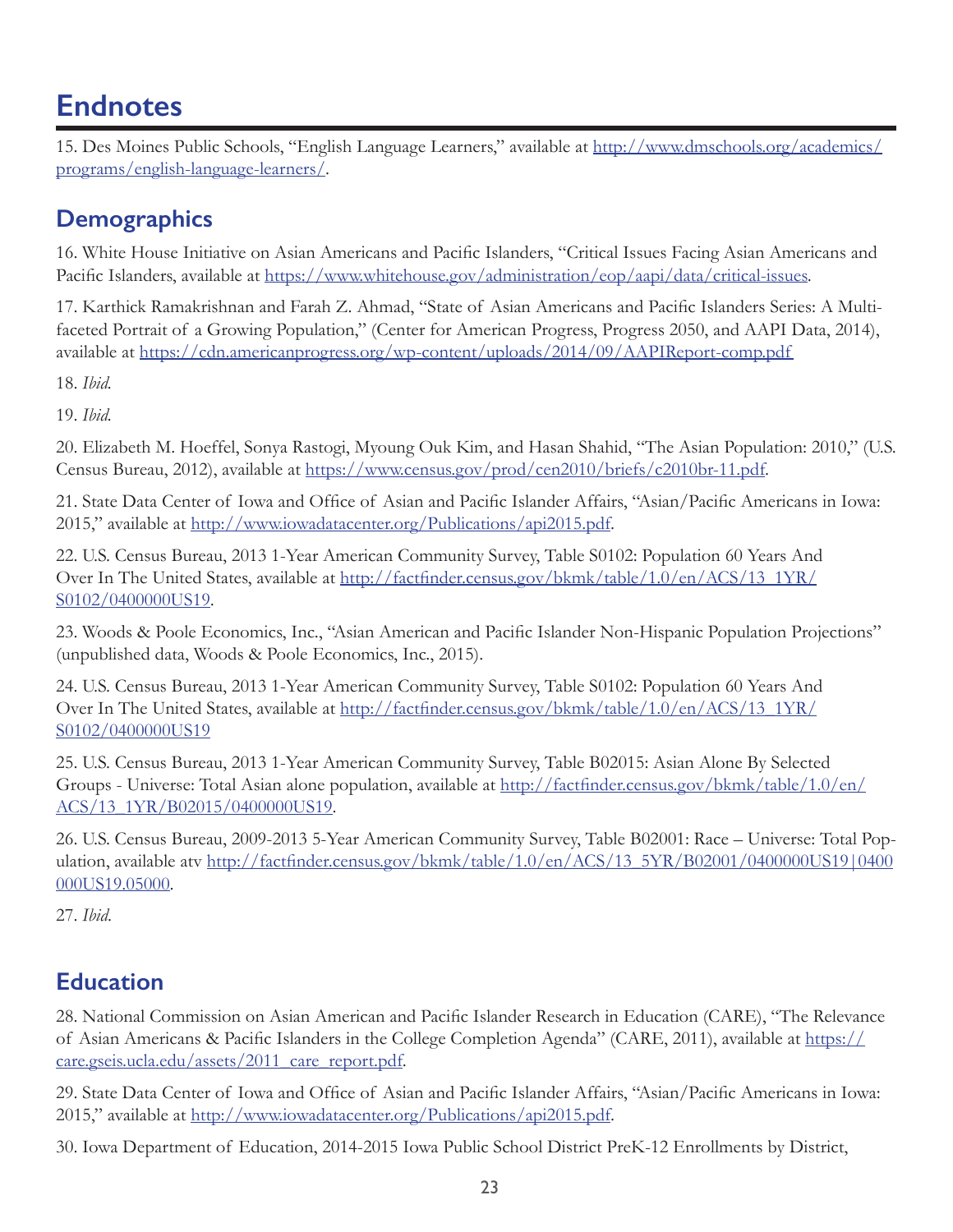Grade, Race, and Gender (Iowa Department of Education Bureau of Information and Analysis, 2015), Table 2014-2015 Iowa Public School District PreK-12 Enrollments by District, Grade, Race and Gender, Address File, and SRI Fall Merged 1415 File, available at [https://www.educateiowa.gov/documents/district-level-enroll](https://www.educateiowa.gov/documents/district-level-enrollment/2015/03/2014)[ment/2015/03/2014](https://www.educateiowa.gov/documents/district-level-enrollment/2015/03/2014)-2015-iowa-public-school-district-prek-12-0.

31. U.S. Census Bureau, 2011-2013 3-Year American Community Survey, Table C14007D: School Enrollment By Detailed Level Of School For The Population 3 Years And Over (Asian Alone). Universe: Asian alone population 3 years and over, available at [http://factfinder.census.gov/bkmk/table/1.0/en/ACS/13\\_3YR/](http://factfinder.census.gov/bkmk/table/1.0/en/ACS/13_3YR/C14007D/0400000US19) [C14007D/0400000US19](http://factfinder.census.gov/bkmk/table/1.0/en/ACS/13_3YR/C14007D/0400000US19) and Table C14007E: School Enrollment By Detailed Level Of School For The Population 3 Years And Over (Native Hawaiian And Other Pacific Islander Alone). Universe: Native Hawaiian and Other Pacific Islander alone population 3 years and over, available at [http://factfinder.census.gov/bkmk/table/1.0/en/](http://factfinder.census.gov/bkmk/table/1.0/en/ACS/13_3YR/C14007E/0400000US19) [ACS/13\\_3YR/C14007E/0400000US19](http://factfinder.census.gov/bkmk/table/1.0/en/ACS/13_3YR/C14007E/0400000US19).

32. Ladson-Billings, Gloria. "Toward a Theory of Culturally Relevant Pedagogy." American Educational Research Journal 32, no. 3 (1995): 465-491.

33. Iowa Department of Education, Student Report Information (unpublished data, Iowa Department of Education, 2015), Table English Language Learner Enrollment in Iowa's K-12 Public Schools, 2013-2014 and 2014-2015.

34. *Ibid*.

35. Iowa Department of Education, Student Reporting in Iowa (Iowa Department of Education, 2014), Table 2013-14 Iowa Public School PK-12 Limited English Proficient Students (LEP) by District and Grade. Fall 2013 file, available at [https://www.educateiowa.gov/documents/public/2014/07/2013-]( https://www.educateiowa.gov/documents/public/2014/07/2013-2014-iowa-public-school-pk-12-limited-english-proficient-students-lep)2014-iowa-public-school-pk-12-limited-english-proficient-students-lep.

36. *Ibid*.

37. *Ibid*.

38. State Data Center of Iowa and Office of Asian and Pacific Islander Affairs, "Asian/Pacific Americans in Iowa: 2015," available at <http://www.iowadatacenter.org/Publications/api2015.pdf>.

39. U.S. Census Bureau, 2009-2013 5-Year American Community Survey, Table C15002D: Sex by Educational Attainment for the Population 25 Years and Over (Asian Alone) – Universe: Asian alone population 25 years and over, available at [http://factfinder.census.gov/bkmk/table/1.0/en/ACS/13\\_5YR/C15002D/0400000US19](http://factfinder.census.gov/bkmk/table/1.0/en/ACS/13_5YR/C15002D/0400000US19).

40. U.S. Census Bureau, 2009-2013 5-Year American Community Survey, Table C15002E: Sex by Educational Attainment for the Population 25 Years and Over (Native Hawaiian and Other Pacific Islander Alone) – Universe: Native Hawaiian and Other Pacific Islander alone population 25 years and over, available at [http://factfinder.census.](http://factfinder.census.gov/bkmk/table/1.0/en/ACS/13_5YR/C15002E/0400000US19) [gov/bkmk/table/1.0/en/ACS/13\\_5YR/C15002E/0400000US19](http://factfinder.census.gov/bkmk/table/1.0/en/ACS/13_5YR/C15002E/0400000US19).

41. Robert Teranishi, Margary Martin, Loni Bordoloi Pazich, Cynthia M. Alcantar, and Tu-Lien Kim Nguyen, "Measuring the Impact of MSI-Funded Programs on Student Success: Findings from the Evaluation of Asian American and Native American Pacific Islander-Serving Institutions" (Partnership for Equity in Education through Research, 2014), available at [http://www.apiasf.org/pdfs/2014\\_peer\\_report/APIASF\\_and\\_CARE\\_PEER\\_Report\\_](http://www.apiasf.org/pdfs/2014_peer_report/APIASF_and_CARE_PEER_Report_April_2014.pdf) [April\\_2014.pdf](http://www.apiasf.org/pdfs/2014_peer_report/APIASF_and_CARE_PEER_Report_April_2014.pdf).

42. U.S. Census Bureau, 2009-2013 5-Year American Community Survey, Table C15002D: Sex by Educational Attainment for the Population 25 Years and Over (Asian Alone) – Universe: Asian alone population 25 years and over, available at [http://factfinder.census.gov/bkmk/table/1.0/en/ACS/13\\_5YR/C15002D/0400000US19](http://factfinder.census.gov/bkmk/table/1.0/en/ACS/13_5YR/C15002D/0400000US19) and Table C15002E: Sex by Educational Attainment for the Population 25 Years and Over (Native Hawaiian and Other Pacific Islander Alone) – Universe: Native Hawaiian and Other Pacific Islander alone population 25 years and over, avail-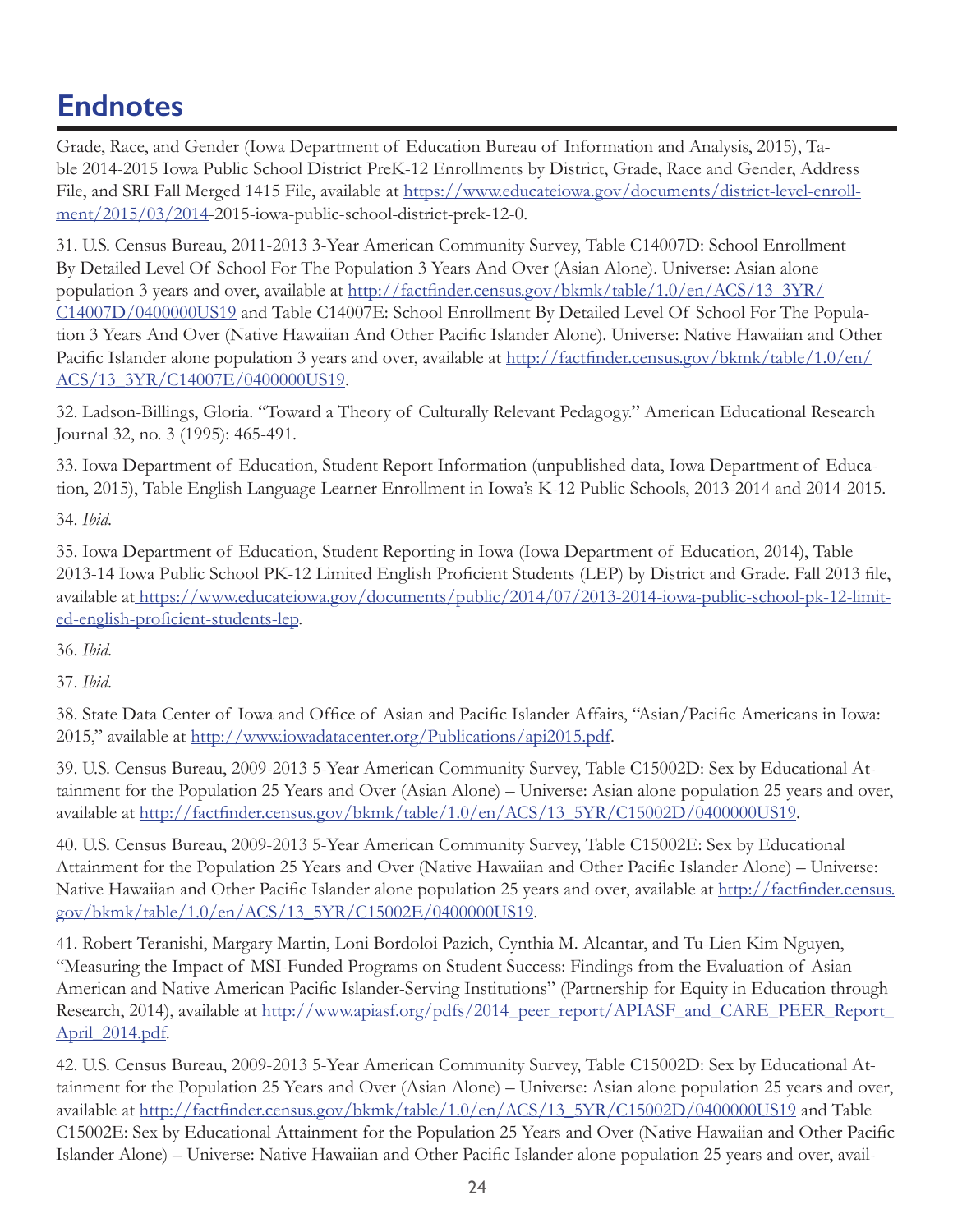able at [http://factfinder.census.gov/bkmk/table/1.0/en/ACS/13\\_5YR/C15002E/0400000US19](http://factfinder.census.gov/bkmk/table/1.0/en/ACS/13_5YR/C15002E/0400000US19).

43. Yeh, Theresa Ling. "Asian American College Students Who Are Educationally At Risk." In M. K. McEwen, C. M. Kodama, A. N. Alvarez, S. Lee & C. T. H. Liang (Eds.), Working with Asian American College Students: New Directions for Student Services, no. 97 (2002): 61-72. San Francisco: Jossey-Bass.

### **Health & Health Care**

44. Karthick Ramakrishnan and Farah Z. Ahmad, "State of Asian Americans and Pacific Islanders Series: A Multifaceted Portrait of a Growing Population," (Center for American Progress, Progress 2050, and AAPI Data, 2014), available at [https://cdn.americanprogress.org/wp-content/uploads/2014/09/AAPIReport-comp.pdf.](https://cdn.americanprogress.org/wp-content/uploads/2014/09/AAPIReport-comp.pdf)

45. Families USA, "Asian American & Pacific Islander Health Disparities Compared to Non-Hispanic Whites" (Families USA, 2014), available at [http://familiesusa.org/product/asian](http://familiesusa.org/product/asian-american-pacific-islander-health-disparities-compared-non-hispanic-whites)[-american-pacific-islander-health-dispari](http://familiesusa.org/product/asian-american-pacific-islander-health-disparities-compared-non-hispanic-whites)[ties-compared-non-hispanic-whites](http://familiesusa.org/product/asian-american-pacific-islander-health-disparities-compared-non-hispanic-whites).

46. National Alliance on Mental Illness Multicultural & International Outreach Center, "Asian American and Pacific Islander Community and Mental Health" (NAMI, 2003), available at [https://www2.nami.org/Template.cfm?Sec](https://www2.nami.org/Template.cfm?Section=Depression&Template=/ContentManagement/ContentDisplay.cfm&ContentID=89034)[tion=Depression&Template=](https://www2.nami.org/Template.cfm?Section=Depression&Template=/ContentManagement/ContentDisplay.cfm&ContentID=89034)/ContentManagement/[ContentDisplay.cfm](https://www2.nami.org/Template.cfm?Section=Depression&Template=/ContentManagement/ContentDisplay.cfm&ContentID=89034)&ContentID=89034.

47. Evelyn Lee, "Overview: The Assessment and Treatment of Asian American Immigrant Families," Working with Asian Americans: A Guide for Clinicians (New York: Guilford Press, 1997), available at [http://www.evelynlee-men](http://www.evelynlee-mentalhealth.org/assessment_chinese_families.asp)[talhealth.org/assessment\\_chinese\\_families.asp](http://www.evelynlee-mentalhealth.org/assessment_chinese_families.asp).

48. National Alliance on Mental Illness Multicultural & International Outreach Center, "Asian American and Pacific Islander Community and Mental Health" (NAMI, 2003), available at [https://www2.nami.org/Template.cfm?Sec](https://www2.nami.org/Template.cfm?Section=Depression&Template=/ContentManagement/ContentDisplay.cfm&ContentID=89034)[tion=Depression&Template=](https://www2.nami.org/Template.cfm?Section=Depression&Template=/ContentManagement/ContentDisplay.cfm&ContentID=89034)/ContentManagement/[ContentDisplay.cfm](https://www2.nami.org/Template.cfm?Section=Depression&Template=/ContentManagement/ContentDisplay.cfm&ContentID=89034)[&ContentID=89034](https://www2.nami.org/Template.cfm?Section=Depression&Template=/ContentManagement/ContentDisplay.cfm&ContentID=89034).

49. State Data Center of Iowa, "Iowans with Disabilities: 2013," available at [http://www.iowadatacenter.org/Publi](http://www.iowadatacenter.org/Publications/dis13.pdf)[cations/dis13.pdf](http://www.iowadatacenter.org/Publications/dis13.pdf).

50. Evelyn Lee, "Overview: The Assessment and Treatment of Asian American Immigrant Families," Working with Asian Americans: A Guide for Clinicians (New York: Guilford Press, 1997), available at [http://www.evelynlee-men](http://www.evelynlee-mentalhealth.org/assessment_chinese_families.asp)[talhealth.org/assessment\\_chinese\\_families.asp](http://www.evelynlee-mentalhealth.org/assessment_chinese_families.asp).

51. Karthick Ramakrishnan and Farah Z. Ahmad, "State of Asian Americans and Pacific Islanders Series: A Multifaceted Portrait of a Growing Population," (Center for American Progress, Progress 2050, and AAPI Data, 2014), available at [https://cdn.americanprogress.org/wp-content/uploads/2014/09/AAPIReport-comp.pdf.](https://cdn.americanprogress.org/wp-content/uploads/2014/09/AAPIReport-comp.pdf)

52. U.S. Census Bureau, 2009-2013 5-Year American Community Survey, Table C27001D: Health Insurance Coverage Status by Age (Asian Alone) - Universe: Asian alone civilian noninstitutionalized population, available at [http://](http://factfinder.census.gov/bkmk/table/1.0/en/ACS/13_5YR/C27001D/0400000US19) [factfinder.census.gov/bkmk/table/1.0/en/ACS/13\\_5YR/C27001D/0400000US19](http://factfinder.census.gov/bkmk/table/1.0/en/ACS/13_5YR/C27001D/0400000US19) and Table C27001E: Health Insurance Coverage Status by Age (Native Hawaiian And Other Pacific Islander Alone) - Universe: Native Hawaiian and Other Pacific Islander alone civilian noninstitutionalized population, available at [http://factfinder.census.gov/](http://factfinder.census.gov/bkmk/table/1.0/en/ACS/13_5YR/C27001E/0400000US19) [bkmk/table/1.0/en/ACS/13\\_5YR/C27001E/0400000US19](http://factfinder.census.gov/bkmk/table/1.0/en/ACS/13_5YR/C27001E/0400000US19).

53. U.S. Census Bureau, 2009-2013 5-Year American Community Survey, Table S2701: Health Insurance Coverage Status, available at [http://factfinder.census.gov/bkmk/table/1.0/en/ACS/13\\_5YR/S2701/0400000US19](http://factfinder.census.gov/bkmk/table/1.0/en/ACS/13_5YR/S2701/0400000US19).

54. U.S. Census Bureau, 2009-2013 5-Year American Community Survey, Table C27001D: Health Insurance Coverage Status by Age (Asian Alone) - Universe: Asian alone civilian noninstitutionalized population, available at [http://](http://factfinder.census.gov/bkmk/table/1.0/en/ACS/13_5YR/C27001D/0400000US19) [factfinder.census.gov/bkmk/table/1.0/en/ACS/13\\_5YR/C27001D/0400000US19](http://factfinder.census.gov/bkmk/table/1.0/en/ACS/13_5YR/C27001D/0400000US19) and Table C27001E: Health Insurance Coverage Status by Age (Native Hawaiian And Other Pacific Islander Alone) - Universe: Native Hawaiian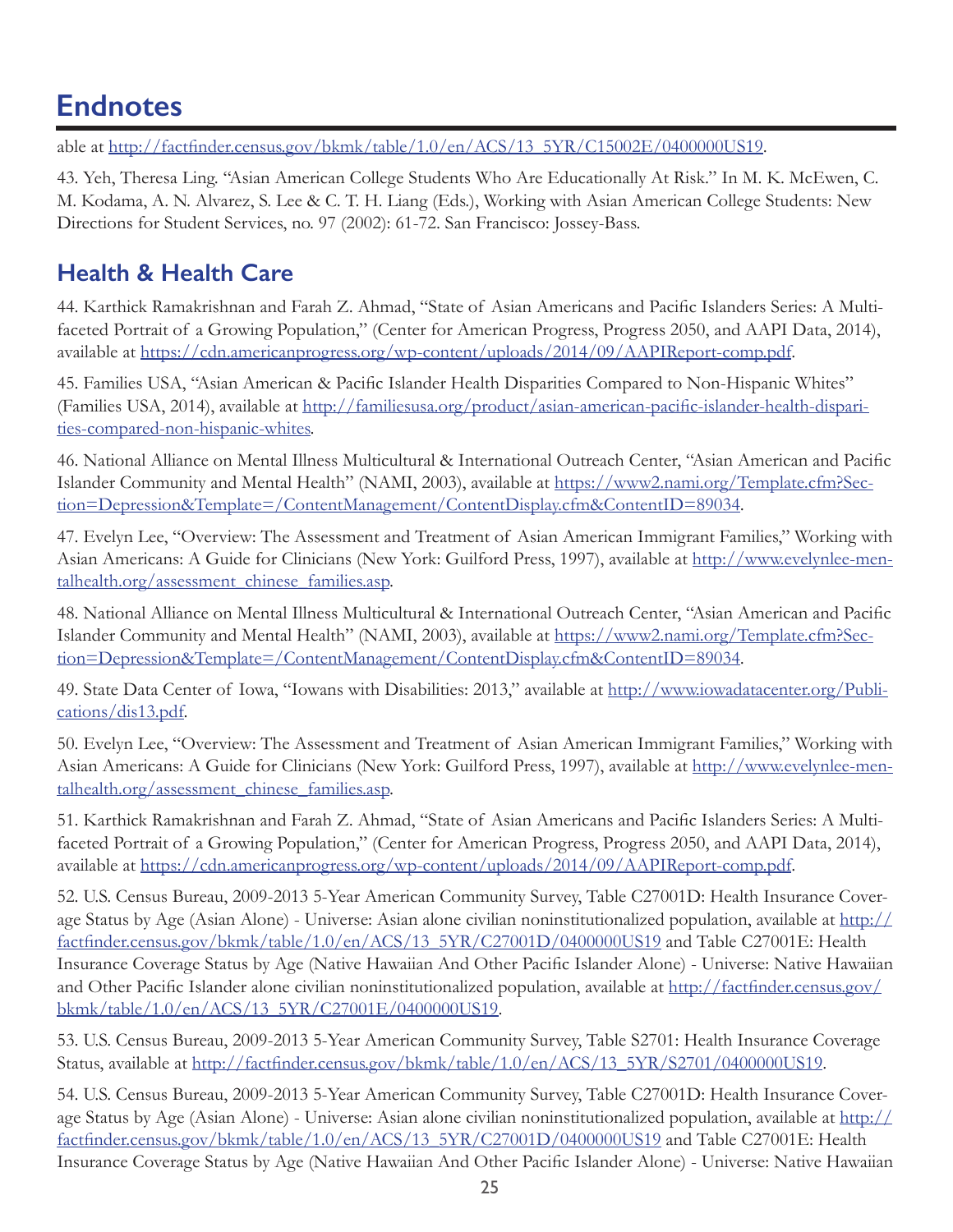and Other Pacific Islander alone civilian noninstitutionalized population, available at [http://factfinder.census.gov/](http://factfinder.census.gov/bkmk/table/1.0/en/ACS/13_5YR/C27001E/0400000US19) [bkmk/table/1.0/en/ACS/13\\_5YR/C27001E/0400000US19](http://factfinder.census.gov/bkmk/table/1.0/en/ACS/13_5YR/C27001E/0400000US19).

55. *Ibid*.

56. *Ibid*.

57. *Ibid*.

58. Karthick Ramakrishnan and Farah Z. Ahmad, "State of Asian Americans and Pacific Islanders Series: A Multifaceted Portrait of a Growing Population," (Center for American Progress, Progress 2050, and AAPI Data, 2014), available at [https://cdn.americanprogress.org/wp-content/uploads/2014/09/AAPIReport-comp.pdf.](https://cdn.americanprogress.org/wp-content/uploads/2014/09/AAPIReport-comp.pdf)

### **Income & Poverty**

59. U.S. Census Bureau, 2009-2013 5-Year American Community Survey, Tables B19013 to B19013I: Median Household Income in the Past 12 Months in 2013 Inflation-Adjusted Dollars, available at [http://factfinder.census.gov/bkmk/table/1.0/en/ACS/13\\_5YR/B19013A/0400000US19](http://factfinder.census.gov/bkmk/table/1.0/en/ACS/13_5YR/B19013A/0400000US19) [http://factfinder.census.gov/bkmk/table/1.0/en/ACS/13\\_5YR/B19013B/0400000US19](http://factfinder.census.gov/bkmk/table/1.0/en/ACS/13_5YR/B19013B/0400000US19) [http://factfinder.census.gov/bkmk/table/1.0/en/ACS/13\\_5YR/B19013C/0400000US19](http://factfinder.census.gov/bkmk/table/1.0/en/ACS/13_5YR/B19013C/0400000US19) [http://factfinder.census.gov/bkmk/table/1.0/en/ACS/13\\_5YR/B19013D/0400000US19](http://factfinder.census.gov/bkmk/table/1.0/en/ACS/13_5YR/B19013D/0400000US19) [http://factfinder.census.gov/bkmk/table/1.0/en/ACS/13\\_5YR/B19013E/0400000US19](http://factfinder.census.gov/bkmk/table/1.0/en/ACS/13_5YR/B19013E/0400000US19) [http://factfinder.census.gov/bkmk/table/1.0/en/ACS/13\\_5YR/B19013I/0400000US19](http://factfinder.census.gov/bkmk/table/1.0/en/ACS/13_5YR/B19013I/0400000US19) [http://factfinder.census.gov/bkmk/table/1.0/en/ACS/13\\_5YR/B19013H/0400000US19](http://factfinder.census.gov/bkmk/table/1.0/en/ACS/13_5YR/B19013H/0400000US19) [http://factfinder.census.gov/bkmk/table/1.0/en/ACS/13\\_5YR/B19013/0400000US19](http://factfinder.census.gov/bkmk/table/1.0/en/ACS/13_5YR/B19013/0400000US19)

60. *Ibid*.

61. U.S. Census Bureau, 2009-2013 5-Year American Community Survey, Tables B19001 to B19001I: Household Income in the Past 12 Months in 2013 Inflation-Adjusted Dollars, available at [http://factfinder.census.gov/bkmk/table/1.0/en/ACS/13\\_5YR/B19001B/0400000US19](http://factfinder.census.gov/bkmk/table/1.0/en/ACS/13_5YR/B19001B/0400000US19) [http://factfinder.census.gov/bkmk/table/1.0/en/ACS/13\\_5YR/B19001C/0400000US19](http://factfinder.census.gov/bkmk/table/1.0/en/ACS/13_5YR/B19001C/0400000US19) [http://factfinder.census.gov/bkmk/table/1.0/en/ACS/13\\_5YR/B19001D/0400000US19](http://factfinder.census.gov/bkmk/table/1.0/en/ACS/13_5YR/B19001D/0400000US19) [http://factfinder.census.gov/bkmk/table/1.0/en/ACS/13\\_5YR/B19001E/0400000US19](http://factfinder.census.gov/bkmk/table/1.0/en/ACS/13_5YR/B19001E/0400000US19) [http://factfinder.census.gov/bkmk/table/1.0/en/ACS/13\\_5YR/B19001H/0400000US19](http://factfinder.census.gov/bkmk/table/1.0/en/ACS/13_5YR/B19001H/0400000US19) [http://factfinder.census.gov/bkmk/table/1.0/en/ACS/13\\_5YR/B19001I/0400000US19](http://factfinder.census.gov/bkmk/table/1.0/en/ACS/13_5YR/B19001I/0400000US19)

62. *Ibid*.

63. U.S. Census Bureau, 2009-2013 5-Year American Community Survey, Table S1701: Poverty Status In The Past 12 Months, available at [http://factfinder.census.gov/bkmk/table/1.0/en/ACS/13\\_5YR/S1701/0400000US19](http://factfinder.census.gov/bkmk/table/1.0/en/ACS/13_5YR/S1701/0400000US19) 64. *Ibid*.

### **Workforce Participation & Economic Activity**

65. Karthick Ramakrishnan and Farah Z. Ahmad, "State of Asian Americans and Pacific Islanders Series: A Multifaceted Portrait of a Growing Population," (Center for American Progress, Progress 2050, and AAPI Data, 2014), available at [https://cdn.americanprogress.org/wp-content/uploads/2014/09/AAPIReport-comp.pdf.](https://cdn.americanprogress.org/wp-content/uploads/2014/09/AAPIReport-comp.pdf)

66. *Ibid*.

67. U.S. Census Bureau, 2011-2013 3-Year American Community Survey, Table S2301: Employment Status, available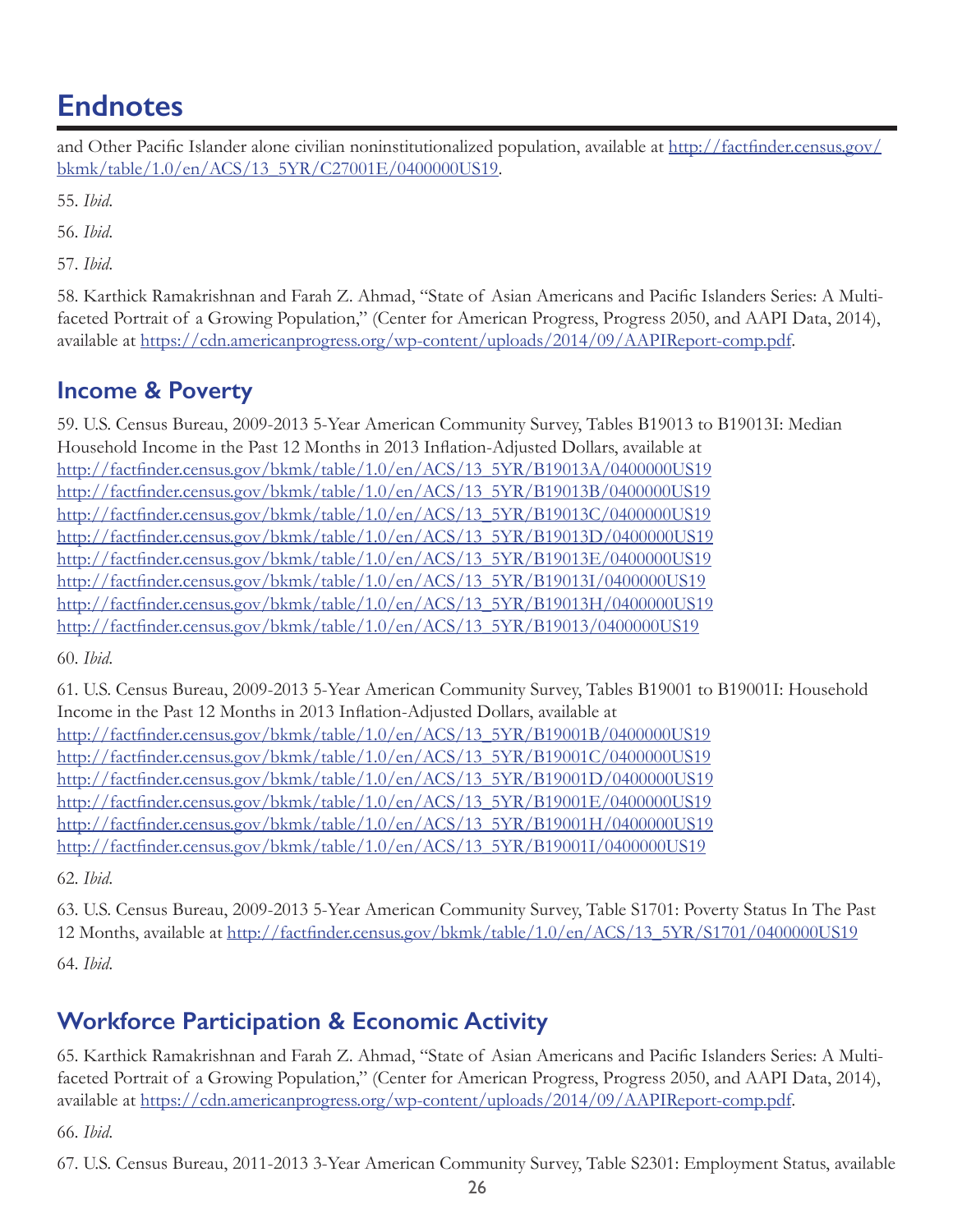at [http://factfinder.census.gov/bkmk/table/1.0/en/ACS/13\\_3YR/S2301/0400000US19](http://factfinder.census.gov/bkmk/table/1.0/en/ACS/13_3YR/S2301/0400000US19).

68. Immigration Policy Center, "Strength in Diversity: The Economic and Political Clout of Immigrants, Latinos, and Asians in the United States" (American Immigration Council, 2013), available at [http://www.immigrationpolicy.](http://www.immigrationpolicy.org/sites/default/files/docs/usa_2013_1.pdf) [org/sites/default/files/docs/usa\\_2013\\_1.pdf](http://www.immigrationpolicy.org/sites/default/files/docs/usa_2013_1.pdf).

69. Heather Gibney and Peter S. Fisher, "Immigrants in Iowa: What New Iowans Contribute to the State Economy," (The Iowa Policy Project, 2014), available at [http://www.iowapolicyproject.org/2014docs/140702-Immigra](http://www.iowapolicyproject.org/2014docs/140702-Immigration.pdf)[tion.pdf.](http://www.iowapolicyproject.org/2014docs/140702-Immigration.pdf)

70. U.S. Census Bureau, Iowa People QuickFacts, available at <http://quickfacts.census.gov/qfd/states/19000.html>.

71. Immigration Policy Center, "Strength in Diversity: The Economic and Political Clout of Immigrants, Latinos, and Asians in the United States" (American Immigration Council, 2013), available at [http://www.immigrationpolicy.](http://www.immigrationpolicy.org/sites/default/files/docs/usa_2013_1.pdf) [org/sites/default/files/docs/usa\\_2013\\_1.pdf](http://www.immigrationpolicy.org/sites/default/files/docs/usa_2013_1.pdf).

72. U.S. Census Bureau, Iowa People QuickFacts, available at <http://quickfacts.census.gov/qfd/states/19000.html>.

73. U.S. Census Bureau, 2013 1-Year American Community Survey, Table B24010D: Sex By Occupation For The Civilian Employed Population 16 Years And Over (Asian Alone) - Universe: Civilian employed Asian alone population 16 years and over, available at [http://factfinder.census.gov/bkmk/table/1.0/en/ACS/13\\_1YR/](http://quickfacts.census.gov/qfd/states/19000.html) [B24010D/0400000US19](http://quickfacts.census.gov/qfd/states/19000.html)*.*

74. *Ibid*.

### **Language Diversity & English Proficiency**

75. Karthick Ramakrishnan and Farah Z. Ahmad, "State of Asian Americans and Pacific Islanders Series: A Multifaceted Portrait of a Growing Population," (Center for American Progress, Progress 2050, and AAPI Data, 2014), available at <https://cdn.americanprogress.org/wp-content/uploads/2014/09/AAPIReport-comp.pdf>.

76. U.S. Census Bureau, 2009-2013 5-Year American Community Survey, Table B16001: Language Spoken At Home By Ability To Speak English For The Population 5 Years And Over - Universe: Population 5 years and over, available at [http://factfinder.census.gov/bkmk/table/1.0/en/ACS/13\\_5YR/B16001/0100000US](http://factfinder.census.gov/bkmk/table/1.0/en/ACS/13_5YR/B16001/0100000US).

77. U.S. Census Bureau, 2009-2013 5-Year American Community Survey, Table B16001: Language Spoken At Home By Ability To Speak English For The Population 5 Years And Over – Universe: Population 5 years and over, available at [http://factfinder.census.gov/bkmk/table/1.0/en/ACS/13\\_5YR/B16001/0400000US19](http://factfinder.census.gov/bkmk/table/1.0/en/ACS/13_5YR/B16001/0400000US19).

78. *Ibid*.

79. *Ibid*.

80. *Ibid*.

81. *Ibid*.

82. *Ibid*.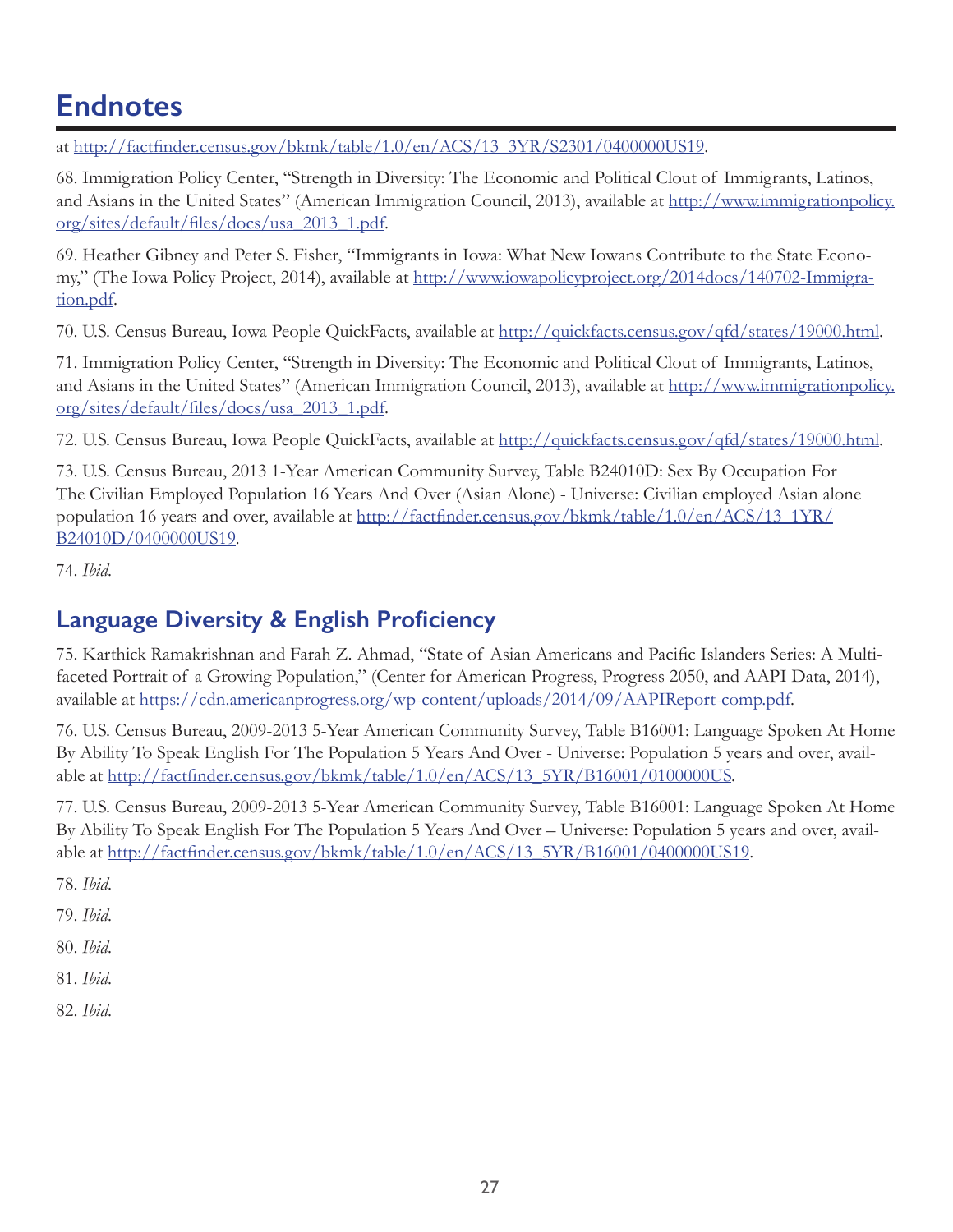### **Civic Participation**

83. Karthick Ramakrishnan and Farah Z. Ahmad, "State of Asian Americans and Pacific Islanders Series: A Multifaceted Portrait of a Growing Population," (Center for American Progress, Progress 2050, and AAPI Data, 2014), available at <https://cdn.americanprogress.org/wp-content/uploads/2014/09/AAPIReport-comp.pdf>.

84. Immigration Policy Center, "Strength in Diversity: The Economic and Political Clout of Immigrants, Latinos, and Asians in the United States" (American Immigration Council, 2013), available at [http://www.immigrationpolicy.](http://www.immigrationpolicy.org/sites/default/files/docs/usa_2013_1.pdf) [org/sites/default/files/docs/usa\\_2013\\_1.pdf](http://www.immigrationpolicy.org/sites/default/files/docs/usa_2013_1.pdf).

85. State Data Center of Iowa and Office of Asian and Pacific Islander Affairs, "Asian/Pacific Americans in Iowa: 2015," available at <http://www.iowadatacenter.org/Publications/api2015.pdf>

86. Asian American Justice Center, Asian and Pacific Islander American Vote, and National Asian American Survey, "Behind the Numbers: Post-Election Survey of Asian American and Pacific Islander Voters in 2012" (2013), available at [http://naasurvey.com/resources/Presentations/2012-aapipes-national.pdf.](http://naasurvey.com/resources/Presentations/2012-aapipes-national.pdf)

87. U.S. Census Bureau, "Current Population Survey November 2012," available at [http://www.census.gov/hhes/](http://www.census.gov/hhes/www/socdemo/voting/publications/p20/2012/index.html) [www/socdemo/voting/publications/p20/2012/index.html](http://www.census.gov/hhes/www/socdemo/voting/publications/p20/2012/index.html).

88. *Ibid*.

89. Asian American Justice Center, Asian and Pacific Islander American Vote, and National Asian American Survey, "Behind the Numbers: Post-Election Survey of Asian American and Pacific Islander Voters in 2012" (2013), available at [http://naasurvey.com/resources/Presentations/2012-aapipes-national.pdf.](http://naasurvey.com/resources/Presentations/2012-aapipes-national.pdf)

90. Iowa Democratic Party (Unpublished data, May 2015).

91. Asian American Justice Center, Asian and Pacific Islander American Vote, and National Asian American Survey, "Behind the Numbers: Post-Election Survey of Asian American and Pacific Islander Voters in 2012" (2013), available at [http://naasurvey.com/resources/Presentations/2012-aapipes-national.pdf.](http://naasurvey.com/resources/Presentations/2012-aapipes-national.pdf)

92. *Ibid*.

93. Karthick Ramakrishnan and Farah Z. Ahmad, "State of Asian Americans and Pacific Islanders Series: A Multifaceted Portrait of a Growing Population," (Center for American Progress, Progress 2050, and AAPI Data, 2014), available at <https://cdn.americanprogress.org/wp-content/uploads/2014/09/AAPIReport-comp.pdf>.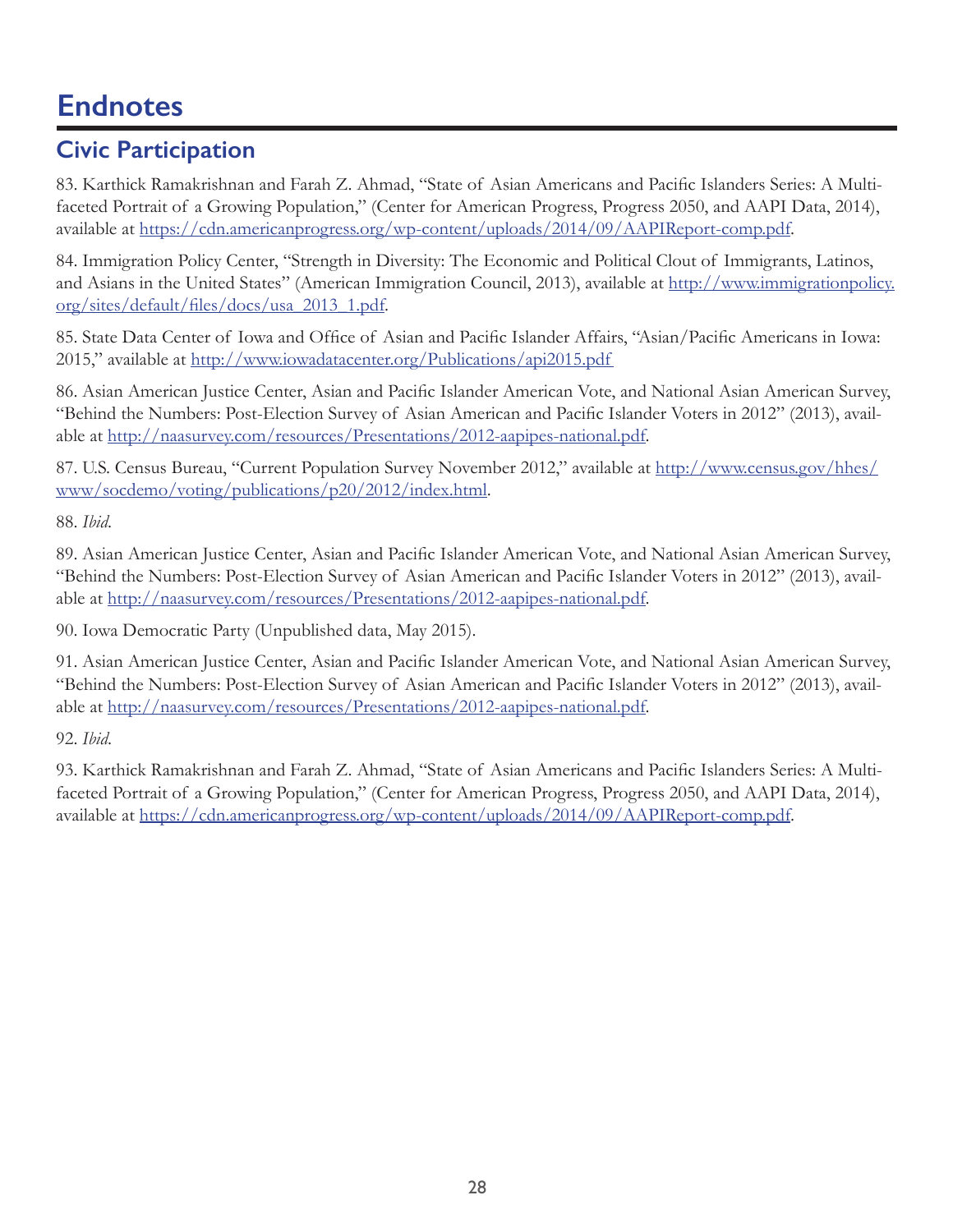# <span id="page-30-0"></span>**Appendix A: Iowa Office of Asian and Pacific Islander Affairs**

### **History**

The Iowa Department of Human Rights was created in 1986 as an umbrella agency. Its mission is to ensure basic rights, freedoms, and opportunities for all by empowering underrepresented Iowans and eliminating economic, social, and cultural barriers.

On October 5, 2004, Governor Thomas Vilsack announced appointments to the Commission on the Status of Asian and Pacific Islanders (now the Commission on Asian and Pacific Islander Affairs) within the Department of Human Rights. The Commission was created by Senate File 2188, which Gov. Vilsack signed into law on March 31, 2004.

### **Mission**

To ensure Iowa's Asians and Pacific Islanders have opportunities equal to other Iowans in education, employment, health care, housing, and safety, and to publicize the accomplishments and contributions of Asian and Pacific Islanders to the state.

### **Iowa Code 216A.154: Office of Asian and Pacific Islander Affairs**

According to Iowa Code 216A.154, the Office of Asian and Pacific Islander Affairs is established and shall do the following:

- 1. Serve as the central permanent agency to advocate for Iowans of Asian and Pacific Islander heritage.
- 2. Coordinate and cooperate with the efforts of state departments and agencies to serve the needs of Iowans of Asian and Pacific Islander heritage in participating fully in the economic, social, and cultural life of the state, and provide direct assistance to individuals who request it.
- 3. Develop, coordinate, and assist other public or private organizations which serve Iowans of Asian and Pacific Islander heritage.
- 4. Serve as an information clearinghouse on programs and agencies operating to assist Iowans of Asian and Pacific Islander heritage.

### **Office of Asian and Pacific Islander Affairs Priorities, 2015-2016**

### **Mission**

To increase access to workforce, education, and health care services for Limited English Proficient Asian and Pacific Islanders in Iowa.

### **Economic and Workforce Development**

Iowa is home to more than 68,000 individuals of Asian and Pacific Islander descent, contributing to about 2.1 percent of the state's total population. From 2009 to 2013, the median income of households who reported their race as Asian was \$59,560, which was higher than the median household income for all Iowans, \$51,843. This suggests that by and large, the members of Iowa's Asian communities are doing well.

The Office of Asian and Pacific Islander Affairs would like to draw your attention to one of the most vulnerable, invisible, and severely underserved groups—refugees and recent immigrants. This group of refugees and immigrants is a large pool of untapped employees who can fill the employment gap that exists in our state. However, a cookie cutter approach of one-size-fits-all does not work with this group when it comes to employment, simply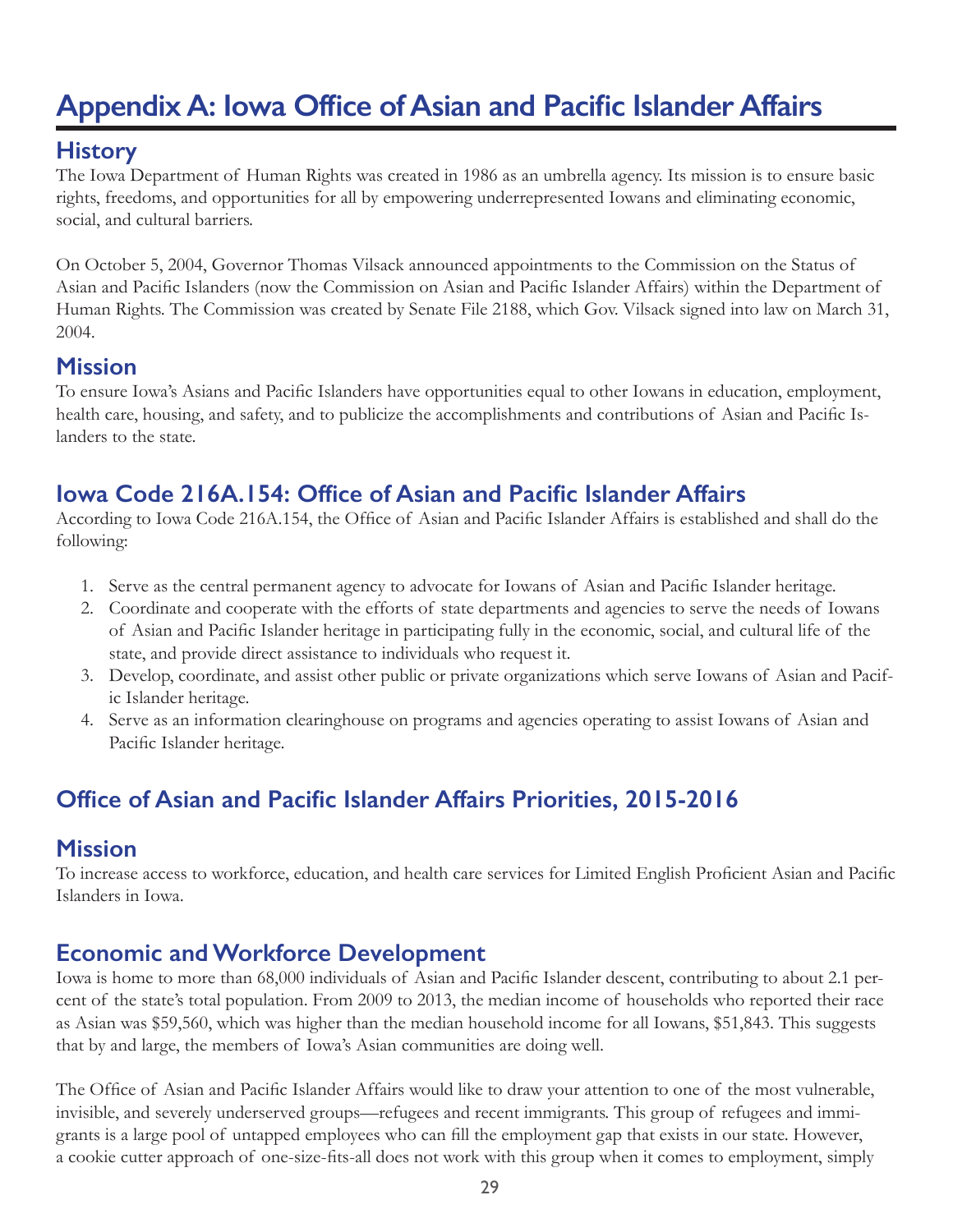# **Appendix A: Iowa Office of Asian and Pacific Islander Affairs**

because they face a few extra barriers—language being the biggest one—which prevents them from fully taking advantage of the various programming available from the public workforce system. The Office of Asian and Pacific Islander Affairs is working on the following priorities to help Iowa become a state that can become a truly welcoming and inclusive place, while tapping into this pool of potential employees to fulfill the employment gap.

#### **Specific areas of focus**

- Increase collaboration between community colleges, employers, nonprofit agencies, and local workforce programs to:
	- » Streamline their services.
	- » Expand services to Limited English Proficient (LEP) clients.
	- » Make services accessible to LEP population by bringing services to where the clients are using community- and work-based learning.
	- » Develop need-based training programs in areas such as welding, automotive, health care, etc. at no cost to the job seeker.
- Work with the Central Iowa Investment Board to identify 'Refugees' as a special needs population and dedicate resources to provide culturally and linguistically appropriate services, supporting refugees to becoming self-sufficient and contributing members of our society.

### **Health and Human Services**

Despite the majority of AAPIs in Iowa having health insurance coverage, there remain significant barriers to achieving greater health and well-being, particularly for those from LEP and refugee backgrounds. One key component to elevating the status of health for AAPIs and the greater Iowa community is by establishing culturally competent health care: that is, to implement culturally and linguistically appropriate services across primary care, mental health care, and community health care. The National Standards for Culturally and Linguistically Appropriate Services (CLAS) provides a framework for health care providers to implement services that are sensitive to diverse cultures, languages, beliefs, and practices.

#### **Specific areas of focus**

- Work with the Department of Human Services and health care providers to comply with CLAS Standards to better serve the LEP population by adopting a Language Access Policy, conducting outreach in different languages (especially when there is a relatively large number of a specific language group), and ensuring staff mirror the clientele base they serve.
- Collaborate with health care workers, nonprofit agencies, and communities to provide more interpreter trainings to community leaders, thereby improving the quality and quantity of interpreters in a variety of Asian languages.

### **Language Access**

Language has been identified as the topmost barrier for many AAPIs to be able to access government programs, navigate the new system they are in, and fully contribute to the economic and civic development of our society.

The ability to understand and communicate in English has a significant impact on a new or recently settled Asian's ability to find a job, advance in a career, and become civically active in his or her community.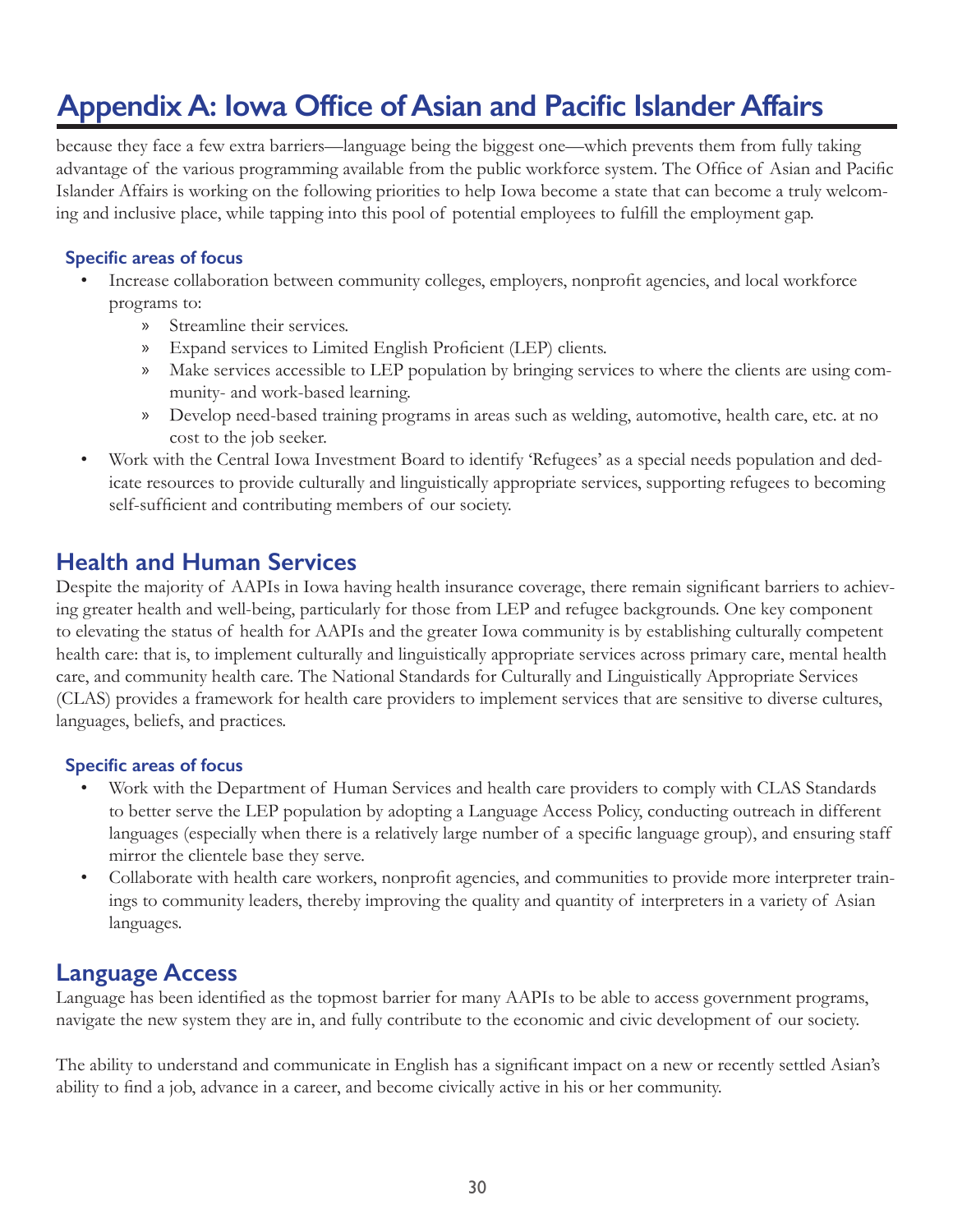# **Appendix A: Iowa Office of Asian and Pacific Islander Affairs**

The Office of Asian and Pacific Islander Affairs is working to form an interagency coalition to:

- Discuss language access issues in Iowa.
- Share best practices.
- Improve interpreter resources and quality of interpreters across the state.

### **Civic Engagement**

The AAPI electorate is growing rapidly. From 2000 to 2010, Asian Americans grew at a rate of 46 percent and NHPIs at a rate of 40 percent, such that alongside Latinos, they were the fastest-growing racial groups in the country. Despite the growing numbers of the AAPI electorate, significant gaps in citizenship and voter registration—especially for Asian Americans—continue to exist. Statistics have clearly shown that the rates of voter participation among Asian Americans are comparatively lower than other racial groups.

Asian Americans are poorly represented in different boards and commissions across Iowa, quite notably, the Iowa state legislature does not have any AAPI representation or leaders.

#### **Specific areas of focus**

- Provide educational opportunities for AAPIs around the state about the importance of voting, help them become registered to vote, and encourage various forms of civic participation.
- Encourage AAPIs to participate in boards and commissions as a way of being a voice at the decision-making table.
- Organize 'Ready to Run' trainings to help AAPIs understand the basics of running for office.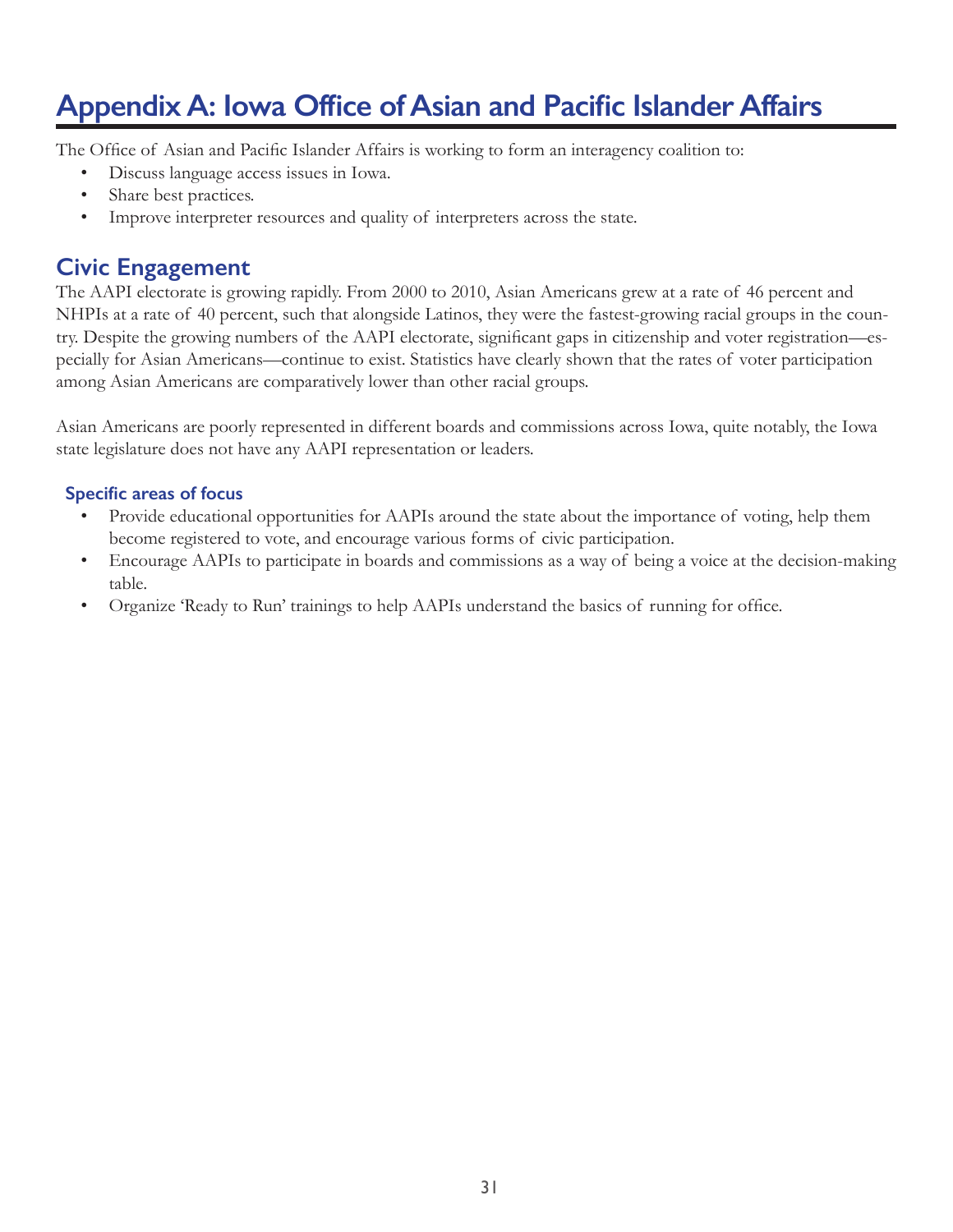# <span id="page-33-0"></span>**Appendix B: Iowa Commission of Asian and Pacific Islander Affairs**

The seven members of the Commission on Asian and Pacific Islander Affairs are appointed by the Governor and are responsible for advising the Governor, Lieutenant Governor, and General Assembly on issues confronting Asian and Pacific Islander persons in this state, including the unique problems of non-English speaking immigrants and refugees, as well as administrative and legislative changes necessary to ensure Asian and Pacific Islander persons access to benefits and services provided to people in this state.

#### **Iowa Code 216A.152: Commission of Asian and Pacific Islander Affairs**

- 1. The Commission of Asian and Pacific Islander Affairs is established and shall consist of seven members appointed by the Governor, subject to confirmation by the Senate. Members shall be appointed representing every geographical area of the state and ethnic groups of Asian and Pacific Islander heritage. All members shall reside in Iowa.
- 2. Terms of office are four years and shall begin and end pursuant to section 69.19. Members whose terms expire may be reappointed. Vacancies on the Commission may be filled for the remainder of the term of and in the same manner as the original appointment. Members shall receive actual expenses incurred while serving in their official capacity, subject to statutory limits. Members may also be eligible to receive compensation as provided in section 7E.6.
- 3. Members of the Commission shall appoint a chairperson and vice chairperson and other officers as the Commission deems necessary. The Commission shall meet at least quarterly during each fiscal year. A majority of the members of the Commission shall constitute a quorum. A quorum shall be required for the conduct of business of the Commission, and the affirmative vote of a majority of the currently appointed members is necessary for any substantive action taken by the Commission. A member shall not vote on any action if the member has a conflict of interest on the matter, and a statement by the member of a conflict of interest shall be conclusive for this purpose.

#### **Iowa Code 216A.153: Commission powers and duties**

According to Iowa Code 216A.153, the Commission shall have the following powers and duties:

- 1. Study the opportunities for and changing needs of the Asian and Pacific Islander persons in this state.
- 2. Serve as liaison between the Office and the public, sharing information and gathering constituency input.
- 3. Recommend to the board for adoption rules pursuant to chapter 17A as it deems necessary for the Com mission and Office.
- 4. Recommend legislative and executive action to the Governor and General Assembly.
- 5. Establish advisory committees, work groups, or other coalitions as appropriate.

#### **2015 Commission Members**

| <b>Member</b>        | <b>Location</b>         | <b>Term</b>            |
|----------------------|-------------------------|------------------------|
| Benjamin Jung        | West Des Moines (chair) | $5/1/2012 - 4/30/2016$ |
| Yolanda Duerson      | Ankeny                  | $5/1/2012 - 4/30/2016$ |
| Albert Liu           | Urbandale               | $5/1/2012 - 4/30/2016$ |
| George Youi Sayavong | Sioux City              | $1/8/2009 - 4/30/2018$ |
| Karlai W. Thornburg  | Ames                    | $3/1/2012 - 4/30/2018$ |
| Michelle Yoshimura   | <b>West Des Moines</b>  | $5/1/2014 - 4/30/2018$ |

#### *Ex officio:*

San Wong, Director, Iowa Department of Human Rights Monica Stone, Deputy Director & Division Administrator, Community Advocacy and Services (CAS)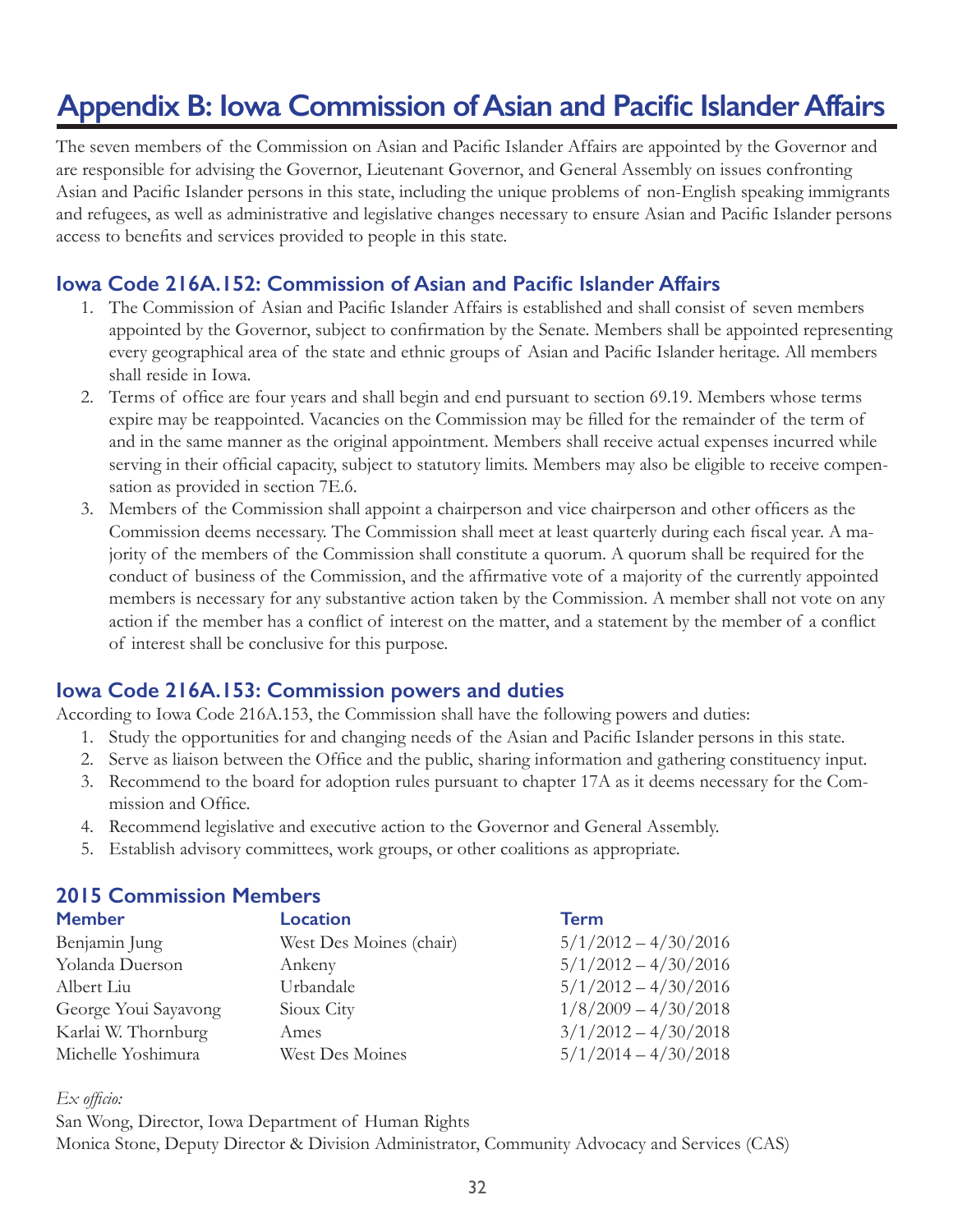# <span id="page-34-0"></span>**Acknowledgements**

The Office of Asian and Pacific Islander Affairs would like to thank Gary Krob at the Iowa State Data Center for providing all the raw data needed for this report.

The Office is also sincerely appreciative of the dedication, hard work, and commitment of intern Sonya Zhu, who contributed tremendously to the completion of this report. Sonya is from Iowa City, IA and graduated from Pomona College with a BA in Psychology. She is an MPH student in Maternal & Child Health at the University of California, Berkeley School of Public Health.

The Office of Asian and Pacific Islander Affairs is grateful to Sono Shah for providing technical support and designing the report. Sono is a PhD student at the University of California, Riverside in Political Science; he is also a researcher at AAPIdata. Sono's research interests include minority political participation and representation.

Finally, the Office is deeply indebted to Karthick Ramakrishnan, founder of <AAPIdata.com>, for reviewing the report and providing valuable support and guidance. Dr. Ramakrishnan is a Professor of Public Policy and Political Science at the University of California, Riverside, where he also serves as Associate Dean of the School of Public Policy. Ramakrishan received his PhD in Politics from Princeton University and has held fellowships at the Russell Sage Foundation, the Woodrow Wilson International Center for Scholars, and Public Policy Institute of California. In addition, Ramakrishnan is an appointee to the California Commission on APIA Affairs (2014-2017) and a Global Fellow at the Woodrow Wilson Center, Washington DC.

This report was conceptualized, planned, and executed by Sanjita Shrestha Pradhan, Executive Officer of the Office of Asian and Pacific Islander Affairs at the Iowa Department of Human Rights (DHR). Sanjita's role at the DHR is to serve as the central permanent agency to advocate for AAPIs in Iowa; to coordinate and cooperate with the efforts of state departments and agencies in order to serve the needs of AAPIs to participate fully in the economic, social, and cultural life of the state; and to provide direct assistance to those who request it. Sanjita is also a member of the President's Advisory Commission on Asian and Pacific Islanders, and works closely with the White House Initiative on Asian and Pacific Islanders to have a voice on federal issues. Sanjita holds an MBA from the Indian Institute of Technology (IIT) in Roorkee, India.